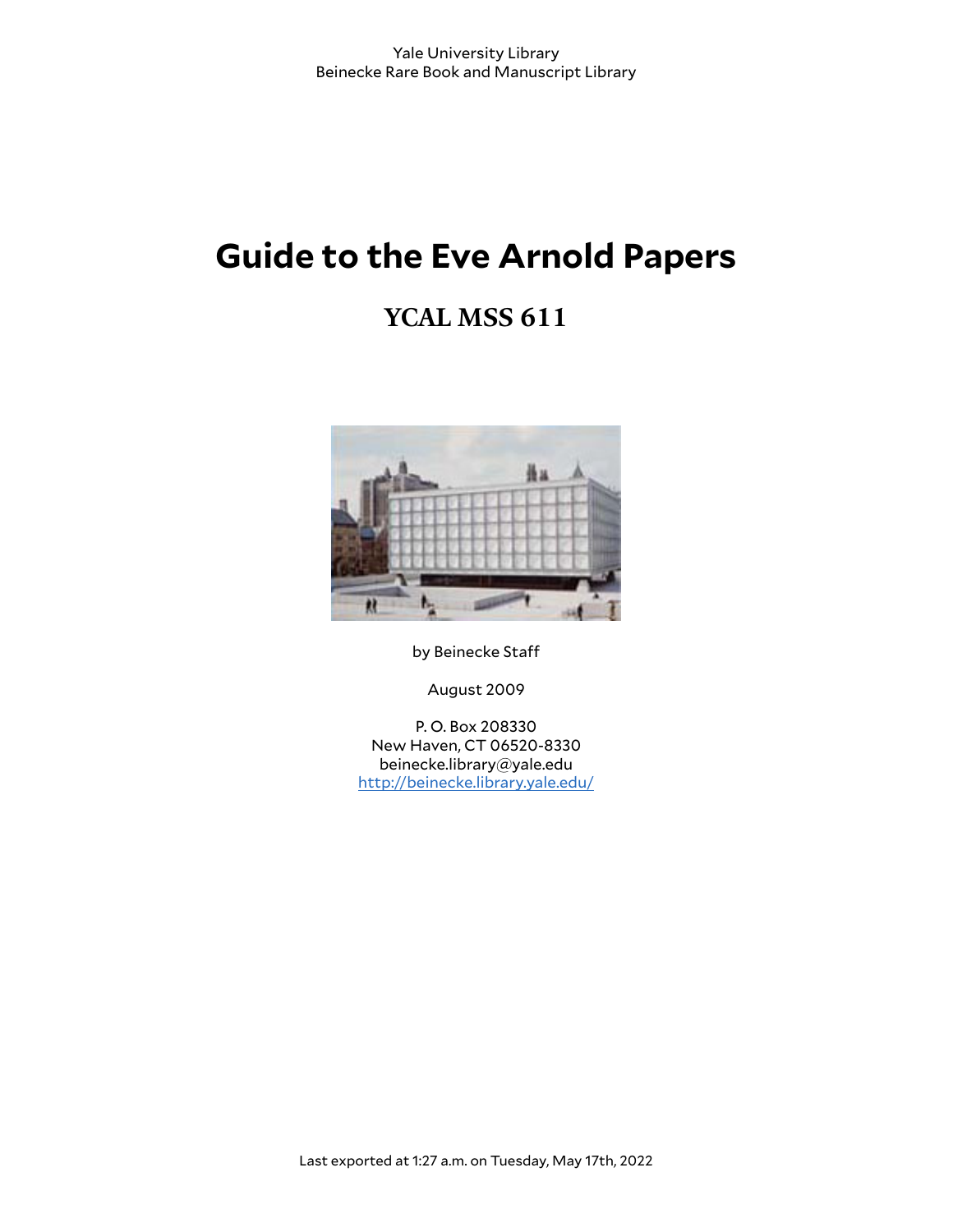## **Table of Contents**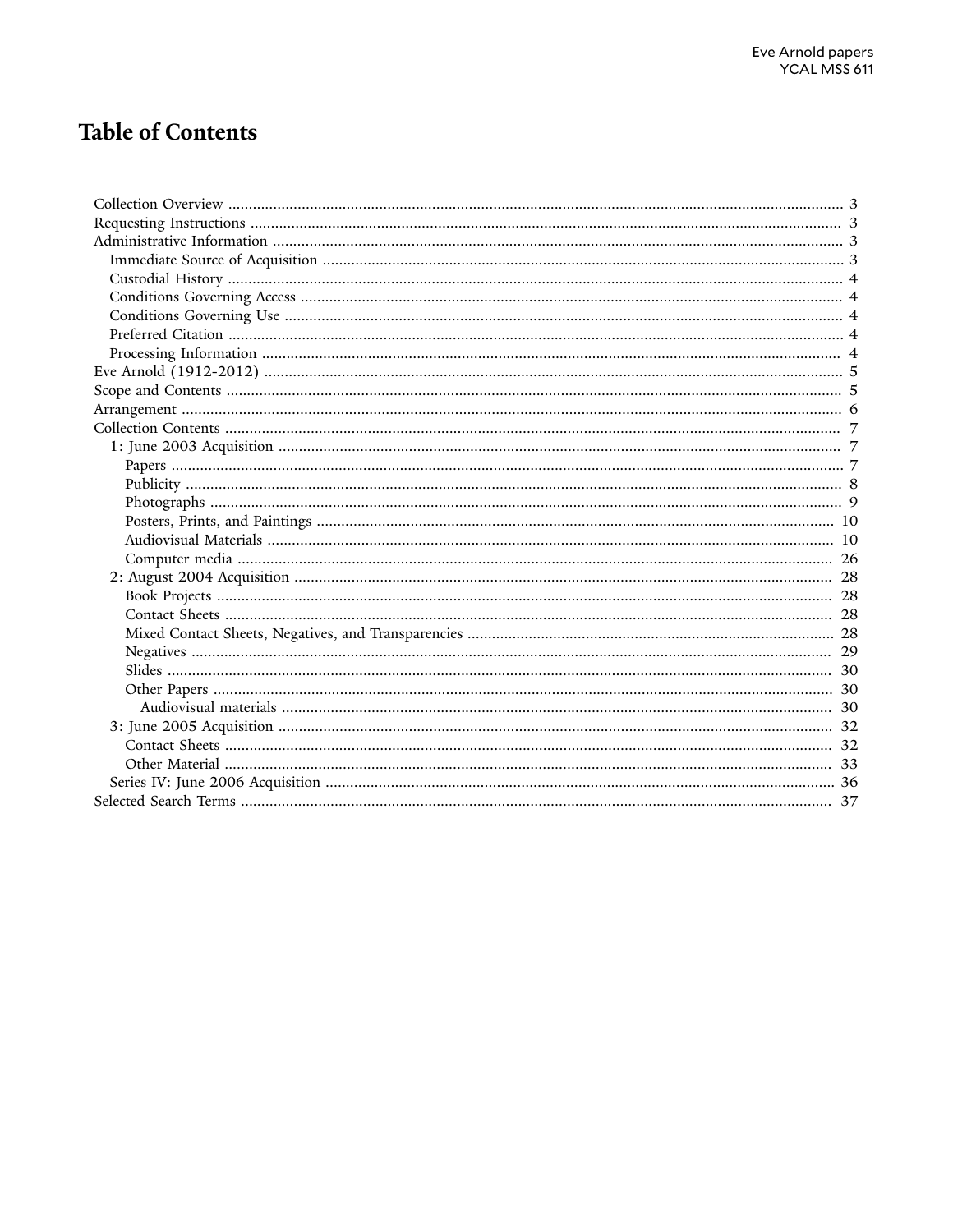## <span id="page-2-0"></span>**Collection Overview**

|                                  | <b>REPOSITORY:</b> Beinecke Rare Book and Manuscript Library<br>P.O. Box 208330<br>New Haven, CT 06520-8330<br>beinecke.library@yale.edu<br>http://beinecke.library.yale.edu/                                                                                                                                                                                                                                                                                          |
|----------------------------------|------------------------------------------------------------------------------------------------------------------------------------------------------------------------------------------------------------------------------------------------------------------------------------------------------------------------------------------------------------------------------------------------------------------------------------------------------------------------|
| <b>CALL NUMBER: YCAL MSS 611</b> |                                                                                                                                                                                                                                                                                                                                                                                                                                                                        |
|                                  | <b>CREATOR: Arnold, Eve</b>                                                                                                                                                                                                                                                                                                                                                                                                                                            |
|                                  | <b>TITLE:</b> Eve Arnold papers                                                                                                                                                                                                                                                                                                                                                                                                                                        |
|                                  | <b>DATES: 1950-2005</b>                                                                                                                                                                                                                                                                                                                                                                                                                                                |
|                                  | PHYSICAL DESCRIPTION: 88.9 linear feet (195 boxes + 6 rolls + 4 film reels)                                                                                                                                                                                                                                                                                                                                                                                            |
| <b>LANGUAGE: English</b>         |                                                                                                                                                                                                                                                                                                                                                                                                                                                                        |
|                                  | <b>SUMMARY:</b> The Eve Arnold Papers contains her photographs, contact sheets, negatives,<br>slides, transparencies, diaries, film production files, correspondence, writings<br>by and about Arnold, printed materials, and ephemera that document her<br>career as a member of the Magnum Photos cooperative. In addition, the<br>collection contains audiovisual materials including motion picture film,<br>videocassettes, sound recordings, and computer media. |
|                                  | <b>ONLINE FINDING AID:</b> To cite or bookmark this finding aid, please use the following link: http://<br>hdl.handle.net/10079/fa/beinecke.arnold                                                                                                                                                                                                                                                                                                                     |

## <span id="page-2-1"></span>**Requesting Instructions**

To request items from this collection for use in the Beinecke Library reading room, please use the request links in the HTML version of this finding aid, available at <http://hdl.handle.net/10079/fa/beinecke.arnold>.

To order reproductions from this collection, please send an email with the call number, box number(s), and folder number(s) to [beinecke.images@yale.edu.](mailto:beinecke.images@yale.edu)

Key to the container abbreviations used in the PDF finding aid:

- b. box
- **iffull** item barcode

## <span id="page-2-2"></span>**Administrative Information**

### <span id="page-2-3"></span>**Immediate Source of Acquisition**

Purchased from Eve Arnold on the Eugene G. O'Neill Memorial Fund and the Arthur Corbitt Hoskins Memorial Fund, 2003-2006.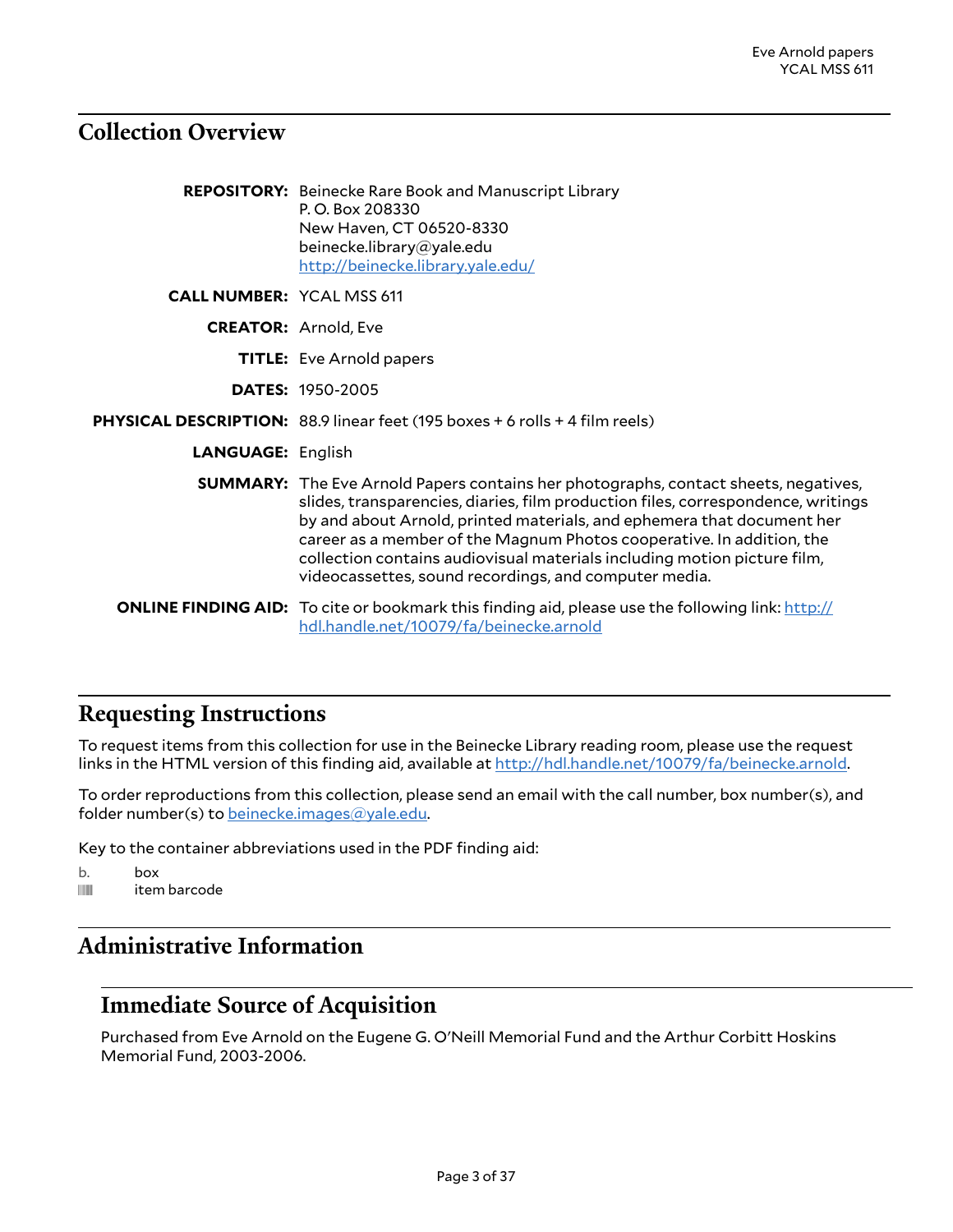## <span id="page-3-0"></span>**Custodial History**

The collection was packed and shipped from Arnold's studio in London; it retains her original order and enclosures, including her negative sleeves, her slide and publicity binders, and in some cases, photographs stored in commercial photo paper boxes.

## <span id="page-3-1"></span>**Conditions Governing Access**

The materials are open for research.

Boxes 57-59 (sound recordings): Restricted fragile material. Reference copies may be requested. Consult Access Services for further information.

Boxes 60-66, 134 and 204(audiovisual material): Restricted fragile material. Reference copies may be requested. Consult Access Services for further information.

Boxes 68-71 (motion picture film): Restricted fragile material. Reference copies may be requested. Consult Access Services for further information.

Box 72 (computer disks): Restricted fragile material. Reference copies of electronic files may be requested. Consult Access Services for further information.

## <span id="page-3-2"></span>**Conditions Governing Use**

The Eve Arnold Papers is the physical property of the Beinecke Rare Book and Manuscript Library, Yale University. Literary rights, including copyright, belong to the authors or their legal heirs and assigns. For further information, consult the appropriate curator.

## <span id="page-3-3"></span>**Preferred Citation**

Eve Arnold Papers. Yale Collection of American Literature, Beinecke Rare Book and Manuscript Library.

## <span id="page-3-4"></span>**Processing Information**

This collection received a basic level of processing, including rehousing and in some instances minimal organization. Various acquisitions associated with the collection have not been merged and organized as a whole. Each acquisition is described separately in the contents list below in four groups titled according to month and year of acquisition.

The finding aid for this collection is compiled from individual preliminary lists for each acquisition that were created at or around the time of receipt by the library. The preliminary lists were migrated to comply with current archival descriptive standards and merged into a single file in 2007-2008. As part of the migration, modifications were made to the formatting of individual lists; however, the content of the lists was neither modified nor verified.

As a rule, descriptive information found in the Collection Contents section is drawn in large part from information supplied with the collection and from an initial survey of the contents. Folder titles appearing in the contents list below are often based on those provided by the creator or previous custodian. Titles have not been verified against the contents of the folders in all cases. Otherwise, folder titles are supplied by staff during initial processing.

This finding aid may be updated periodically to account for new acquisitions to the collection and/or revisions in arrangement and description.

Former call numbers: Uncat MSS 555, Uncat MSS 692, Uncat MSS 777, Uncat MSS 871.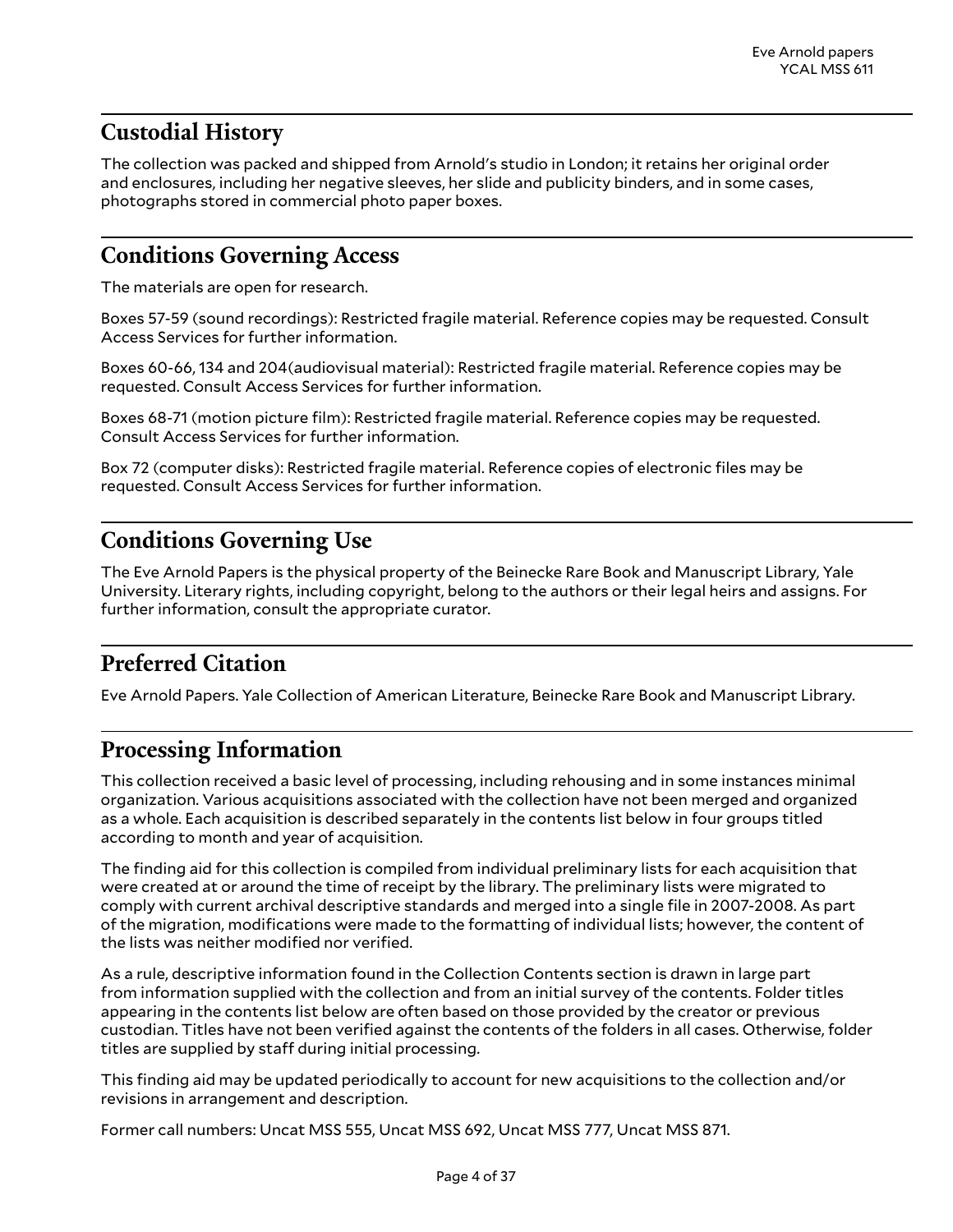## <span id="page-4-0"></span>**Eve Arnold (1912-2012)**

Eve Arnold, American photographer and photojournalist, was born in Philadelphia on April 21, 1912, the daughter of Russian immigrants William and Bessie Cohen. While in her late 20s she moved to New York, where she took a job in a Hoboken photo-finishing plant, married industrial designer Arnold Arnold, and began making her own photographs. Her formal education in photography consisted of a six-week course taught by Alexey Brodovitch at the New School for Social Research in 1947. Her only child, Francis, was born in 1948.

Eve Arnold joined with Magnum Photos in 1951; she became an associate member of the photographers' collective in 1955, and in 1957 its first female full member in New York. The organization, founded in 1947 by Robert Capa, Henri Cartier-Bresson, George Rodger, and David "Chim" Seymour, followed Cartier-Bresson's dictum that "one must stay photographically in contact with the realities taking place in front of our lenses and not hesitate to sacrifice material comfort and security." In her work, Arnold traveled to document events, politics, personalities, society, and material culture in locations including Afghanistan, Africa, Cuba and the Caribbean, India, Europe, Egypt, the Soviet Union/Russia, the United Arab Emirates, and Yugoslavia, as well as the United States and the United Kingdom. She was also known for her documentation of American celebrity culture through her images of film stars Marilyn Monroe, Marlene Dietrich, Joan Crawford, and others at work, play, and home; she was the photographer on more than 35 movie sets, most notably *The Misfits*, a 1961 American drama directed by John Huston from a screenplay by Arthur Miller, which was the last film made by both actors Marilyn Monroe and Clark Gable. Arnold also photographed groups as diverse as the 1952 American Republican National Convention, Malcolm X and his Muslim followers, and Mikhail Baryshnikov and the American Ballet Theatre dancers. Her work was regularly published in popular magazines, specialized periodicals, and a variety of books during her lifetime, and was featured in one-woman shows and group exhibitions in the United States and Great Britain; she received honorary degrees from the University of St. Andrews and the University of Sheffield. Arnold wrote or co-authored more than a dozen books including *The Unretouched Woman* (1976), *Flashback! the 50's* (1978), *In China* (1980), *In America* (1983), *Marilyn Monroe, an Appreciation* (1987), *Private View: Inside Baryshnikov's American Ballet Theatre* (1988), *All in a Day's Work* (1989), *The Great British* (1991), *Film Journal* (2002), and *Handbook (with footnotes)* (2004), in addition to her autobiographical volume *Eve Arnold: In Retrospect* (1995). She also produced and directed a film, *Behind the Veil* (1972), which examined harem life in eastern Arabia.

Eve Arnold moved to London in 1961 with her son Francis, and remained a resident of that city until her death there on January 5, 2012. Further biographical information can be found in the Photographers section of the Magnum Photos website, http://www.magnumphotos.com.

## <span id="page-4-1"></span>**Scope and Contents**

The Eve Arnold Papers contains her photographs, negatives, slides, contact sheets, transparencies, diaries, film production files, writings by and about Arnold, printed materials, correspondence, and ephemera that document her career as a member of the Magnum Photos cooperative. In addition, the collection contains audiovisual materials including motion picture film, videocassettes, sound recordings, and computer media.

In this guide, dates assigned to photographs reflect the date of the original negative/story/job, as assigned by Arnold, and not necessarily the date of the actual photograph or contact sheet present in the collection. In many cases they may be the same, but Arnold and her contract printers continued to print from her negatives for many years in support of her exhibitions and publications. While the main sequence of negatives and contact sheets appears in group II of her papers, Arnold's exhibition and publication projects resulted in the dispersal of many negatives and contact sheets throughout the four acquisitions of material comprising the collection. In addition, other materials related to specific projects are also dispersed throughout the four groups. Arnold's chronology-based "story numbers" are referred to throughout the collection; her "story list" is filed in box 137.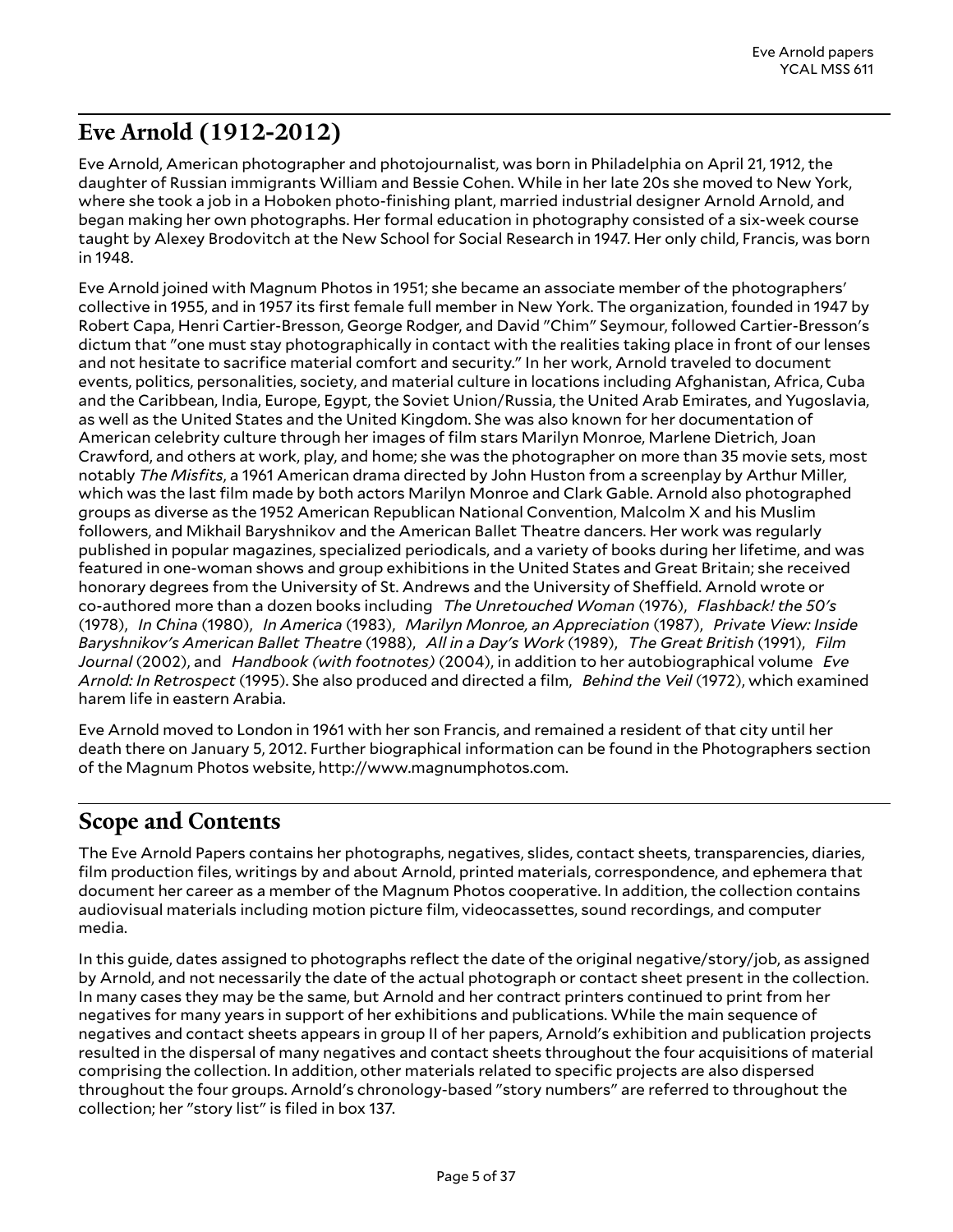As information in this collection guide was obtained from folder and other labels assigned by Arnold or her staff, note that their terminology is in some cases inconsistent; for instance, images made in the United Kingdom may be filed alphabetically under Britain, Great Britain, or U.K.

### <span id="page-5-0"></span>**Arrangement**

Organized into four groupings: I. June 2003 Acquisition. II. August 2004 Acquisition. III. June 2005 Acquisition. IV. June 2006 Acquisition.

Material within this collection has been organized by acquisition reflecting the fact that the collection has been acquired in increments over time. Researchers should note that material within each acquisition overlaps with/or relates to material found in other acquisitions. For instance, photographic material can be found in all four groupings. In order to locate all relevant material within this collection, researchers will need to consult each acquisition described in the Collection Contents section. Researchers should also note that similar material can be arranged differently in each acquisition, depending on how the material was organized when it was received by the library.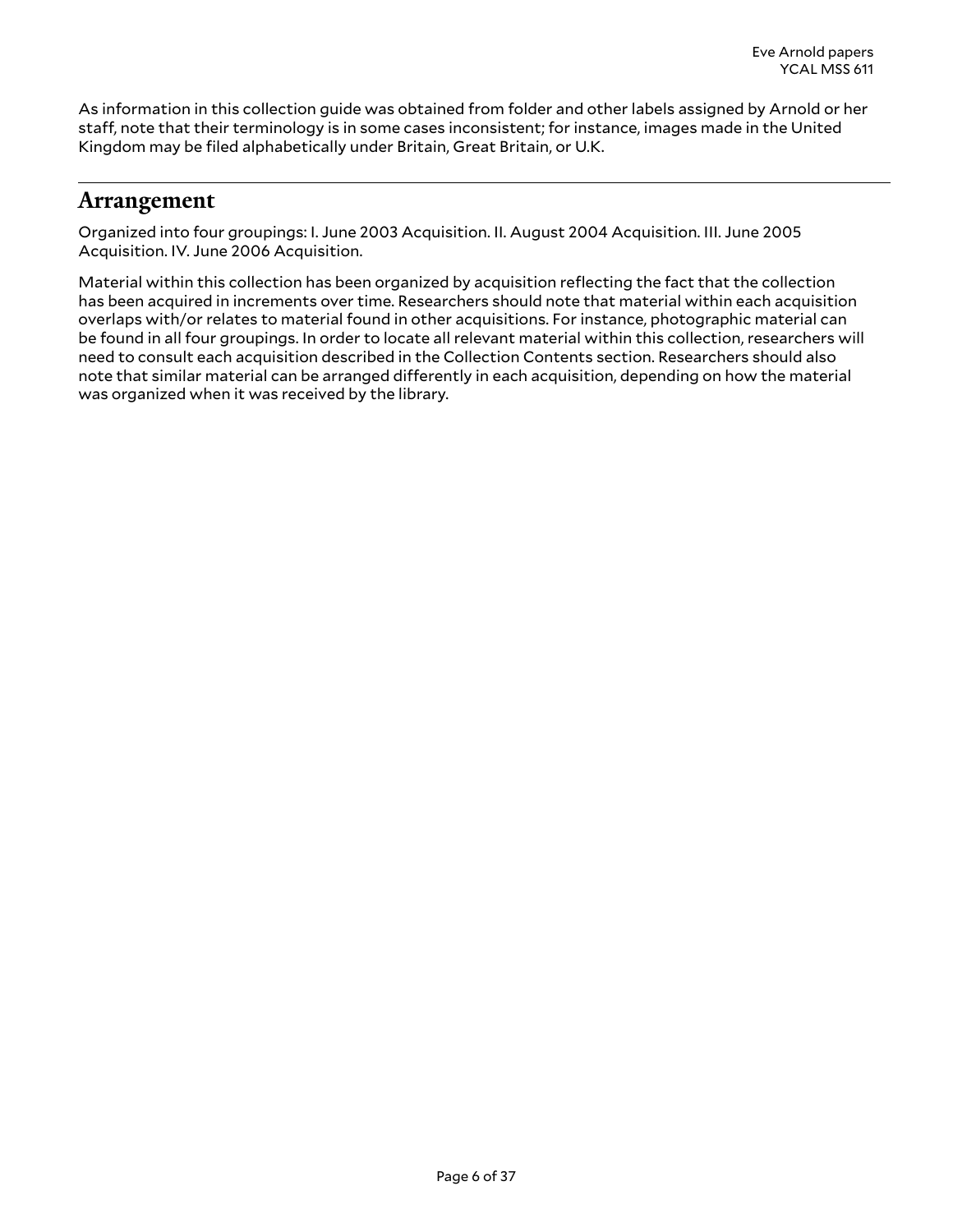## <span id="page-6-0"></span>**Collection Contents 1: June 2003 Acquisition**

<span id="page-6-1"></span>*25.9 linear feet (70 boxes) + 6 rolls + 4 film reels*

Boxes 57-59 (sound recordings): Restricted fragile material. Reference copies may be requested. Consult Access Services for further information.

Boxes 60-66 and 204(audiovisual materials): Restricted fragile material. Reference copies may be requested. Consult Access Services for further information.

Boxes 68-71 (motion picture film): Restricted fragile material. Reference copies may be requested. Consult Access Services for further information.

Box 72 (computer disks): Restricted fragile material. Reference copies of electronic files may be requested. Consult Access Services for further information.

Contains correspondence, notes and writings, clippings and tear sheets, diaries, photographs, production materials, sound and video recordings, and computer disks.

Former call number: Uncat MSS 555

<span id="page-6-2"></span>Papers

Organized under six headings: Papers; Publicity; Photographs; Posters, Prints, and Paintings; Audiovisual Material; Electronic Media

| b.1 | Eve Arnold letters to Francis Arnold                           | 1961-1966     |
|-----|----------------------------------------------------------------|---------------|
| b.1 | Correspondence<br>20 Folders                                   | 1962-2002     |
| b.2 | Correspondence<br>16 Folders                                   | 1961-1996     |
| b.2 | <b>Diaries</b><br>3 Folders                                    | 1963-1993     |
| b.2 | Bessie Cohen and Cohen family material<br>2 Folders            | 1972-1992     |
| b.3 | Notebooks relating to book and film projects<br>26 Folders     | undated       |
| b.4 | Notebooks, diaries<br>14 Folders                               | 1979-1987     |
| b.5 | Notebooks, diaries<br>18 Folders                               | 1979, undated |
| b.5 | Note cards and exhibition ephemera<br>2 Folders                | 1987-1996     |
| b.6 | Magnum 40th anniversary, notes and correspondence<br>5 Folders | 1985-1989     |
| b.6 | Research notes and writings<br>16 Folders                      | undated       |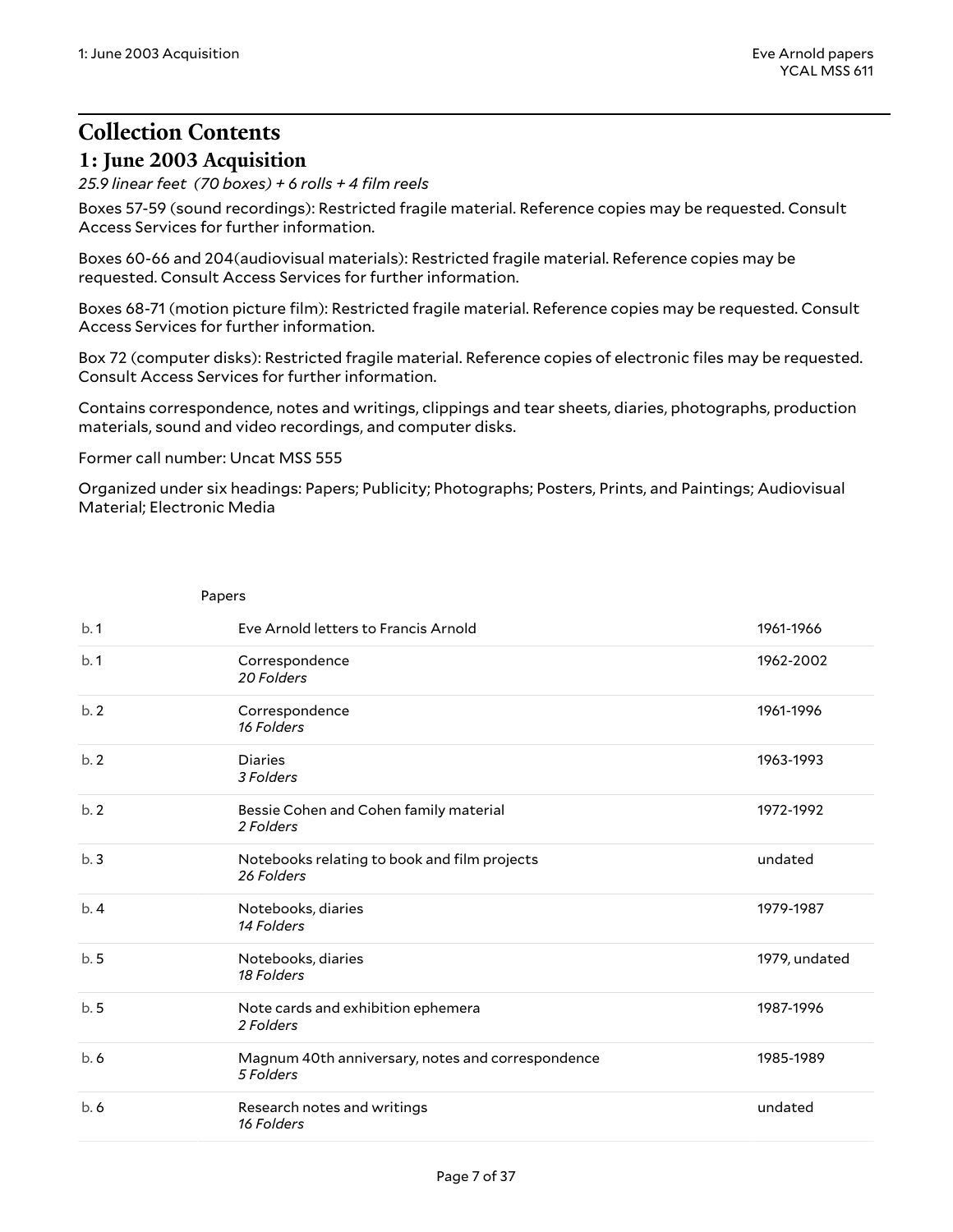### Papers (continued)

<span id="page-7-0"></span>

| b.7   | Research notes, slides, and writings<br>17 Folders                               | undated   |
|-------|----------------------------------------------------------------------------------|-----------|
| b.8   | Research notes and writings<br>2 Folders                                         | undated   |
| b.9   | Index cards for Behind the Veil                                                  | undated   |
| b.10  | Index cards for In Retrospect                                                    | undated   |
| b.11  | Notes and film scripts<br>19 Folders                                             | undated   |
| b.11  | Articles about Eve Arnold                                                        | undated   |
| b.11  | Articles by Eve Arnold                                                           | undated   |
| b. 12 | Text and captions                                                                | 1950-1968 |
| b.13  | Text and captions                                                                | 1969-1997 |
| b.14  | Writings, various drafts                                                         | undated   |
|       | Publicity                                                                        |           |
| b. 15 | Condition reports for photographs in In Retrospect exhibition<br>3 Folders       | 1996      |
| b. 15 | Auction catalogs; miscellaneous publicity tearsheets and clippings<br>18 Folders | undated   |
| b.16  | Publicity binders                                                                | undated   |
| b. 17 | Publicity binders                                                                | undated   |
| b. 18 | Publicity binders                                                                | undated   |
| b. 19 | Publicity binders                                                                | undated   |
| b. 20 | Spare copies publicity                                                           | undated   |
| b.21  | Spare copies publicity                                                           | undated   |
| b. 22 | Spare copies publicity                                                           | undated   |
| b. 23 | Tear sheets, Britain                                                             | 1961-1963 |
| b. 24 | Tear sheets, Britain                                                             | 1964-1966 |
| b. 25 | Tear sheets, Britain                                                             | 1967-1968 |
| b. 26 | Tear sheets, Britain                                                             | 1970-1979 |
| b. 27 | Tear sheets, Britain                                                             | 1977-1992 |
| b. 28 | Tear sheets, Britain                                                             | 1992-1997 |
| b. 29 | Tear sheets, United States                                                       | 1950-1959 |
| b.30  | Tear sheets, United States                                                       | 1960-1964 |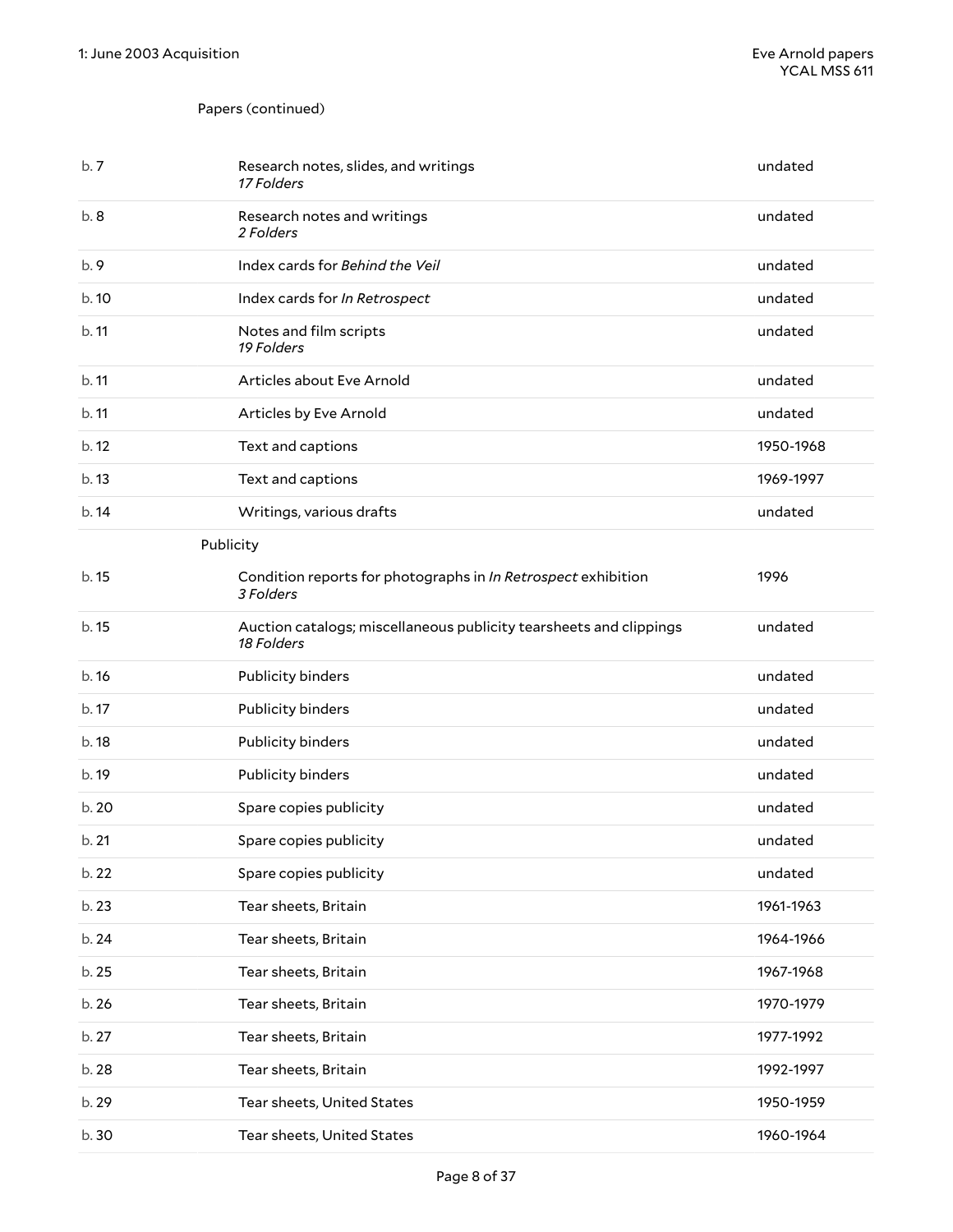#### Publicity (continued)

<span id="page-8-0"></span>

| b. 31            | Tear sheets, United States                    | 1967-1984 |
|------------------|-----------------------------------------------|-----------|
| b. 32            | Tear sheets, other countries including China  | undated   |
| b.33             | Tear sheets, other countries including Canada | undated   |
| b. 34            | Tear sheets, Russia                           | undated   |
| b.35             | Tear sheets, Marilyn Monroe and Joan Crawford | undated   |
| b.36             | Published postcards with images by Arnold     | undated   |
|                  | Photographs                                   |           |
|                  | Countries                                     |           |
| b. 37            | <b>Britain</b>                                | 1961-1964 |
| b. 38            | <b>Britain</b>                                | 1964-1977 |
| b. 39            | Caribbean - Puerto Rico                       | undated   |
| b. 40            | South Africa - Soviet Union                   | undated   |
| b.41             | Soviet Union                                  | undated   |
|                  | Personalities                                 |           |
| b. 41            | Marlene Dietrich                              | undated   |
| b. 42            | Clark Gable - Andy Warhol                     | undated   |
| b.43             | Marilyn Monroe                                | undated   |
|                  | Groups                                        |           |
| b.44             | American Ballet Theatre - Black Muslims       | undated   |
|                  | Film sets                                     |           |
| b. 45            | Anne of 1,000 Days - A Man for all Seasons    | undated   |
| b. 46            | Modesty Blaise - Salt'n Pepper                | undated   |
|                  | Other                                         |           |
| b. 47            | Family (Miller Place) - migrant workers       | undated   |
| b. 48            | Motherhood - wives                            | undated   |
| b. 49            | Miscellaneous                                 | 1953-1979 |
| b.50             | Miscellaneous                                 | undated   |
| b. 51 (Oversize) | Color photos                                  | undated   |
| b. 52            | Color photos                                  | undated   |
| b. 53 (Oversize) | Miscellaneous                                 | undated   |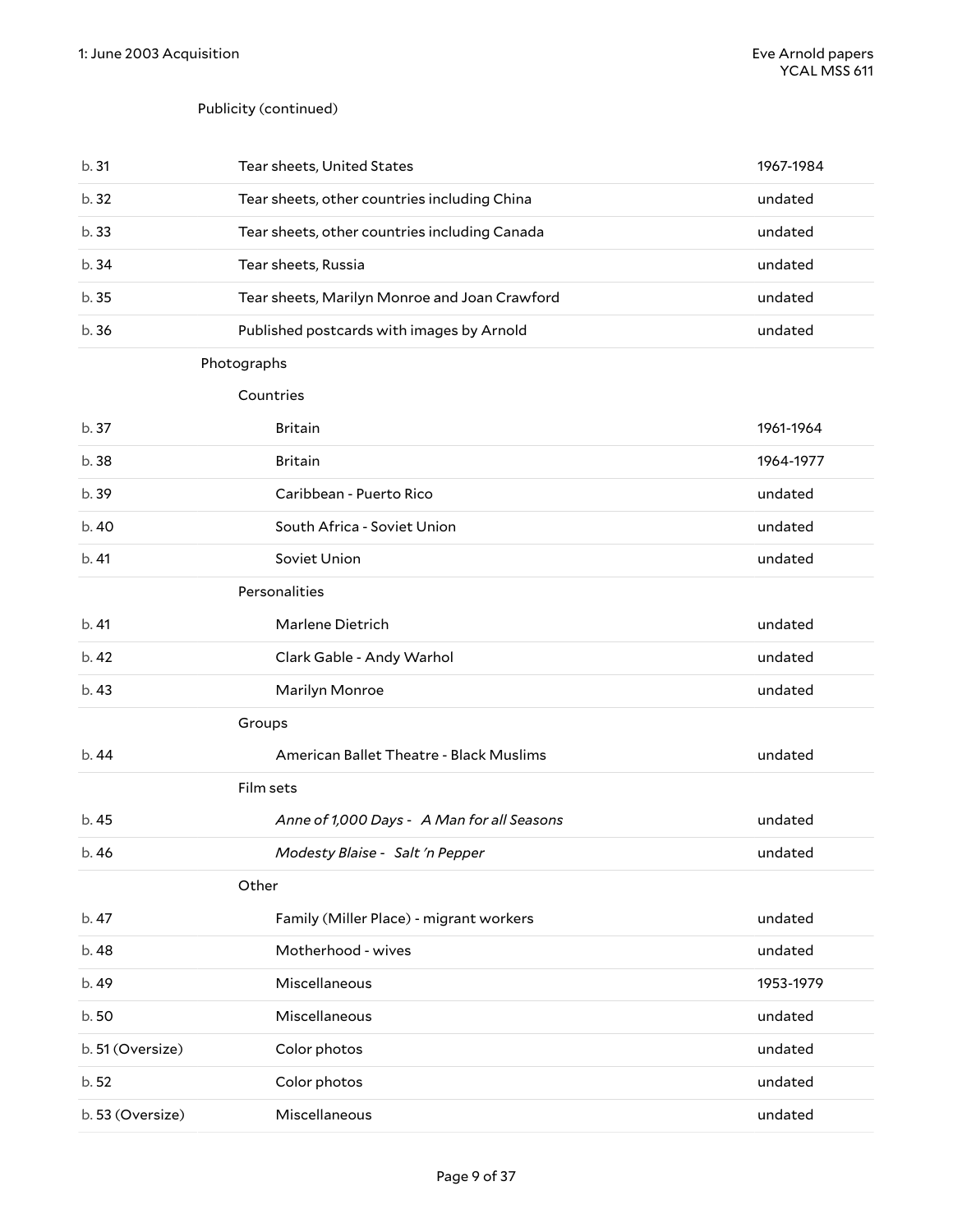<span id="page-9-1"></span><span id="page-9-0"></span>

|                                         | Posters, Prints, and Paintings                                                                                                                                                                         |               |
|-----------------------------------------|--------------------------------------------------------------------------------------------------------------------------------------------------------------------------------------------------------|---------------|
| b. 54 (Oversize)                        | Posters                                                                                                                                                                                                | undated       |
| b. 55 (Oversize)                        | Posters; honorary degrees from St. Andrews and Staffordshire universities                                                                                                                              | undated       |
| b. 56 (Oversize)                        | Posters                                                                                                                                                                                                | undated       |
| b. 198 (Roll)                           | Posters                                                                                                                                                                                                | undated       |
| b. 199 (Roll)                           | Poster: Derek Jarman / Eve Arnold exhibition, Barbican, London                                                                                                                                         | 1996          |
| b. 200 (Roll)                           | Posters                                                                                                                                                                                                | undated       |
| b. 201 (Roll)                           | Posters                                                                                                                                                                                                | undated       |
| b. 202 (Roll)                           | Asian tempera paintings                                                                                                                                                                                | undated       |
| b. 203 (Roll)                           | Asian prints                                                                                                                                                                                           | undated       |
|                                         | <b>Audiovisual Materials</b><br>Boxes 57-59 (sound recordings): Restricted fragile material. Reference copies may<br>be requested. Consult Access Services for further information.                    |               |
|                                         | Boxes 60-66 and 204 (audiovisual materials): Restricted fragile material.<br>Reference copies may be requested. Consult Access Services for further<br>information.                                    |               |
|                                         | Boxes 68-71 (motion picture film): Restricted fragile material. Reference copies<br>may be requested. Consult Access Services for further information.                                                 |               |
|                                         | Sound recordings                                                                                                                                                                                       |               |
|                                         | Restricted fragile material. Reference copies may be requested. Consult<br>Access Services for further information.                                                                                    |               |
| b.57                                    | <b>Behind the Veil</b><br>26 Audiotape Reels                                                                                                                                                           | circa 1971    |
| $b.57$ , $\mathbb{I}$<br>39002104619276 | Roll 1<br>1 Audiotape Reel ; 1/4 inch; diameter 5 inches 00:23:24 Duration<br>(HH:MM:SS.mmm)<br>There is a drop out in the audio near the start of the program. The<br>program is distorted at times.  | 1971 April 28 |
|                                         | Audiovisual material. Restricted fragile. Reference copies may be<br>requested. Consult Access Services for further information.                                                                       |               |
| $b.57$ , $III$<br>39002104619284        | Roll 2<br>1 Audiotape Reel; 1/4 inch; diameter 5 inches 00:23:49 Duration<br>(HH:MM:SS.mmm)<br>The program is distorted at times.<br>Audiovisual material. Restricted fragile. Reference copies may be | 1971 April 28 |
|                                         | requested. Consult Access Services for further information.                                                                                                                                            |               |
| $b.57$ , $III$<br>39002104619292        | Roll <sub>3</sub><br>1 Audiotape Reel; 1/4 inch; diameter 5 inches 00:24:16 Duration<br>(HH:MM:SS.mmm)                                                                                                 | undated       |
|                                         | Audiovisual material. Restricted fragile. Reference copies may be<br>requested. Consult Access Services for further information.                                                                       |               |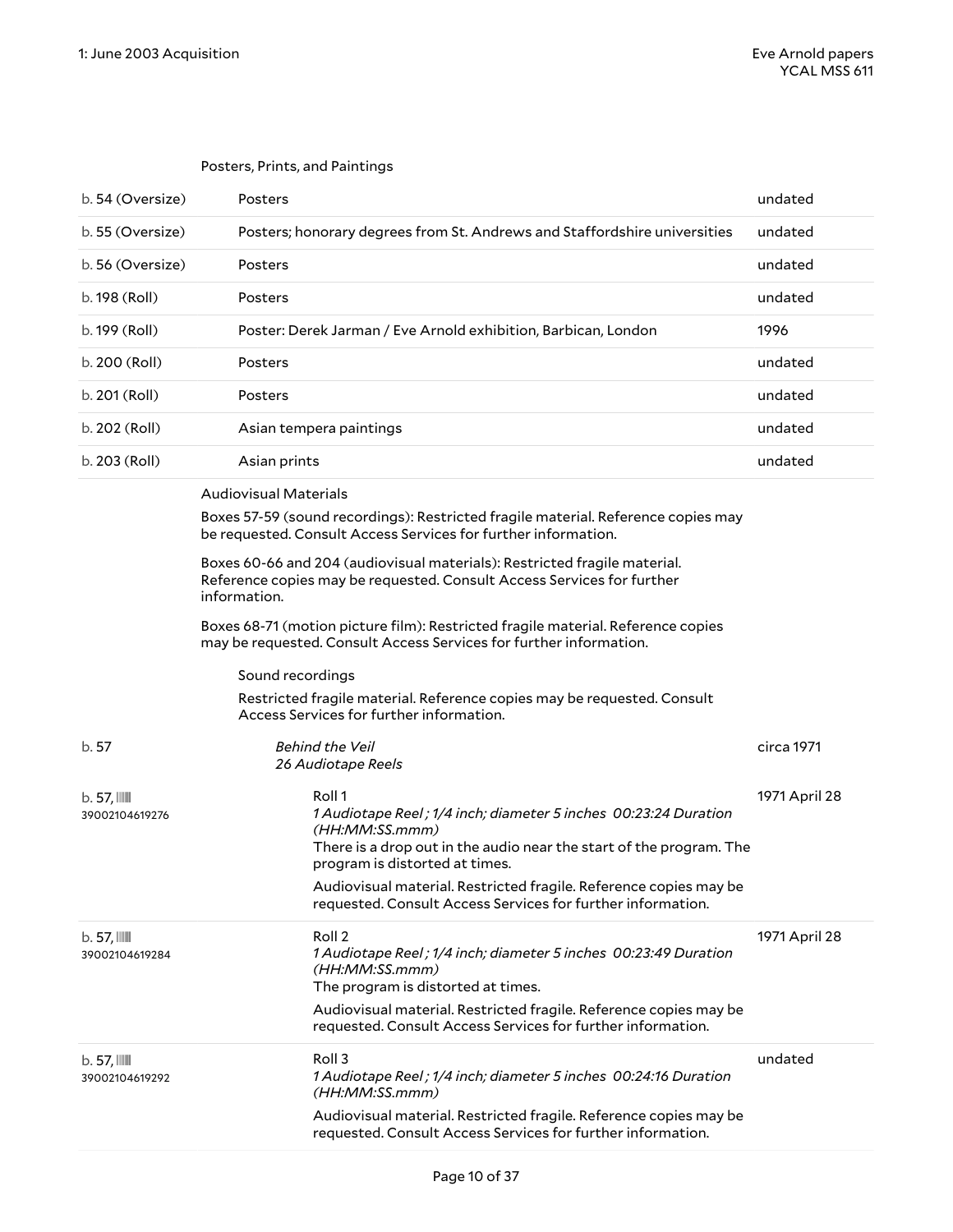| $b.57$ , $III$<br>39002104619300          | Roll 4<br>1 Audiotape Reel; 1/4 inch; diameter 5 inches 00:24:16 Duration<br>(HH:MM:SS.mmm)<br>Audiovisual material. Restricted fragile. Reference copies may be<br>requested. Consult Access Services for further information.                    | undated    |
|-------------------------------------------|----------------------------------------------------------------------------------------------------------------------------------------------------------------------------------------------------------------------------------------------------|------------|
| $b.57$ , $III$<br>39002104619318          | Roll <sub>5</sub><br>1 Audiotape Reel; 1/4 inch; diameter 5 inches 00:24:15 Duration<br>(HH:MM:SS.mmm)                                                                                                                                             | undated    |
|                                           | Audiovisual material. Restricted fragile. Reference copies may be<br>requested. Consult Access Services for further information.                                                                                                                   |            |
| $b.57$ , $III$<br>39002104619326          | Roll 6<br>1 Audiotape Reel; 1/4 inch; diameter 5 inches 00:24:18 Duration<br>(HH:MM:SS.mmm)                                                                                                                                                        | undated    |
|                                           | Audiovisual material. Restricted fragile. Reference copies may be<br>requested. Consult Access Services for further information.                                                                                                                   |            |
| $b.57$ , $III$<br>39002104619334          | Roll 7<br>1 Audiotape Reel; 1/4 inch; diameter 5 inches 00:06:35 Duration<br>(HH:MM:SS.mmm)<br>The program is distorted at times.                                                                                                                  | undated    |
|                                           | Audiovisual material. Restricted fragile. Reference copies may be<br>requested. Consult Access Services for further information.                                                                                                                   |            |
| $b.57$ , $III$<br>39002104619342          | Roll 8<br>1 Audiotape Reel; 1/4 inch; diameter 5 inches 00:19:36 Duration<br>(HH:MM:SS.mmm)<br>The program is distorted at times. A high amount of hum can be<br>heard. Speed fluctuations and drop outs can be heard at the start<br>of the tape. | 1971 May 1 |
|                                           | Audiovisual material. Restricted fragile. Reference copies may be<br>requested. Consult Access Services for further information.                                                                                                                   |            |
| $b.57$ , $III$<br>39002104619359          | Roll 9<br>1 Audiotape Reel; 1/4 inch; diameter 5 inches 00:22:22 Duration<br>(HH:MM:SS.mmm)                                                                                                                                                        | undated    |
|                                           | Audiovisual material. Restricted fragile. Reference copies may be<br>requested. Consult Access Services for further information.                                                                                                                   |            |
| $b.57$ , $\blacksquare$<br>39002104619367 | Roll <sub>10</sub><br>1 Audiotape Reel; 1/4 inch; diameter 5 inches 00:24:16 Duration<br>(HH:MM:SS.mmm)                                                                                                                                            | undated    |
|                                           | Audiovisual material. Restricted fragile. Reference copies may be<br>requested. Consult Access Services for further information.                                                                                                                   |            |
| $b.57$ , $III$<br>39002104619375          | Roll <sub>11</sub><br>1 Audiotape Reel; 1/4 inch; diameter 5 inches 00:23:22 Duration<br>(HH:MM:SS.mmm)                                                                                                                                            | undated    |
|                                           | Audiovisual material. Restricted fragile. Reference copies may be<br>requested. Consult Access Services for further information.                                                                                                                   |            |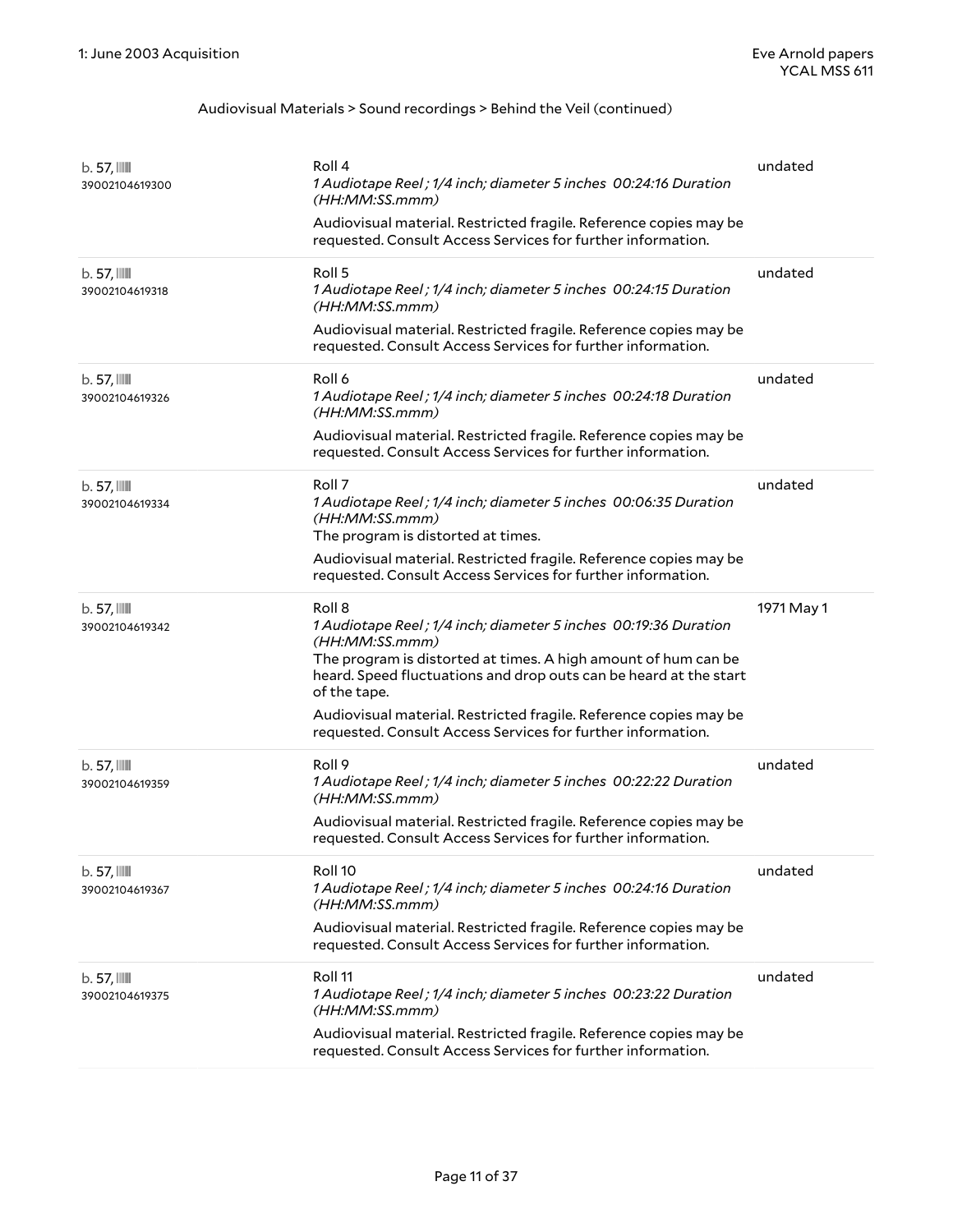| $b.57$ , $III$<br>39002104619383          | Roll <sub>12</sub><br>1 Audiotape Reel ; 1/4 inch; diameter 5 inches 00:23:14 Duration<br>(HH:MM:SS.mmm)<br>Audiovisual material. Restricted fragile. Reference copies may be<br>requested. Consult Access Services for further information.                                                                                                                                                     | undated |
|-------------------------------------------|--------------------------------------------------------------------------------------------------------------------------------------------------------------------------------------------------------------------------------------------------------------------------------------------------------------------------------------------------------------------------------------------------|---------|
| $b.57$ , $III$<br>39002104619391          | Roll <sub>13</sub><br>1 Audiotape Reel 00:20:09 Duration (HH:MM:SS.mmm)<br>Audiovisual material. Restricted fragile. Reference copies may be<br>requested. Consult Access Services for further information.                                                                                                                                                                                      | undated |
| $b.57$ , $III$<br>39002104619409          | Roll 14<br>1 Audiotape Reel; 1/4 inch; diameter 7 inches 00:24:25 Duration<br>(HH:MM:SS.mmm)<br>Audiovisual material. Restricted fragile. Reference copies may be<br>requested. Consult Access Services for further information.                                                                                                                                                                 | undated |
| $b.57$ , $III$<br>39002104619417          | Roll <sub>15</sub><br>1 Audiotape Reel 00:23:45 Duration (HH:MM:SS.mmm)<br>The program is distorted at times.<br>Audiovisual material. Restricted fragile. Reference copies may be<br>requested. Consult Access Services for further information.                                                                                                                                                | undated |
| $b.57$ , $III$<br>39002104619425          | Roll 16<br>1 Audiotape Reel; 1/4 inch; diameter 7 inches 00:21:29 Duration<br>(HH:MM:SS.mmm)<br>Audiovisual material. Restricted fragile. Reference copies may be<br>requested. Consult Access Services for further information.                                                                                                                                                                 | undated |
| $b.57$ , $III$<br>39002104619433          | Roll 17, Horse Race / Midday Market / Sewing Machines<br>1 Audiotape Reel; 1/4 inch; diameter 5 inches 00:16:13 Duration<br>(HH:MM:SS.mmm)<br>The program is distorted at times.<br>Audiovisual material. Restricted fragile. Reference copies may be<br>requested. Consult Access Services for further information.                                                                             | undated |
| $b.57$ , $\blacksquare$<br>39002104619441 | Roll 18<br>1 Audiotape Reel; 1/4 inch; diameter 5 inches 00:21:44 Duration<br>(HH:MM:SS.mmm)<br>The program is distorted at times. High background noise can be<br>heard.<br>Audiovisual material. Restricted fragile. Reference copies may be<br>requested. Consult Access Services for further information.                                                                                    | undated |
| $b.57$ , $\blacksquare$<br>39002104619458 | Roll 19<br>1 Audiotape Reel; 1/4 inch; diameter 5 inches 00:20:18 Duration<br>(HH:MM:SS.mmm)<br>There is a gap in the audio from 07:16-07:31.<br>Content includes interview continued from Roll 18, cloth sellers in<br>desert, camel noises, wind and birds<br>Audiovisual material. Restricted fragile. Reference copies may be<br>requested. Consult Access Services for further information. | undated |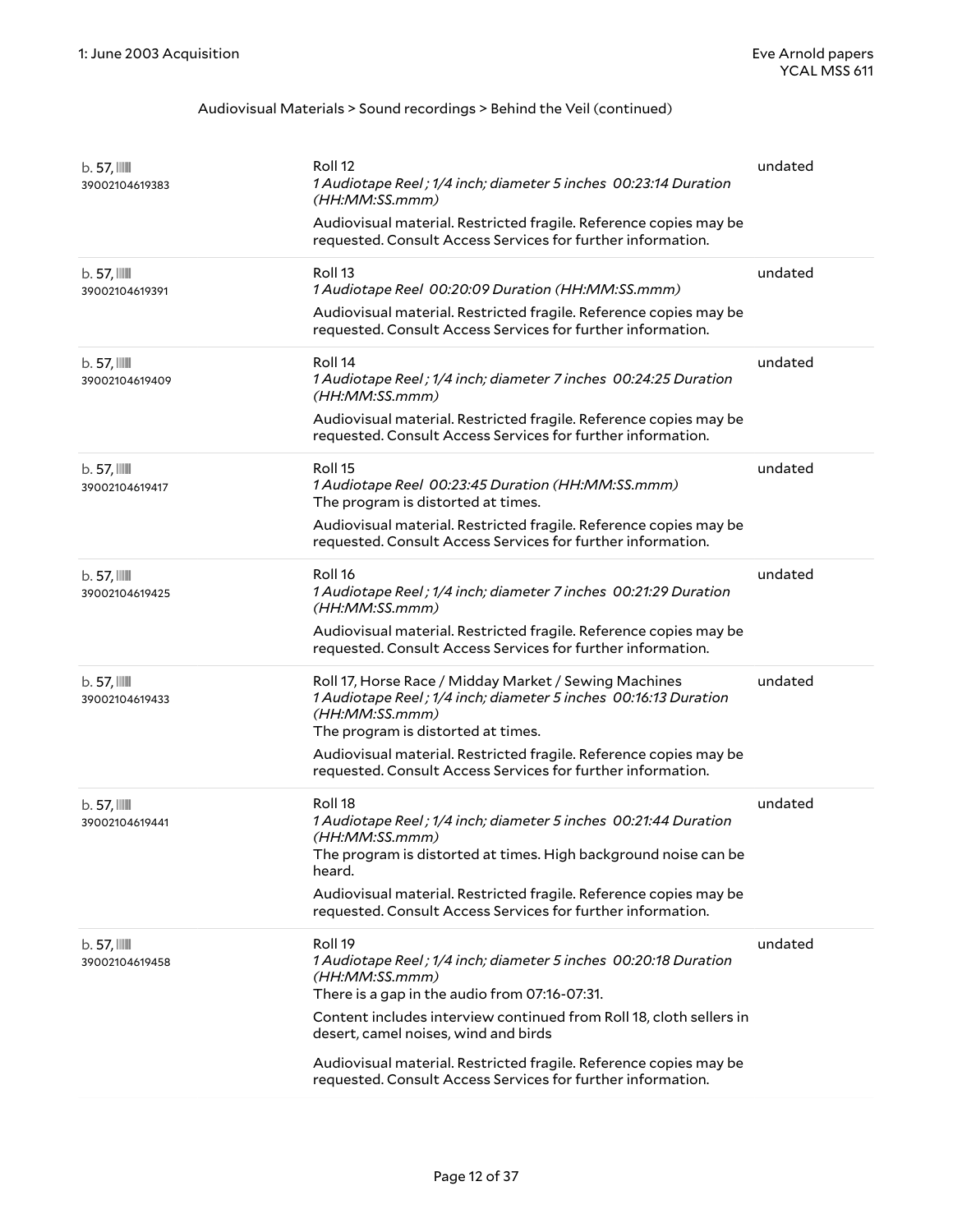| $b.57$ , $\mathbb{I}$<br>39002104619466   | Roll 20<br>1 Audiotape Reel ; 1/4 inch; diameter 5 inches 00:23:50 Duration<br>(HH:MM:SS.mmm)<br>Audiovisual material. Restricted fragile. Reference copies may be<br>requested. Consult Access Services for further information.                                                                                                                                          | undated    |
|-------------------------------------------|----------------------------------------------------------------------------------------------------------------------------------------------------------------------------------------------------------------------------------------------------------------------------------------------------------------------------------------------------------------------------|------------|
| $b.57$ , $III$<br>39002104619474          | Roll 21, Midwife and Nurse Interview<br>1 Audiotape Reel 00:19:13 Duration (HH:MM:SS.mmm)<br>Audiovisual material. Restricted fragile. Reference copies may be<br>requested. Consult Access Services for further information.                                                                                                                                              | undated    |
| $b.57$ , $\blacksquare$<br>39002104619482 | Roll 22, Arabic music 1<br>1 Audiotape Reel; 1/4 inch; diameter 5 inches 00:21:21 Duration<br>(HH:MM:SS.mmm)<br>The program is distorted at times. High frequency background<br>noise can be heard.<br>Audiovisual material. Restricted fragile. Reference copies may be<br>requested. Consult Access Services for further information.                                    | undated    |
| $b.57$ , $III$<br>39002104619490          | Roll 23, Arabic music 2<br>1 Audiotape Reel ; 1/4 inch; diameter 5 inches 00:24:07 Duration<br>(HH:MM:SS.mmm)<br>The program is distorted at times. High frequency background<br>noise can be heard.<br>Audiovisual material. Restricted fragile. Reference copies may be<br>requested. Consult Access Services for further information.                                   | undated    |
| $b.57$ , $III$<br>39002104619508          | Roll 24, Arabic music 3<br>1 Audiotape Reel ; 1/4 inch; diameter 5 inches 00:08:19 Duration<br>(HH:MM:SS.mmm)<br>Audiovisual material. Restricted fragile. Reference copies may be<br>requested. Consult Access Services for further information.                                                                                                                          | undated    |
| $b.57$ , $\blacksquare$<br>39002104619516 | Roll 25<br>1 Audiotape Reel; 1/4 inch; diameter 5 inches 00:23:58 Duration<br>(HH:MM:SS.mmm)<br>The progarm is distorted at times. Speed fluctuations can be<br>heard near the end of the program. High frequency noise is<br>present.<br>Audiovisual material. Restricted fragile. Reference copies may be<br>requested. Consult Access Services for further information. | undated    |
| $b.57$ , $III$<br>39002104619524          | Roll 26<br>1 Audiotape Reel; 1/4 inch; diameter 5 inches 00:23:50 Duration<br>(HH:MM:SS.mmm)<br>Audiovisual material. Restricted fragile. Reference copies may be<br>requested. Consult Access Services for further information.                                                                                                                                           | undated    |
| b.58                                      | <b>Behind the Veil</b><br>25 Audiotape Reels<br>Audiovisual material. Restricted fragile. Reference copies may be<br>requested. Consult Access Services for further information.                                                                                                                                                                                           | circa 1971 |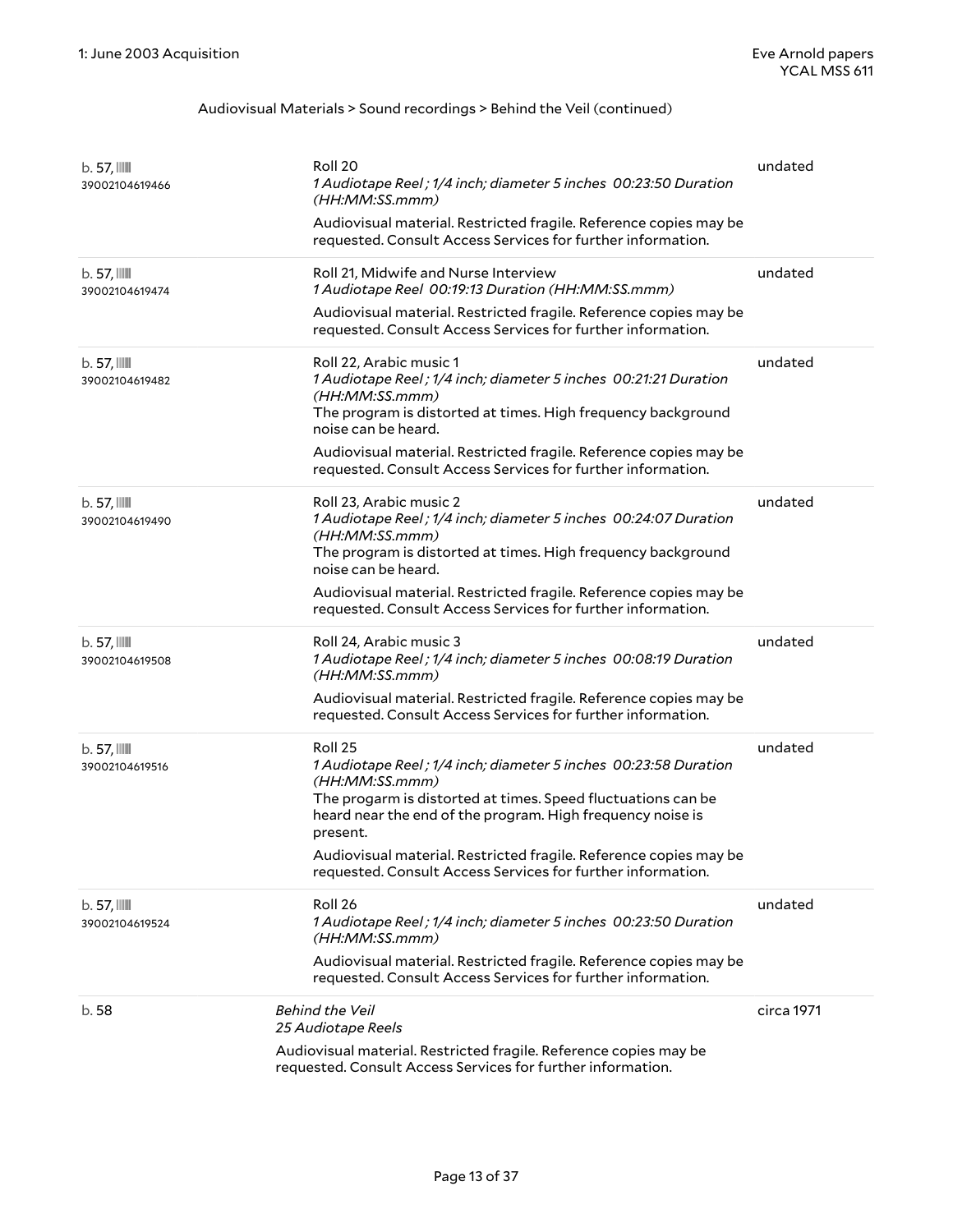| $b.58$ , $III$<br>39002104619722 | Roll 23, Jack Briggs Interview, A<br>1 Audiotape Reel; 1/4 inch; diameter 5 inches 00:24:25 Duration<br>(HH:MM:SS.mmm)<br>The program ends abruptly. Static can be heard on the tape.<br>Audiovisual material. Restricted fragile. Reference copies may be<br>requested. Consult Access Services for further information.                                                   | undated |
|----------------------------------|-----------------------------------------------------------------------------------------------------------------------------------------------------------------------------------------------------------------------------------------------------------------------------------------------------------------------------------------------------------------------------|---------|
| $b.58$ , $III$<br>39002104619730 | Roll 24, Jack Briggs Interview, B<br>1 Audiotape Reel; 1/4 inch; diameter 5 inches 00:39:31 Duration<br>(HH:MM:SS.mmm)<br>Audiovisual material. Restricted fragile. Reference copies may be<br>requested. Consult Access Services for further information.                                                                                                                  | undated |
| $b.58$ , $III$<br>39002104619532 | Roll 27<br>1 Audiotape Reel; 1/4 inch; diameter 5 inches 00:10:21 Duration<br>(HH:MM:SS.mmm)<br>Audiovisual material. Restricted fragile. Reference copies may be<br>requested. Consult Access Services for further information.                                                                                                                                            | undated |
| $b.58$ , $III$<br>39002104619540 | Roll 28 A, fish market<br>1 Audiotape Reel; 1/4 inch; diameter 5 inches 00:22:53 Duration<br>(HH:MM:SS.mmm)<br>The program is distorted at times. There are speed fluctuations<br>at the end of the program. The program ends abruptly.<br>Audiovisual material. Restricted fragile. Reference copies may be<br>requested. Consult Access Services for further information. | undated |
| $b.58$ , $III$<br>39002104619565 | Roll 29, music sync.<br>1 Audiotape Reel; 1/4 inch; diameter 5 inches 00:20:31 Duration<br>(HH:MM:SS.mmm)<br>Static can be heard on the tape. There is break in content from<br>07:35-07:57.<br>Audiovisual material. Restricted fragile. Reference copies may be<br>requested. Consult Access Services for further information.                                            | undated |
| $b.58$ , $III$<br>39002104619573 | Roll 30, music [?]<br>1 Audiotape Reel; 1/4 inch; diameter 5 inches 00:24:17 Duration<br>(HH:MM:SS.mmm)<br>The program ends abruptly. Static can be heard on the tape.<br>Audiovisual material. Restricted fragile. Reference copies may be<br>requested. Consult Access Services for further information.                                                                  | undated |
| $b.58$ , $III$<br>39002104619581 | Roll 31, music [?]<br>1 Audiotape Reel; 1/4 inch; diameter 5 inches 00:07:38 Duration<br>(HH:MM:SS.mmm)<br>The program begins abruptly.<br>Audiovisual material. Restricted fragile. Reference copies may be<br>requested. Consult Access Services for further information.                                                                                                 | undated |
| $b.58$ , $III$<br>39002104619599 | Roll 33, shell harp 1<br>1 Audiotape Reel; 1/4 inch; diameter 5 inches 00:24:17 Duration<br>(HH:MM:SS.mmm)<br>The program ends abruptly.<br>Audiovisual material. Restricted fragile. Reference copies may be<br>requested. Consult Access Services for further information.                                                                                                | undated |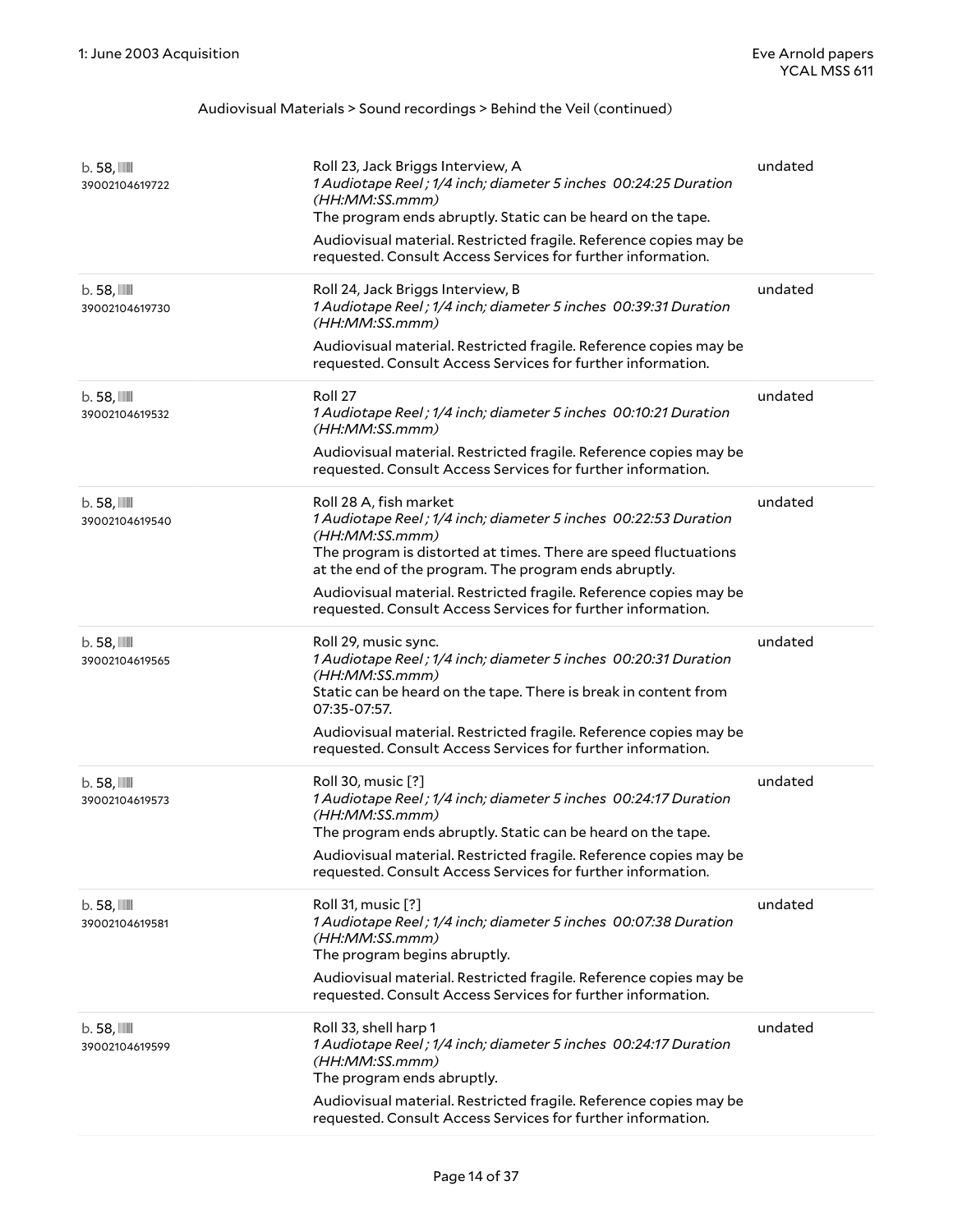| $b.58$ , $III$<br>39002104619607        | Roll 34, shell harp 2<br>1 Audiotape Reel; 1/4 inch; diameter 5 inches 00:23:36 Duration<br>(HH:MM:SS.mmm)<br>The program is distorted at times.<br>Audiovisual material. Restricted fragile. Reference copies may be<br>requested. Consult Access Services for further information. | undated |
|-----------------------------------------|--------------------------------------------------------------------------------------------------------------------------------------------------------------------------------------------------------------------------------------------------------------------------------------|---------|
| $b.58$ , $III$<br>39002104619615        | Roll 35, letter writers<br>1 Audiotape Reel; 1/4 inch; diameter 5 inches 00:19:09 Duration<br>(HH:MM:SS.mmm)<br>Audiovisual material. Restricted fragile. Reference copies may be                                                                                                    | undated |
|                                         | requested. Consult Access Services for further information.                                                                                                                                                                                                                          |         |
| $b.58$ , $III$<br>39002104619623        | Roll 36, matchless 1<br>1 Audiotape Reel; 1/4 inch; diameter 5 inches 00:24:25 Duration<br>(HH:MM:SS.mmm)                                                                                                                                                                            | undated |
|                                         | Audiovisual material. Restricted fragile. Reference copies may be<br>requested. Consult Access Services for further information.                                                                                                                                                     |         |
| $b.58$ , $III$<br>39002104619631        | Roll 37, matchless 2, coffee grinding<br>1 Audiotape Reel; 1/4 inch; diameter 5 inches 00:24:12 Duration<br>(HH:MM:SS.mmm)<br>Static can be heard on the tape.                                                                                                                       | undated |
|                                         | Audiovisual material. Restricted fragile. Reference copies may be<br>requested. Consult Access Services for further information.                                                                                                                                                     |         |
| $b.58$ , $III$<br>39002104619649        | Roll 38, sheban<br>1 Audiotape Reel; 1/4 inch; diameter 5 inches 00:17:10 Duration<br>(HH:MM:SS.mmm)                                                                                                                                                                                 | undated |
|                                         | Audiovisual material. Restricted fragile. Reference copies may be<br>requested. Consult Access Services for further information.                                                                                                                                                     |         |
| $b.58$ , $\mathbb{I}$<br>39002104619656 | Roll 39, morn singing seq.<br>1 Audiotape Reel; 1/4 inch; diameter 5 inches 00:23:53 Duration<br>(HH:MM:SS.mmm)<br>The program was recorded at a low level at times.                                                                                                                 | undated |
|                                         | Audiovisual material. Restricted fragile. Reference copies may be<br>requested. Consult Access Services for further information.                                                                                                                                                     |         |
| b. 58, IIII<br>39002104619664           | Roll 40, desert / sea / Henry Moore<br>1 Audiotape Reel; 1/4 inch; diameter 5 inches 00:11:02 Duration<br>(HH:MM:SS.mmm)<br>Static can be heard on the tape. The program ends abruptly.                                                                                              | undated |
|                                         | Audiovisual material. Restricted fragile. Reference copies may be<br>requested. Consult Access Services for further information.                                                                                                                                                     |         |
| $b.58$ , $\mathbb{I}$<br>39002104619672 | Roll 41<br>1 Audiotape Reel; 1/4 inch; diameter 5 inches 00:23:50 Duration<br>(HH:MM:SS.mmm)                                                                                                                                                                                         | undated |
|                                         | Audiovisual material. Restricted fragile. Reference copies may be<br>requested. Consult Access Services for further information.                                                                                                                                                     |         |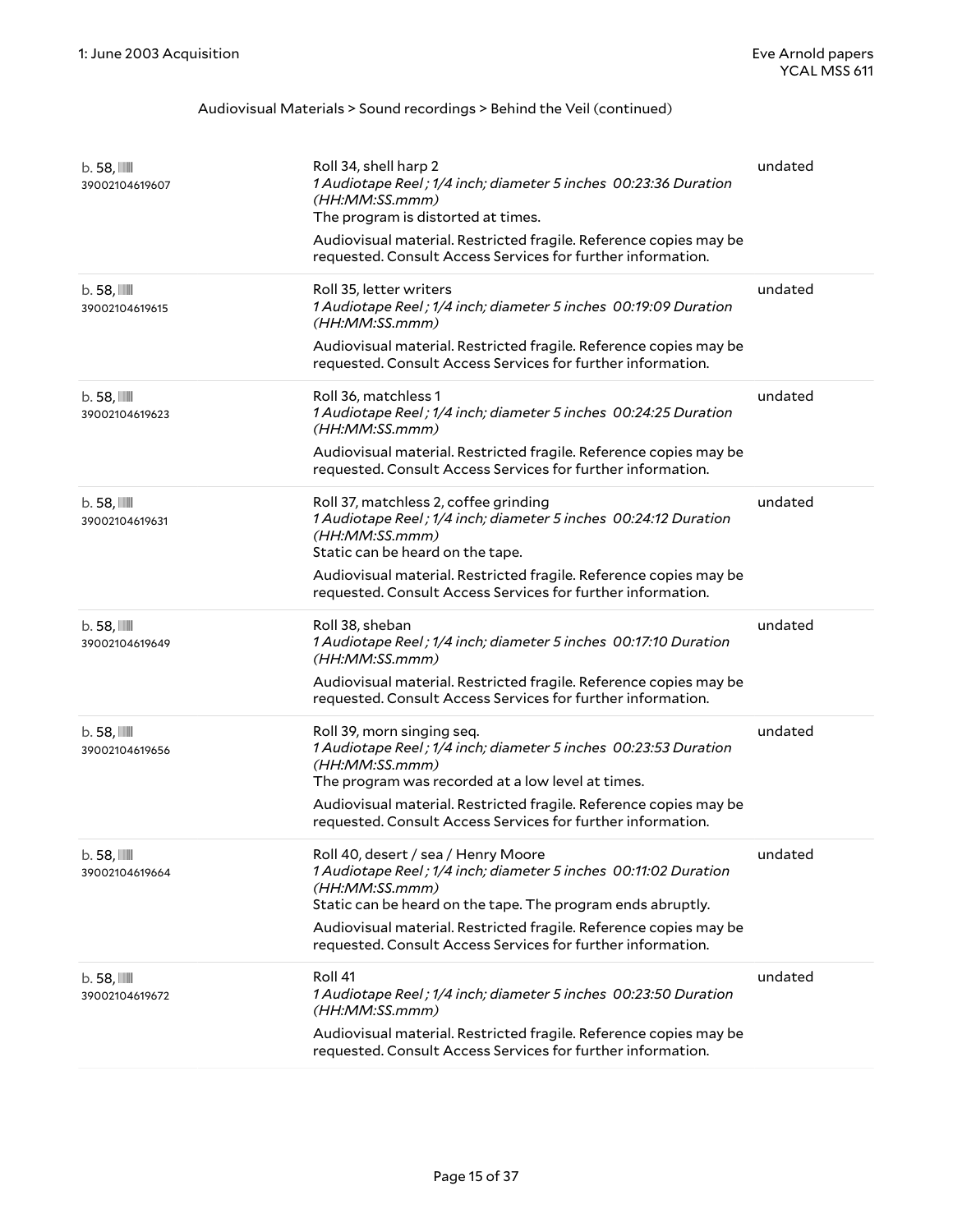| $b.58$ , $III$<br>39002104619680        | Roll 42, mulla<br>1 Audiotape Reel 00:04:37 Duration (HH:MM:SS.mmm)<br>Audiovisual material. Restricted fragile. Reference copies may be<br>requested. Consult Access Services for further information. | 1971 May 19         |
|-----------------------------------------|---------------------------------------------------------------------------------------------------------------------------------------------------------------------------------------------------------|---------------------|
| $b.58$ , $III$<br>39002104619771        | Roll 43, Ruth Willis interview<br>1 Audiotape Reel; 1/4 inch; diameter 5 inches 00:21:11 Duration<br>(HH:MM:SS.mmm)<br>Static can be heard.                                                             | undated             |
|                                         | Audiovisual material. Restricted fragile. Reference copies may be<br>requested. Consult Access Services for further information.                                                                        |                     |
| $b.58$ , $III$<br>39002104619698        | Eve Arnold "Dubai", one of poetry<br>1 Audiotape Reel; 1/4 inch; diameter 5 inches 00:20:01 Duration<br>(HH:MM:SS.mmm)                                                                                  | 1971 September<br>4 |
|                                         | Audiovisual material. Restricted fragile. Reference copies may be<br>requested. Consult Access Services for further information.                                                                        |                     |
| $b.58$ , $III$<br>39002104619706        | Eve Arnold "Dubai", two of poetry; Roll II is best repeats of one<br>and more<br>1 Audiotape Reel; 1/4 inch; diameter 5 inches 00:16:03 Duration<br>(HH:MM:SS.mmm)                                      | 1971 September<br>4 |
|                                         | <b>English and Arabic</b>                                                                                                                                                                               |                     |
|                                         | Audiovisual material. Restricted fragile. Reference copies may be<br>requested. Consult Access Services for further information.                                                                        |                     |
| $b.58$ , $III$<br>39002104619714        | Tape 2 Voice<br>1 Audiotape Reel; 1/4 inch; diameter 5 inches 00:04:43 Duration<br>(HH:MM:SS.mmm)                                                                                                       | undated             |
|                                         | Audiovisual material. Restricted fragile. Reference copies may be<br>requested. Consult Access Services for further information.                                                                        |                     |
| $b.58$ , $III$<br>39002104619748        | Hini<br>1 Audiotape Reel; 1/4 inch; diameter 5 inches 00:24:15 Duration<br>(HH:MM:SS.mmm)<br>Static can be heard on the tape.                                                                           | undated             |
|                                         | Audiovisual material. Restricted fragile. Reference copies may be<br>requested. Consult Access Services for further information.                                                                        |                     |
| $b.58$ , $III$<br>39002104619755        | John Coles interview<br>1 Audiotape Reel ; 1/4 inch; diameter 5 inches 00:17:46 Duration<br>(HH:MM:SS.mmm)<br>Static can be heard. The program is distorted at times.                                   | undated             |
|                                         | Audiovisual material. Restricted fragile. Reference copies may be<br>requested. Consult Access Services for further information.                                                                        |                     |
| $b.58$ , $\mathbb{I}$<br>39002104619763 | Chronolog, harem flute<br>1 Audiotape Reel; 1/4 inch; diameter 5 inches 00:08:27 Duration<br>(HH:MM:SS.mmm)                                                                                             | undated             |
|                                         | Audiovisual material. Restricted fragile. Reference copies may be<br>requested. Consult Access Services for further information.                                                                        |                     |
| b. 59                                   | Behind the Veil (4 vinyl recordings) [7- and 10-inch records]                                                                                                                                           | undated             |
|                                         | Used in film sound track                                                                                                                                                                                |                     |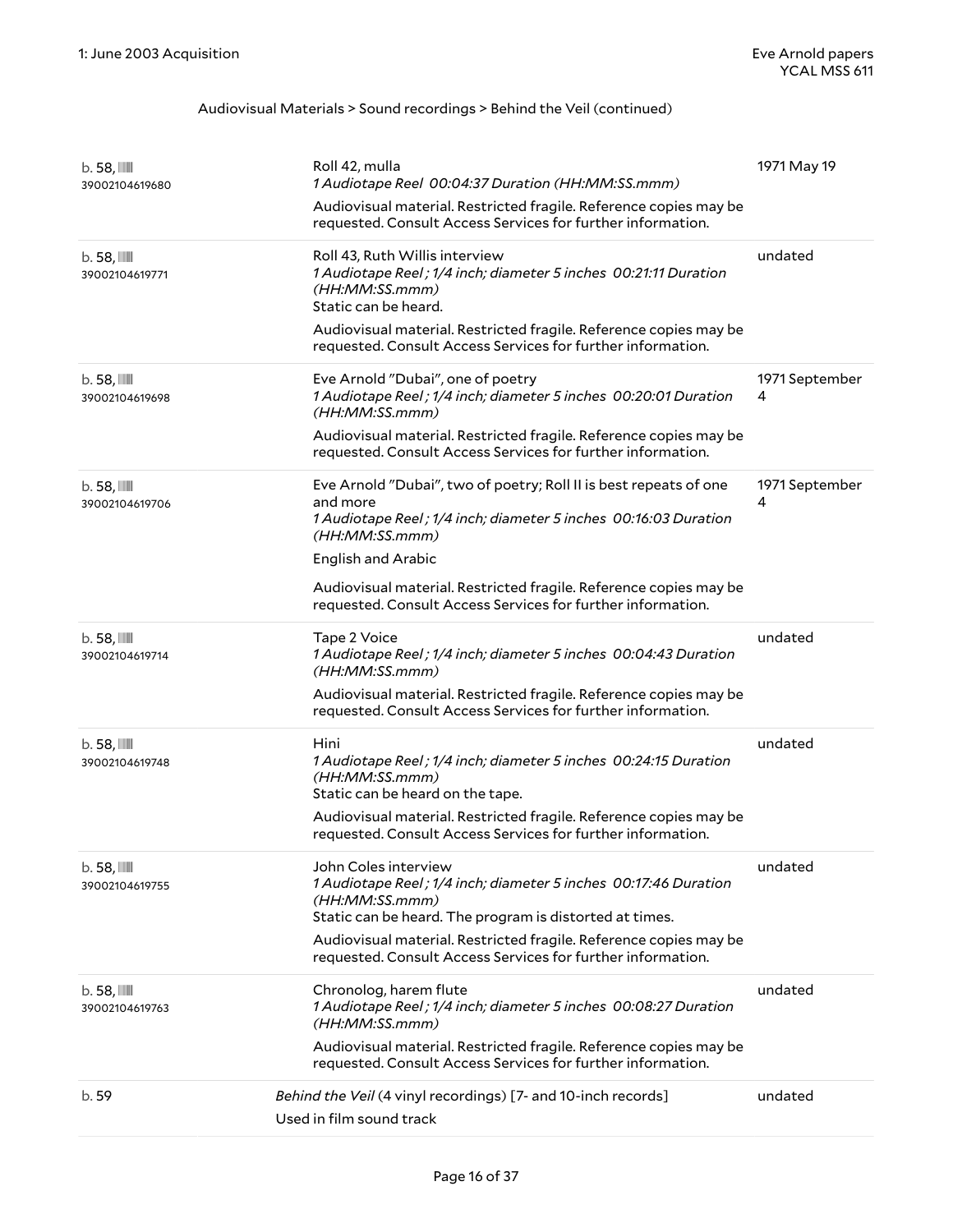| b. 59                                     | Behind the Veil (1 tape) [16 mm full-coat magnetic soundtrack]                                                                                                                                                                     | circa 1971      |
|-------------------------------------------|------------------------------------------------------------------------------------------------------------------------------------------------------------------------------------------------------------------------------------|-----------------|
| $b.59$ , $111$<br>39002104619086          | "Magnum Meeting"<br>1 Audiotape Reel ; 1/4 inch; diameter 5 inches 00:21:42 Duration<br>(HH:MM:SS.mmm)<br>The program begins and ends abruptly.                                                                                    | undated         |
|                                           | Audiovisual material. Restricted fragile. Reference copies may be<br>requested. Consult Access Services for further information.                                                                                                   |                 |
|                                           | Miscellaneous interviews and talks                                                                                                                                                                                                 |                 |
| $b.60$ , $III$<br>39002104619094          | 5 Master Photographers; 3. Eve Arnold, Radio 3<br>1 Audiocassette 00:24:36 Duration (HH:MM:SS.mmm)<br>The program is distorted at times.<br>[Aviary] ycal_mss_0611_39002104619094                                                  | 1990 August 28  |
|                                           | Audiovisual material. Restricted fragile. Reference copies may be<br>requested. Consult Access Services for further information.                                                                                                   |                 |
| $b.60$ , $\blacksquare$<br>39002104619102 | Eve Arnold in conversation with Val Williams<br>1 Audiocassette 00:54:01 Duration (HH:MM:SS.mmm)<br>Audio, at times, sounds hollow or unclear.<br>[Aviary] ycal mss 0611 39002104619102                                            | 1991 October 22 |
|                                           | Audiovisual material. Restricted fragile. Reference copies may be<br>requested. Consult Access Services for further information.                                                                                                   |                 |
| $b.60$ , $III$<br>39002104619110          | Eve Arnold, Dutch Magazine<br>1 Audiocassette 01:56:11 Duration (HH:MM:SS.mmm)<br>High background noise is present. Static is heard. Audio, at times,<br>sounds hollow or unclear.                                                 | 1993            |
|                                           | Audiovisual material. Restricted fragile. Reference copies may be<br>requested. Consult Access Services for further information.                                                                                                   |                 |
| $b.60$ , $\blacksquare$<br>39002104619128 | ATM 5-6, Pelvis on Dial; Baseule des jambes<br>1 Audiocassette 01:14:50 Duration (HH:MM:SS.mmm)<br>Static and a high amount of hiss can be heard. The program is<br>distorted at times. Audio, at times, sounds hollow or unclear. | undated         |
|                                           | Audiovisual material. Restricted fragile. Reference copies may be<br>requested. Consult Access Services for further information.                                                                                                   |                 |
| $b.60$ , $\blacksquare$<br>39002104619136 | Interview with Eve Arnold, Kate Buckley<br>1 Audiocassette 00:48:05 Duration (HH:MM:SS.mmm)<br>Audio, at times, sounds hollow or unclear.                                                                                          | 1990 October 25 |
| $b.60$ , $\blacksquare$<br>39002104619144 | TV interview: Eve Arnold and Eammon McCabe<br>1 Audiocassette 00:01:34 Duration (HH:MM:SS.mmm)<br>The program is distorted at times. High background noise.                                                                        | undated         |
|                                           | Audiovisual material. Restricted fragile. Reference copies may be<br>requested. Consult Access Services for further information.                                                                                                   |                 |
| $b.60$ , $\blacksquare$<br>39002104619151 | Mary Sue Koontz congrats for [?]<br>1 Audiocassette 01:01:22 Duration (HH:MM:SS.mmm)<br>The program is distorted at times.                                                                                                         | 1995            |
|                                           | Audiovisual material. Restricted fragile. Reference copies may be<br>requested. Consult Access Services for further information.                                                                                                   |                 |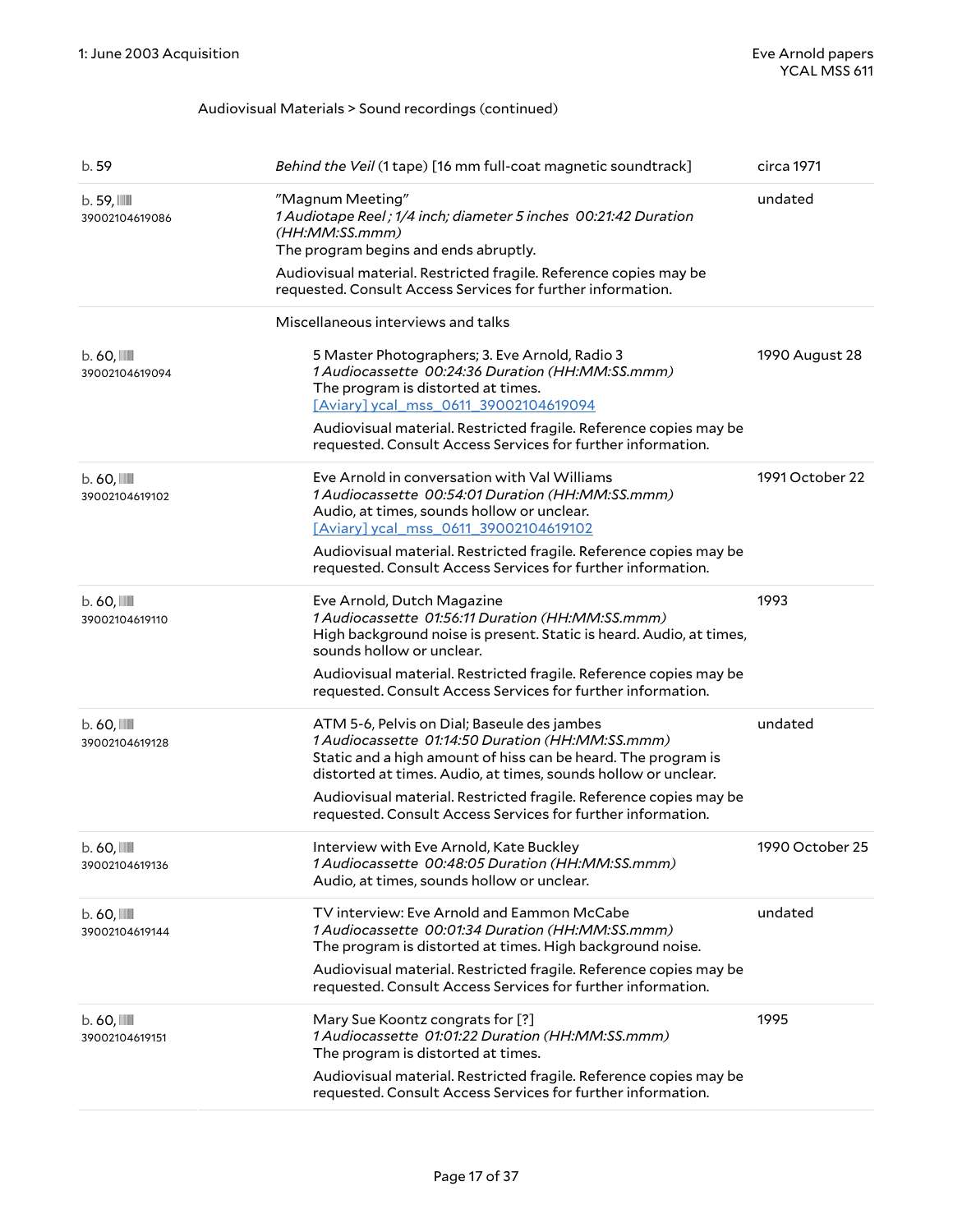| $b.60$ , $III$<br>39002104619169          | Eve Arnold on B.F.B.S. UK with Annie Nightingale<br>1 Audiocassette 00:31:49 Duration (HH:MM:SS.mmm)<br>Static can be heard. Clicks and pops are present. The program is<br>distorted at times.<br>Audiovisual material. Restricted fragile. Reference copies may be<br>requested. Consult Access Services for further information.                                                                                                       | 1989 October 11 |
|-------------------------------------------|-------------------------------------------------------------------------------------------------------------------------------------------------------------------------------------------------------------------------------------------------------------------------------------------------------------------------------------------------------------------------------------------------------------------------------------------|-----------------|
| $b.60$ , $\blacksquare$<br>39002104619177 | Eve Arnold: Screen Talk<br>1 Audiocassette 00:19:45 Duration (HH:MM:SS.mmm)<br>Static can be heard. The program is distorted at times.<br>John Tusa, Beeban Kidron, and David Hurn talking about Eve<br>Arnold's work<br>Audiovisual material. Restricted fragile. Reference copies may be<br>requested. Consult Access Services for further information.                                                                                 | 2002 July 8     |
| $b.60$ , $\blacksquare$<br>39002104619185 | Books and Company, Series 5 - Programme 2<br>1 Audiocassette 00:29:31 Duration (HH:MM:SS.mmm)<br>Subject matter includes Eve Arnold's recommendation of six<br>favorite photography books<br>Audiovisual material. Restricted fragile. Reference copies may be<br>requested. Consult Access Services for further information.                                                                                                             | 1997 September  |
| $b.60$ , $\blacksquare$<br>39002104619193 | John Tusa interview with Eve Arnold<br>1 Audiocassette 00:44:07 Duration (HH:MM:SS.mmm)<br>Audiovisual material. Restricted fragile. Reference copies may be<br>requested. Consult Access Services for further information.                                                                                                                                                                                                               | undated         |
| $b.60$ , $\blacksquare$<br>39002104619201 | Eve Arnold interview, WYMS, Maurie Saffarraas, Milwaukee<br>1 Audiocassette 00:44:37 Duration (HH:MM:SS.mmm)<br>The program is distorted at times. Static can be heard.<br>Audiovisual material. Restricted fragile. Reference copies may be<br>requested. Consult Access Services for further information.                                                                                                                               | 1982 July 19    |
| $b.60$ , $\blacksquare$<br>39002104619219 | Martin Bush interviews photojournalist Eve Arnold<br>1 Audiocassette 00:16:33 Duration (HH:MM:SS.mmm)<br>Audiovisual material. Restricted fragile. Reference copies may be<br>requested. Consult Access Services for further information.                                                                                                                                                                                                 | 1995 April 28   |
| $b.60$ , $III$<br>39002104619227          | Eve Arnold interview with Sarah Sands<br>1 Audiocassette 01:00:55 Duration (HH:MM:SS.mmm)<br>Audio sounds unbalanced. High background noise is present.<br>The program was recorded at a very low level at times. Audio,<br>at times, sounds unclear or hollow. The program is distorted at<br>times.<br>Audiovisual material. Restricted fragile. Reference copies may be<br>requested. Consult Access Services for further information. | 1990 August 2   |
| $b.60$ , $\blacksquare$<br>39002104619235 | Eve Arnold interview, Michael Hallett<br>1 Audiocassette 01:33:59 Duration (HH:MM:SS.mmm)<br>The program is distorted at times. High background noise can be<br>heard. Audio, at times, sounds hollow or unclear. There is a gap in<br>the audio from 01:12:28-01:25:44.<br>Audiovisual material. Restricted fragile. Reference copies may be<br>requested. Consult Access Services for further information.                              | 1991 September  |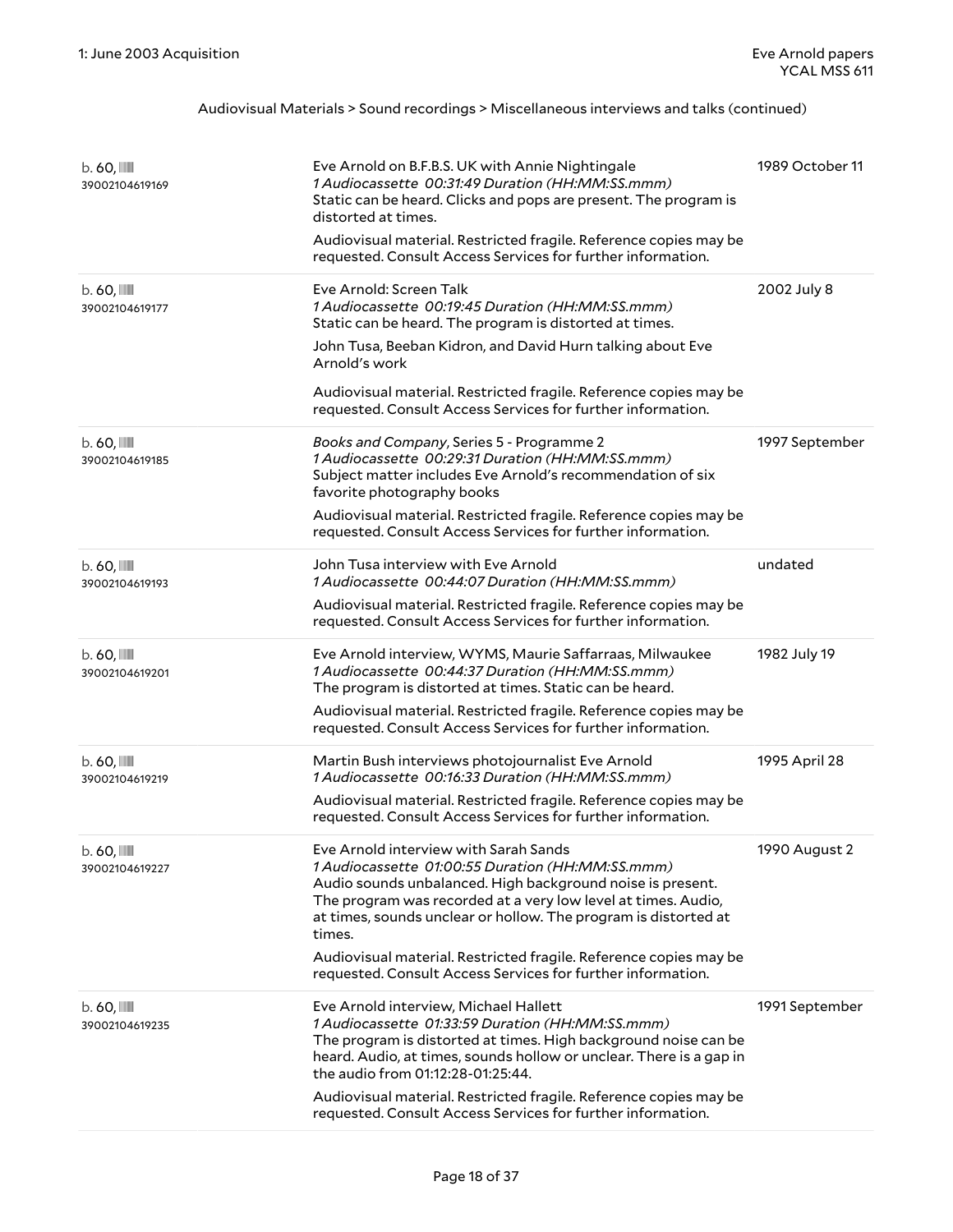| $b.60$ , $\blacksquare$<br>39002104619243 | Eve Arnold reading article she wrote about her father<br>1 Audiocassette 00:09:16 Duration (HH:MM:SS.mmm)<br>The program is distorted a times. Audio, at times, sounds hollow<br>or unclear. Static is heard.<br>Audiovisual material. Restricted fragile. Reference copies may be<br>requested. Consult Access Services for further information.                                                                               | undated             |
|-------------------------------------------|---------------------------------------------------------------------------------------------------------------------------------------------------------------------------------------------------------------------------------------------------------------------------------------------------------------------------------------------------------------------------------------------------------------------------------|---------------------|
| $b.60$ , $\blacksquare$<br>39002104619250 | Eve Arnold interview (1 of 2)<br>1 Audiocassette 01:01:42 Duration (HH:MM:SS.mmm)<br>The program is distorted at times. High amounts of hiss and<br>background noise can be heard. The program is muffled at times.<br>Audio, at times, sounds hollow or unclear.<br>Audiovisual material. Restricted fragile. Reference copies may be<br>requested. Consult Access Services for further information.                           | 1993 September      |
| $b.60$ , $\blacksquare$<br>39002104619268 | Eve Arnold, WNYC<br>1 Audiocassette 00:24:27 Duration (HH:MM:SS.mmm)<br>High amounts of hiss are present. The program is distorted at<br>times. The program was recorded at a very low level.<br>Audiovisual material. Restricted fragile. Reference copies may be<br>requested. Consult Access Services for further information.                                                                                               | 1995 November<br>30 |
| $b.61$ , $\blacksquare$<br>39002104619789 | Magnum - Outlook<br>1 Audiocassette 00:05:29 Duration (HH:MM:SS.mmm)<br>Audio sounds unclear or hollow at times.<br>Audiovisual material. Restricted fragile. Reference copies may be<br>requested. Consult Access Services for further information.                                                                                                                                                                            | 1990 March 15       |
| $b.61$ , $\blacksquare$<br>39002104619797 | Artbeat Gill Pyrah with Eve Arnold, Neil Burgess and Tony<br>Collingood<br>1 Audiocassette 00:47:42 Duration (HH:MM:SS.mmm)<br>Audiovisual material. Restricted fragile. Reference copies may be<br>requested. Consult Access Services for further information.                                                                                                                                                                 | 1990 March 16       |
| $b.61$ , $\blacksquare$<br>39002104619805 | Eve Arnold with Terry Gross - WUHY Philadelphia<br>1 Audiocassette 00:51:59 Duration (HH:MM:SS.mmm)<br>Static can be heard. A warble in the audio is present. The program<br>begins and ends abruptly.<br>[Aviary] ycal_mss_0611_39002104619805<br>Audiovisual material. Restricted fragile. Reference copies may be<br>requested. Consult Access Services for further information.                                             | undated             |
| $b.61$ , $\blacksquare$<br>39002104619813 | Interview Eve Arnold / Catriona Roberts (BBC ENTS)<br>1 Audiocassette 00:45:44 Duration (HH:MM:SS.mmm)<br>The program begins and ends abruptly. High background noise<br>and static can be heard. The program was recorded at a very low<br>level.<br>[Aviary] ycal_mss_0611_39002104619813<br>Audiovisual material. Restricted fragile. Reference copies may be<br>requested. Consult Access Services for further information. | undated             |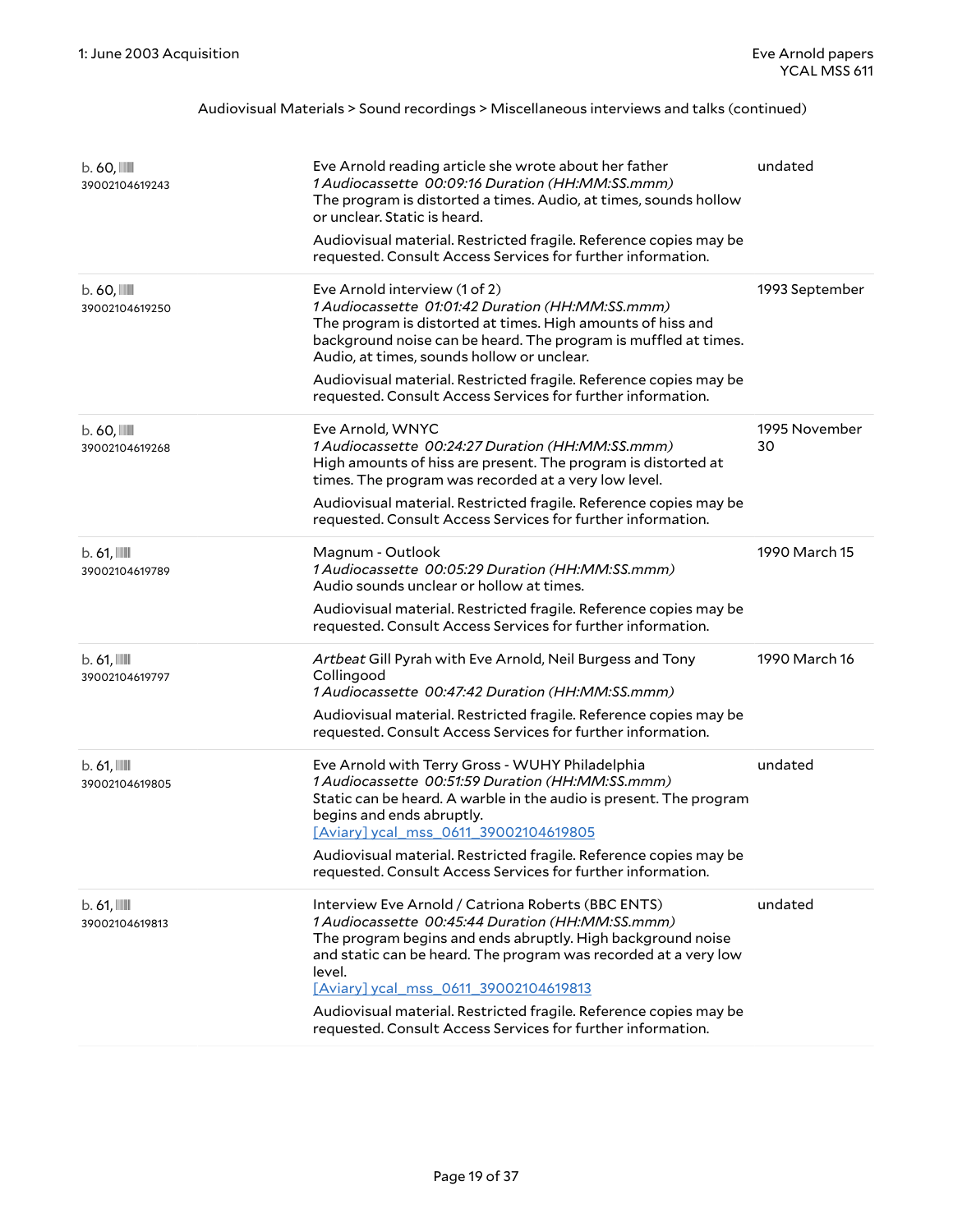| $b.61$ , $\blacksquare$<br>39002104619821 | WNYC 29B-66-79<br>1 Audiocassette 00:55:14 Duration (HH:MM:SS.mmm)<br>The program begins and ends abruptly. The program is distorted<br>at times. Static can be heard. Audio sounds hollow or unclear at<br>times.<br>Audiovisual material. Restricted fragile. Reference copies may be<br>requested. Consult Access Services for further information.                                                                                                                                       | 1980                |
|-------------------------------------------|----------------------------------------------------------------------------------------------------------------------------------------------------------------------------------------------------------------------------------------------------------------------------------------------------------------------------------------------------------------------------------------------------------------------------------------------------------------------------------------------|---------------------|
| $b.61$ , $\blacksquare$<br>39002104619839 | Eve Arnold / Judy Wenning WNYC<br>1 Audiocassette 00:31:14 Duration (HH:MM:SS.mmm)<br>Audio sounds hollow or unclear at times.<br>Audiovisual material. Restricted fragile. Reference copies may be<br>requested. Consult Access Services for further information.                                                                                                                                                                                                                           | undated             |
| $b.61$ , $\blacksquare$<br>39002104619847 | Interview "In America"<br>1 Audiocassette 00:54:55 Duration (HH:MM:SS.mmm)<br>The program is distorted at times. Static can be heard. The<br>program begins and ends abruptly.<br>Audiovisual material. Restricted fragile. Reference copies may be<br>requested. Consult Access Services for further information.                                                                                                                                                                           | 1983 November<br>29 |
| $b.61$ , $\blacksquare$<br>39002104619854 | Michael's Guitar, Ross Terrill - Tape #2<br>1 Audiocassette 00:31:26 Duration (HH:MM:SS.mmm)<br>The program begins and ends abruptly. A high amount of hiss and<br>background noise can be heard. Static is present. The program is<br>distorted at times.<br>Audiovisual material. Restricted fragile. Reference copies may be<br>requested. Consult Access Services for further information.                                                                                               | 1983 December<br>12 |
| $b.61$ , $\blacksquare$<br>39002104619862 | Eve Arnold / Ross Terrill - Tape #1<br>1 Audiocassette 01:01:50 Duration (HH:MM:SS.mmm)<br>The program begins and ends abruptly. A hum and a high amount<br>of hiss can be heard. High background noise is present. The<br>program is distorted at times.<br>Audiovisual material. Restricted fragile. Reference copies may be<br>requested. Consult Access Services for further information.                                                                                                | 1983 December<br>12 |
| $b.61$ , $\blacksquare$<br>39002104619870 | Eve Arnold (2 of 2)<br>1 Audiocassette 00:30:01 Duration (HH:MM:SS.mmm)<br>Static and a high amount of bacgkround noise can be heard. The<br>program begins and ends abruptly. The program is distorted at<br>times.<br>Audiovisual material. Restricted fragile. Reference copies may be<br>requested. Consult Access Services for further information.<br>Audiovisual material. Restricted fragile. Reference copies may be<br>requested. Consult Access Services for further information. | 1993 September      |
| $b.61$ , $\blacksquare$<br>39002104619888 | Eve Arnold, NPR Weekend Edition<br>1 Audiocassette 00:11:24 Duration (HH:MM:SS.mmm)<br>Static is present on the tape.<br>Audiovisual material. Restricted fragile. Reference copies may be<br>requested. Consult Access Services for further information.                                                                                                                                                                                                                                    | 1987 August 1       |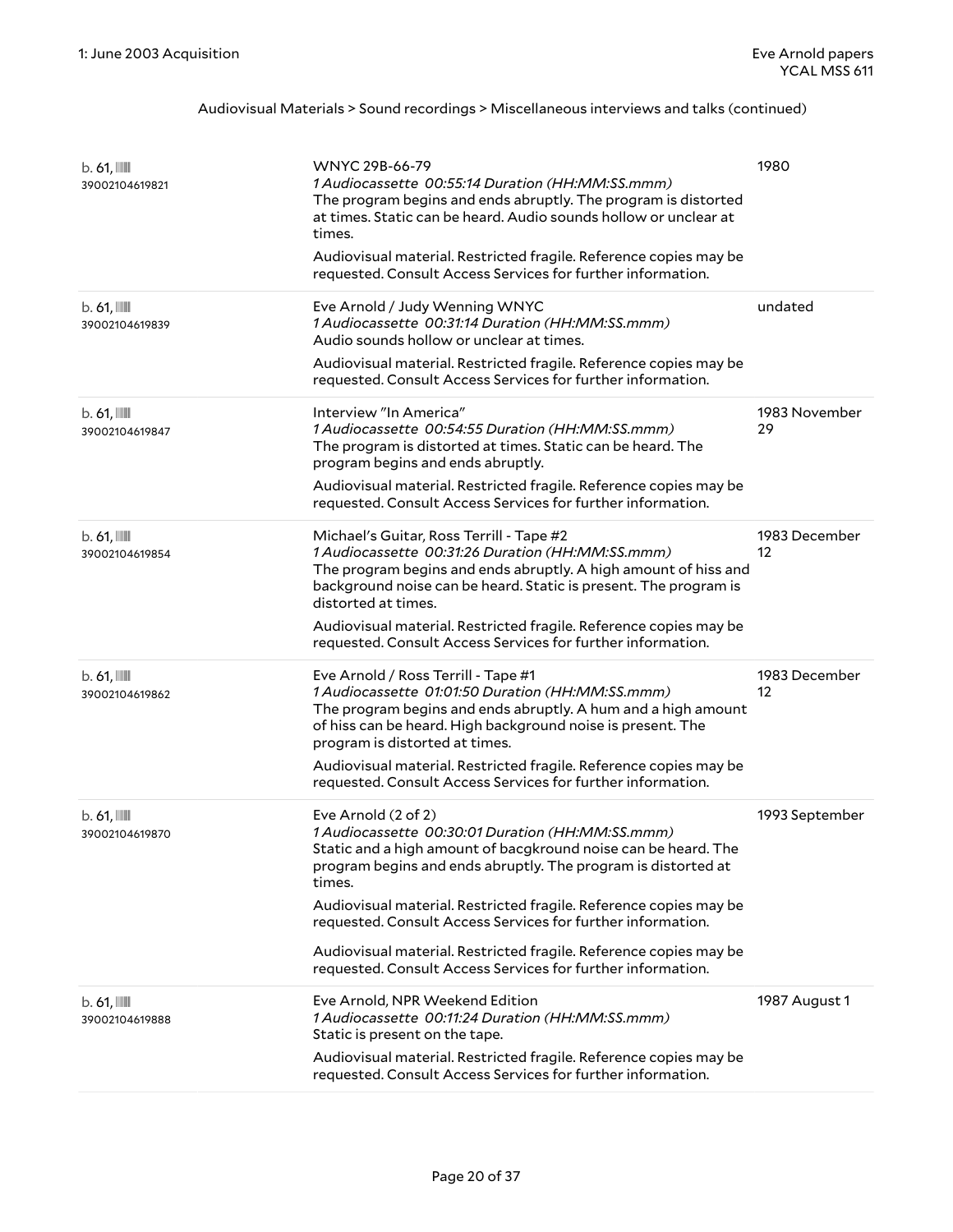| $b.61$ , $\blacksquare$<br>39002104619896 | Eve Arnold talks on NY and Company AM 83 of Marilyn Monroe<br>1 Audiocassette 00:30:11 Duration (HH:MM:SS.mmm)<br>A high amount of buzz and static can be heard. The program<br>begins and ends abruptly. The program is distorted at times.<br>Audiovisual material. Restricted fragile. Reference copies may be<br>requested. Consult Access Services for further information.                                                                | 1987 August 5      |
|-------------------------------------------|-------------------------------------------------------------------------------------------------------------------------------------------------------------------------------------------------------------------------------------------------------------------------------------------------------------------------------------------------------------------------------------------------------------------------------------------------|--------------------|
| $b.61$ , $\blacksquare$<br>39002104619904 | Jim Eason Show - Eve Arnold, guest<br>1 Audiocassette 00:28:02 Duration (HH:MM:SS.mmm)<br>The program begins and ends abruptly. Audio sounds hollow or<br>unclear at times. The right channel recorded at a low level. There<br>is high background noise on the tape. A flutter in the audio is<br>present.<br>Audiovisual material. Restricted fragile. Reference copies may be<br>requested. Consult Access Services for further information. | 1983 December<br>7 |
| $b.61$ , $\blacksquare$<br>39002104619912 | Robert A. Kapp: "Eve Arnold in Perspective", Museum of History<br>and Industry<br>1 Audiocassette 00:59:03 Duration (HH:MM:SS.mmm)<br>Audiovisual material. Restricted fragile. Reference copies may be<br>requested. Consult Access Services for further information.                                                                                                                                                                          | 1982 February 9    |
| $b.61$ , $\blacksquare$<br>39002104619920 | Interview as a Magnum photog[rapher], Kaleidescope<br>1 Audiocassette 00:19:33 Duration (HH:MM:SS.mmm)<br>An echo in the audio is present at times. Static can be heard.<br>There are gaps in the program at 00:15-00:44, 10:21-10:47 and<br>11:45-12:17.<br>Audiovisual material. Restricted fragile. Reference copies may be<br>requested. Consult Access Services for further information.                                                   | 1990               |
| $b.61$ , $\blacksquare$<br>39002104619938 | Magnum, "The Way the World Washes" / "The Man with the<br>Gun" (1 of 2)<br>1 Audiocassette 00:48:34 Duration (HH:MM:SS.mmm)<br>The program is distorted at times. Audio, at times, sounds hollow<br>or unclear. The left channel was recorded at a lower level.<br>Audiovisual material. Restricted fragile. Reference copies may be<br>requested. Consult Access Services for further information.                                             | undated            |
| $b.61$ , $\blacksquare$<br>39002104619946 | Magnum at the Millennium, "My Face is Your Fortune" /<br>"Surviving History" / "Cabinet of Curiosity" (2 of 2)<br>1 Audiocassette 01:12:11 Duration (HH:MM:SS.mmm)<br>The program is distorted at times. Low-level cross talk can be<br>heard at times.                                                                                                                                                                                         | undated            |
|                                           | Audiovisual material. Restricted fragile. Reference copies may be<br>requested. Consult Access Services for further information.                                                                                                                                                                                                                                                                                                                |                    |
|                                           | Video recordings                                                                                                                                                                                                                                                                                                                                                                                                                                |                    |
|                                           | Restricted fragile material. Reference copies may be requested. Consult<br>Access Services for further information.                                                                                                                                                                                                                                                                                                                             |                    |
| b.62                                      | "Behind the Veil" copy 1 of 3<br>1 Videocassette (U-matic)                                                                                                                                                                                                                                                                                                                                                                                      | undated            |
| b.62                                      | "Behind the Veil" copy 2 of 3<br>1 Videocassette (U-matic)                                                                                                                                                                                                                                                                                                                                                                                      | undated            |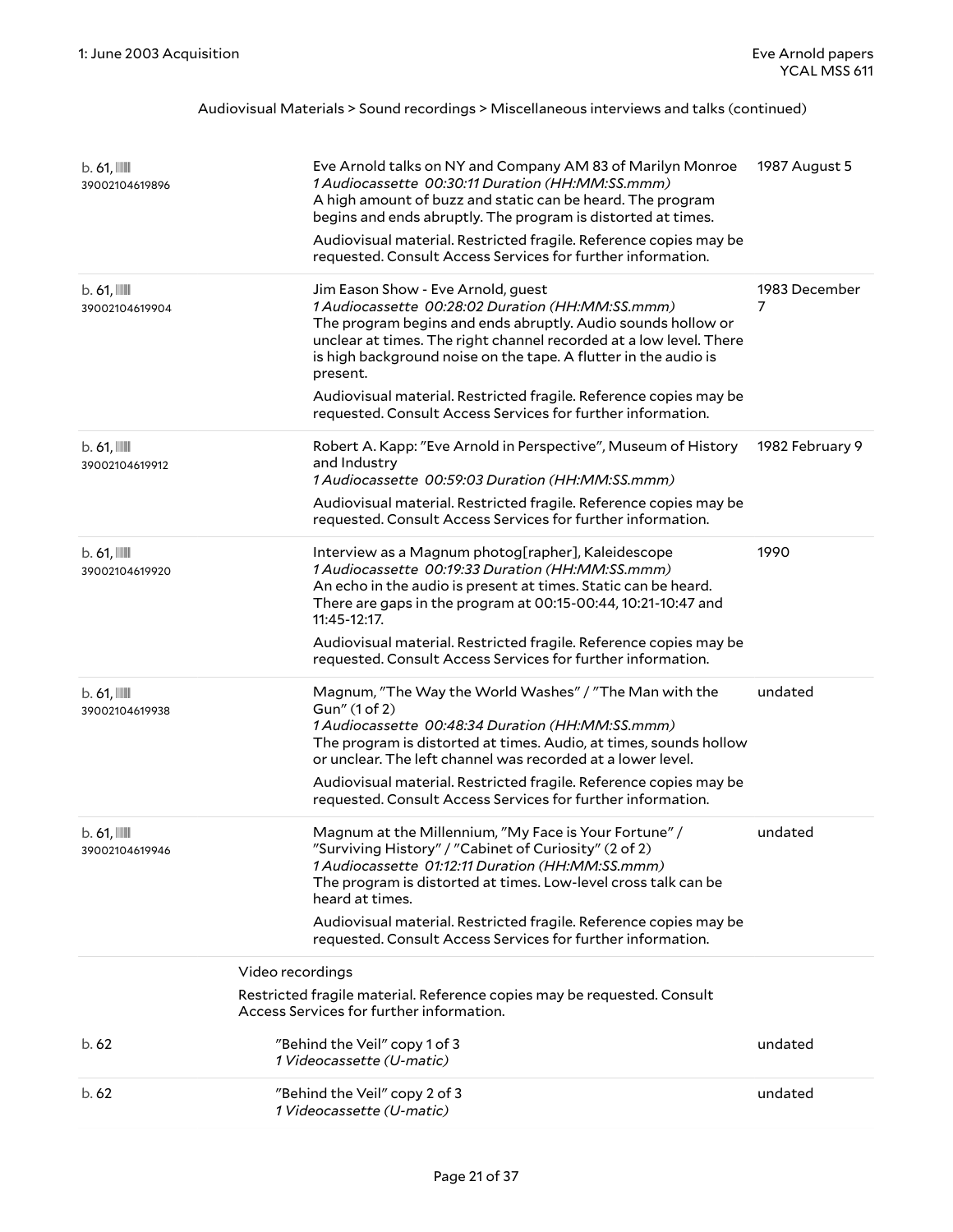| b.62                                      | "Behind the Veil" copy 3 of 3<br>1 Videocassette (U-matic)                                                                                                                                                                                                                                                       | undated             |
|-------------------------------------------|------------------------------------------------------------------------------------------------------------------------------------------------------------------------------------------------------------------------------------------------------------------------------------------------------------------|---------------------|
| $b.62$ , $\blacksquare$<br>39002102349777 | "Behind the Veil by Eve Arnold, 1971"<br>YCALMSS611_0007<br>1 Videocassette (VHS) 00:51:21 Duration (HH:MM:SS.mmm)<br>[Aviary] YCALMSS611_0007                                                                                                                                                                   | 1971                |
| $b.62$ , $\blacksquare$<br>39002102349785 | "Behind the Veil"<br>YCALMSS611_0008<br>1 Videocassette (VHS) 00:52:33 Duration (HH:MM:SS.mmm)                                                                                                                                                                                                                   | undated             |
| $b.62$ , $\blacksquare$<br>39002102349793 | "World About US: Behind the Veil Tx: 12/12/71"<br>YCALMSS611_0009<br>1 Videocassette (VHS) 00:50:24 Duration (HH:MM:SS.mmm)<br>This copy is in fair to poor condition.                                                                                                                                           | 1971 December<br>12 |
| $b.62$ , $\blacksquare$<br>39002102349801 | "Design Classics: World About Us: Behind the Veil"<br>YCALMSS611_0010<br>1 Videocassette (VHS) 00:50:29 Duration (HH:MM:SS.mmm)<br>This is a poor quality transfer of "Behind the Veil".                                                                                                                         | 1990 February<br>22 |
| $b.62$ , $III$<br>39002102349819          | "Eve Arnold - In Retrospect" by Beeban Kidron for BBC's Omnibus (1 of 1996 March 22<br>2)<br>YCALMSS611_0011<br>1 Videocassette (VHS) 00:53:00 Duration (HH:MM:SS.mmm)<br>[Aviary] YCALMSS611_0011                                                                                                               |                     |
| $b.62$ , $\blacksquare$<br>39002102349827 | "Eve Arnold - In Retrospect" by Beeban Kidron for BBC's Omnibus (2 of 1996 March 22<br>2)<br>YCALMSS611_0012<br>1 Videocassette (VHS) 00:52:56 Duration (HH:MM:SS.mmm)<br>[Aviary] YCALMSS611_0012                                                                                                               |                     |
| $b.62$ , $\blacksquare$<br>39002102349835 | "Scene '90; All in a Day's Work publicity"<br>YCALMSS611_0013<br>1 Videocassette (VHS) 00:25:47 Duration (HH:MM:SS.mmm)<br>[Aviary] YCALMSS611_0013<br>Note from HTV West: With compliments and thanks for your help.<br>Please be kind enough to pass the tape to Eve Arnold, with whom I've<br>already spoken. | 1990 March          |
| $b.62$ , $\blacksquare$<br>39002102349843 | "Eve and Marilyn"<br>YCALMSS611_0014<br>1 Videocassette (VHS) 01:00:44 Duration (HH:MM:SS.mmm)<br>[Aviary] YCALMSS611 0014                                                                                                                                                                                       | undated             |
| $b.62$ , $\blacksquare$<br>39002102349850 | "Eve and Marilyn," BBC 1987<br>YCALMSS611_0015<br>1 Videocassette (VHS) 00:58:48 Duration (HH:MM:SS.mmm)<br>[Aviary] YCALMSS611_0015                                                                                                                                                                             | 1987                |
| $b.62$ , $\blacksquare$<br>39002102349868 | "Eve and Marilyn," 1987 October 22<br>YCALMSS611_0016<br>1 Videocassette (VHS) 00:31:31 Duration (HH:MM:SS.mmm)<br>[Aviary] YCALMSS611 0016                                                                                                                                                                      |                     |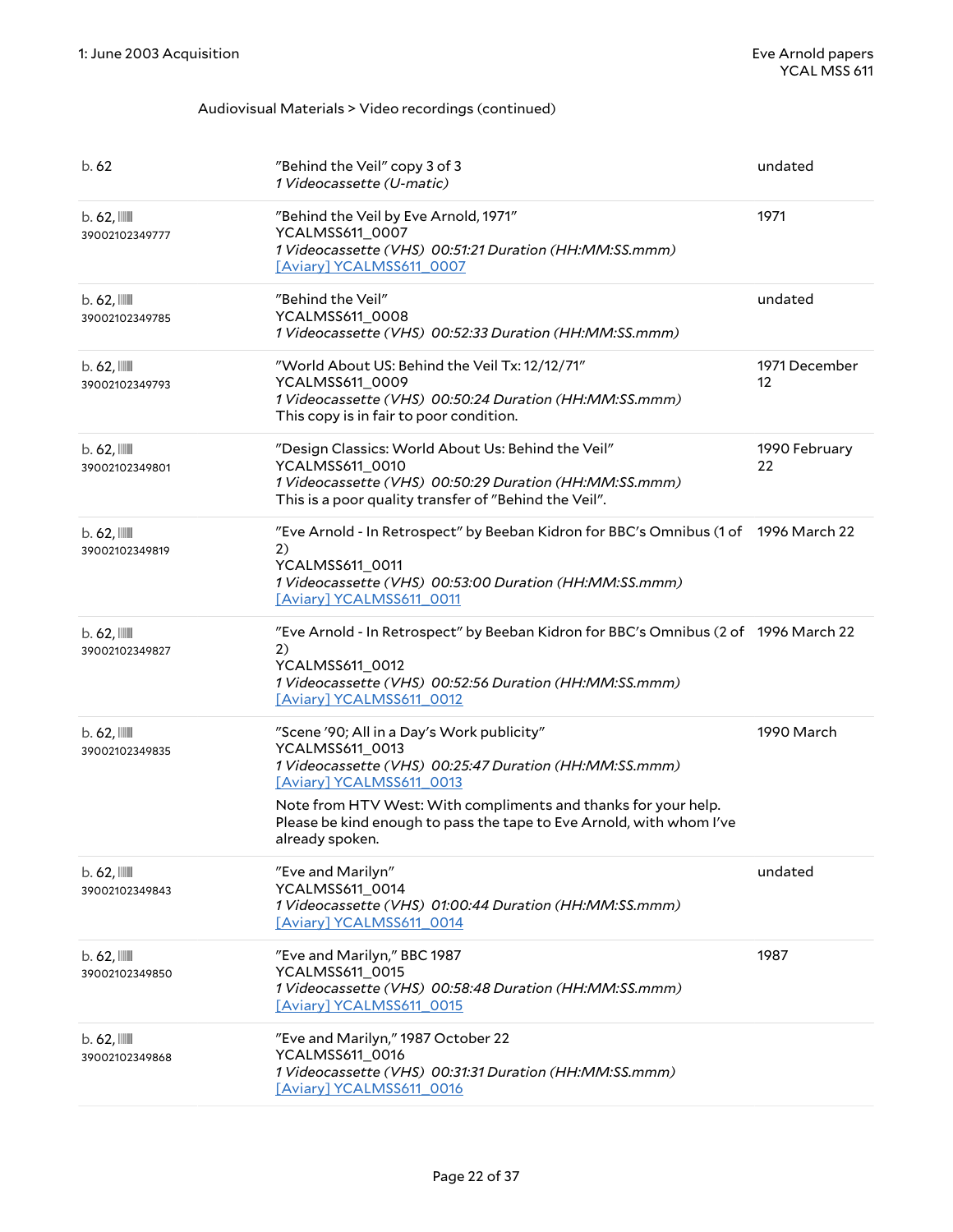| b. 204,<br>39002102349876                 | "Eve Arnold - Rush[gs?], 1995, Pinewood Studios, Beebans film on Eve"<br>YCALMSS611_0017<br>1 Videocassette (VHS) 00:16:25 Duration (HH:MM:SS.mmm)<br>The time code runs on the bottom of the video.<br>[Aviary] YCALMSS611_0017                                                                                                                                                                                                                                                                                                                                                                                      | 1995             |
|-------------------------------------------|-----------------------------------------------------------------------------------------------------------------------------------------------------------------------------------------------------------------------------------------------------------------------------------------------------------------------------------------------------------------------------------------------------------------------------------------------------------------------------------------------------------------------------------------------------------------------------------------------------------------------|------------------|
| b.204,<br>39002102349884                  | "Eve Arnold exhibition Birmingham Ikon Gallery, 1996"<br>YCALMSS611_0018<br>1 Videocassette (VHS) 00:04:41 Duration (HH:MM:SS.mmm)<br>[Aviary] YCALMSS611_0018<br>A handwritten note is included with the tape. It reads:<br>Dear Ms. Arnold, I enclose a long delayed copy of the piece I made<br>on your exhibition at the Ikon Gallery, Birmingham. It was a pleasure<br>meeting you, I hope you like the item - I thought the editing a little too<br>fast! I'm off to South America for two months, and hope to undertake<br>an M.A. at the Royal College of Art. I trust you are well. Regards, Rachel<br>Smart | 1996             |
| b.204,<br>39002102349892                  | "Eve Arnold at Benhams, British Satellite News"<br>YCALMSS611_0019<br>1 Videocassette (VHS) 00:03:15 Duration (HH:MM:SS.mmm)<br>[Aviary] YCALMSS611_0019                                                                                                                                                                                                                                                                                                                                                                                                                                                              | 1993 February 11 |
| $b.63$ , $III$<br>39002102349900          | "Hardtalk- Eve Arnold"<br>YCALMSS611_0020<br>1 Videocassette (VHS) 00:32:15 Duration (HH:MM:SS.mmm)<br>[Aviary] YCALMSS611_0020<br>Includes note "Throw our? Keep audio?"                                                                                                                                                                                                                                                                                                                                                                                                                                             | undated          |
| $b.63$ , $\blacksquare$<br>39002102349918 | "Henri Cartier-Bresson: Pen Brush and Camera," copy 1 of 2<br>YCALMSS611_0021<br>1 Videocassette (VHS) 00:49:52 Duration (HH:MM:SS.mmm)<br>[Aviary] YCALMSS611_0021                                                                                                                                                                                                                                                                                                                                                                                                                                                   | 1998 March 23    |
| $b.63$ , $\blacksquare$<br>39002102349926 | "Henri Cartier-Bresson: Pen Brush and Camera," copy 2 of 2<br>YCALMSS611_0022<br>1 Videocassette (VHS) 00:50:04 Duration (HH:MM:SS.mmm)<br>[Aviary] YCALMSS611 0022                                                                                                                                                                                                                                                                                                                                                                                                                                                   | 1998 March 23    |
| $b.63$ , $III$<br>39002102349934          | "Italian TV, Eve Arnold, DSE: Fotogiormalismo No. 2"<br>YCALMSS611_0023<br>1 Videocassette (VHS) 00:25:16 Duration (HH:MM:SS.mmm)<br>There is a slight crackle in the audio.<br>[Aviary] YCALMSS611_0023                                                                                                                                                                                                                                                                                                                                                                                                              | 1992             |
| $b.63$ , $\blacksquare$<br>39002102349942 | "Italian TV, Eve Arnold, DSE: Fotogiormalismo No. 3"<br>YCALMSS611_0024<br>1 Videocassette (VHS) 00:25:33 Duration (HH:MM:SS.mmm)<br>[Aviary] YCALMSS611_0024                                                                                                                                                                                                                                                                                                                                                                                                                                                         | 1992             |
| $b.63$ , $\blacksquare$<br>39002102349959 | "'Magnum Story' Prog: 1/2 Decisive Moments/These Savage Years, Dur: 1990<br>121, 1990"<br>YCALMSS611_0025<br>1 Videocassette (VHS) 01:04:31 Duration (HH:MM:SS.mmm)<br>[Aviary] YCALMSS611 0025                                                                                                                                                                                                                                                                                                                                                                                                                       |                  |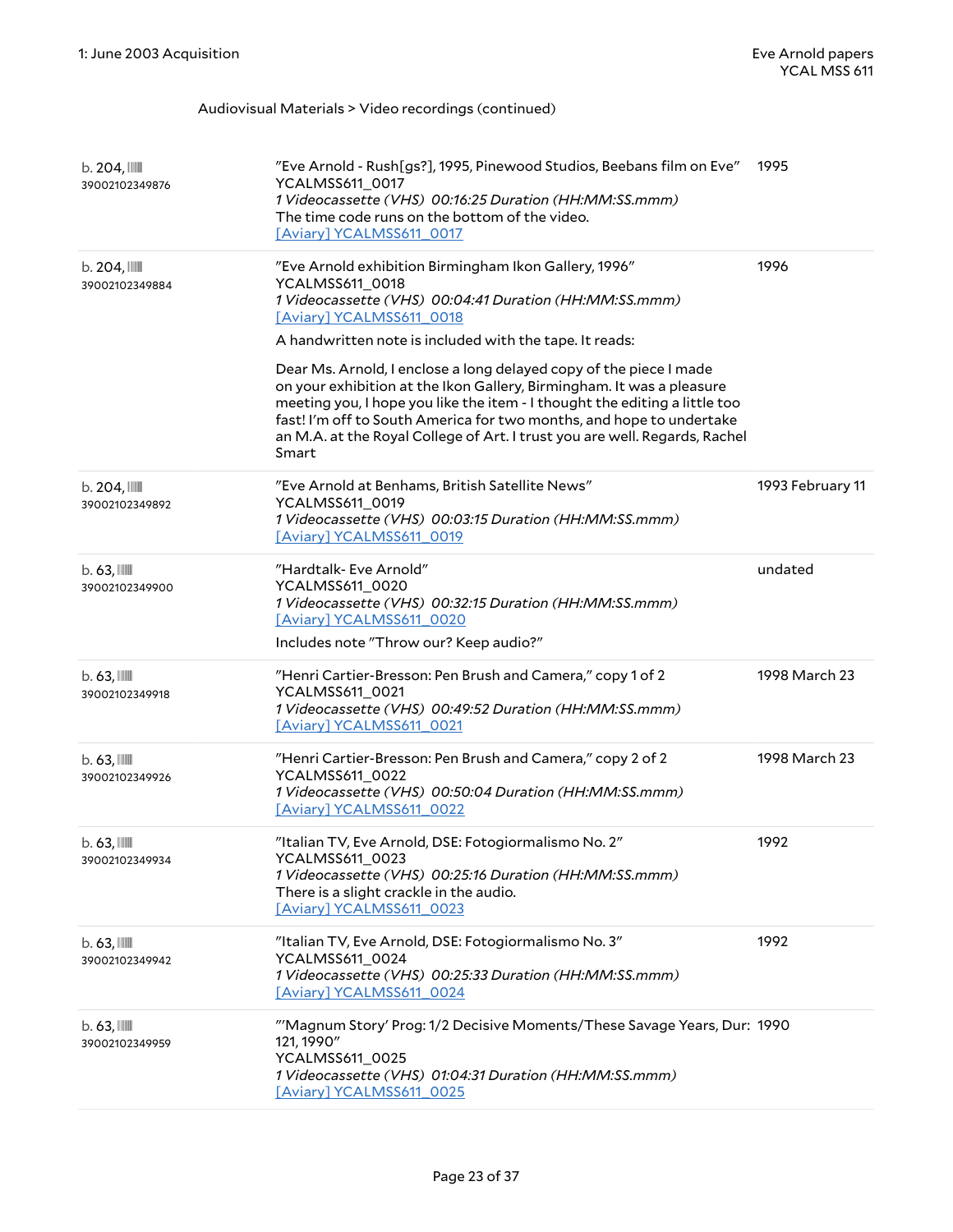| $b.63$ , $III$<br>39002102417228           | "The Frame program 33, Cartier Bresson 1998 26' BBC"<br>YCALMSS611_0026<br>1 Videocassette (VHS) 00:27:51 Duration (HH:MM:SS.mmm)<br>[Aviary] YCALMSS611_0026                                                                              | 1998                 |
|--------------------------------------------|--------------------------------------------------------------------------------------------------------------------------------------------------------------------------------------------------------------------------------------------|----------------------|
| $b.63$ , $III$<br>39002102417236           | "BBC Frank Delaney Photography, 1984 November 11"<br>YCALMSS611_0027<br>1 Videocassette (VHS) 00:41:23 Duration (HH:MM:SS.mmm)<br>[Aviary] YCALMSS611 0027                                                                                 | 1984 November<br>11  |
| $b.63$ , $111$<br>39002102417244           | "Harvey 1-55, Frank Delaney- Photo 1980- Keep"<br>YCALMSS611_0028<br>1 Videocassette (VHS) 02:40:13 Duration (HH:MM:SS.mmm)<br>[Aviary] YCALMSS611_0028                                                                                    | 1980                 |
| $b.63$ , $III$<br>39002102417251           | "Jameson Tonight Show 133, Eve Arnold"<br>YCALMSS611_0029<br>1 Videocassette (VHS) 01:00:05 Duration (HH:MM:SS.mmm)<br>[Aviary] YCALMSS611_0029                                                                                            | 1989 November<br>10  |
| b.204,<br>39002102417269                   | "The Late Show: Paul Strand, Eve speaking"<br>YCALMSS611_0030<br>1 Videocassette (VHS) 00:12:00 Duration (HH:MM:SS.mmm)<br>[Aviary] YCALMSS611_0030                                                                                        | 1995 June 6          |
| $b.204$ , $\blacksquare$<br>39002102417277 | "Magnum Photos-50 Years" Channel Four News<br>YCALMSS611_0031<br>1 Videocassette (VHS) 00:05:16 Duration (HH:MM:SS.mmm)<br>[Aviary] YCALMSS611 0031                                                                                        | 1997 June 26         |
| $b.64$ , $\blacksquare$<br>39002102417285  | "Magnum Story" Prog: 3 Close the Edge, PAL VHS, Dur: 69'40"<br>YCALMSS611_0032<br>1 Videocassette (VHS) 01:10:58 Duration (HH:MM:SS.mmm)<br>[Aviary] YCALMSS611_0032                                                                       | 1990                 |
| $b.64$ , $\blacksquare$<br>39002102417293  | "The Making of Eve Arnold," parts 1, 2, and 3<br>YCALMSS611_0033<br>1 Videocassette (VHS) 00:35:57 Duration (HH:MM:SS.mmm)<br>[Aviary] YCALMSS611_0033                                                                                     | 1997 December<br>18  |
| $b.64$ , $\blacksquare$<br>39002102417301  | "The Making of Eve Arnold," part 4<br>YCALMSS605_0034<br>1 Videocassette (VHS) 00:06:08 Duration (HH:MM:SS.mmm)<br>[Aviary] YCALMSS611 0034                                                                                                | 1998 December 1      |
| $b.64$ , $\blacksquare$<br>39002102417319  | "Midlands Today, Eve Arnold Re: In Retrospect, Art File, with Opening/<br>Closing Link's"<br>YCALMSS611_0035<br>1 Videocassette (VHS) 00:07:14 Duration (HH:MM:SS.mmm)<br>There is a slight buzz in the audio.<br>[Aviary] YCALMSS611_0035 | 1996 September<br>19 |
| $b.64$ , $\blacksquare$<br>39002102417327  | "Eve Arnold - In Retrospect" by Beeban Kidron for BBC's Omnibus "BK"<br>YCALMSS611_0036<br>1 Videocassette (VHS) 00:54:32 Duration (HH:MM:SS.mmm)<br>[Aviary] YCALMSS611_0036                                                              |                      |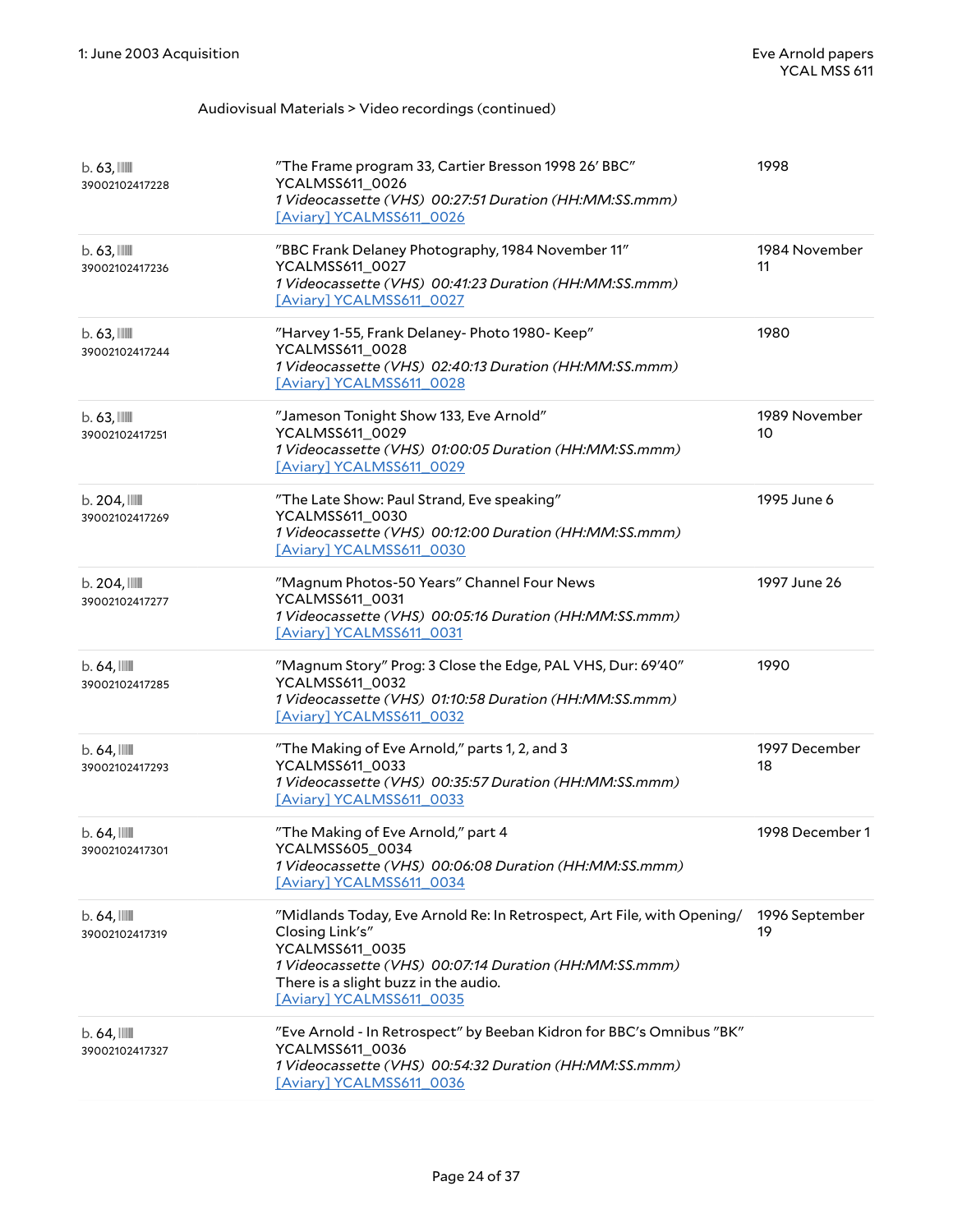| $b.64$ , $\blacksquare$<br>39002102417335  | "Eve Arnold on 'Primetime""<br>YCALMSS611_0037<br>1 Videocassette (VHS) 00:45:34 Duration (HH:MM:SS.mmm)<br>[Aviary] YCALMSS611_0037                                                                                                                    | 1991 November<br>13 |
|--------------------------------------------|---------------------------------------------------------------------------------------------------------------------------------------------------------------------------------------------------------------------------------------------------------|---------------------|
| $b.64$ , $\blacksquare$<br>39002102417343  | "The Peoples Passion," NVC Arts<br>YCALMSS611_0038<br>1 Videocassette (VHS) 00:51:35 Duration (HH:MM:SS.mmm)<br>Time code runs through the video. PAL.<br>[Aviary] YCALMSS611_0038                                                                      |                     |
| $b.64$ , $\blacksquare$<br>39002102417350  | "Ruby TX No 2 Arnold/Simpson," copy 1 of 2<br>YCALMSS611_0039<br>1 Videocassette (VHS) 00:40:52 Duration (HH:MM:SS.mmm)<br>[Aviary] YCALMSS611_0039                                                                                                     | 1997 May 11         |
| $b.64$ , $\blacksquare$<br>39002102417368  | "Ruby TX No 2 Arnold/Simpson," copy 2 of 2<br>YCALMSS611_0040<br>1 Videocassette (VHS) 00:39:50 Duration (HH:MM:SS.mmm)<br>[Aviary] YCALMSS611_0040                                                                                                     | 1997 May 11         |
| $b.64$ , $\blacksquare$<br>39002102417376  | "Tonight with Jonathan Ross, Show 8"<br>YCALMSS611_0041<br>1 Videocassette (VHS) 00:28:12 Duration (HH:MM:SS.mmm)<br>[Aviary] YCALMSS611_0041                                                                                                           | 1990                |
| $b.204$ , $\blacksquare$<br>39002102417384 | "Eve Arnold on the World Today" BBC World TV<br>YCALMSS611_0042<br>1 Videocassette (VHS) 00:07:11 Duration (HH:MM:SS.mmm)<br>[Aviary] YCALMSS611_0042                                                                                                   | 1996 Summer         |
| $b.65$ , $\mathbb{I}$<br>39002102349728    | In China: Photographs by Eve Arnold<br>YCALMSS611_0004<br>1 Videocassette (U-matic) 00:27:35 Duration (HH:MM:SS.mmm)<br>[Aviary] YCALMSS611_0004<br>Taped live November 1980 at the Brooklyn Museum. Guest: Eve Arnold.<br>Moderator: David H. Katzive. | 1980                |
| $b.65$ , $\mathbb{III}$<br>39002102349736  | The Unretouched Woman<br>YCALMSS611_0005<br>1 Videocassette (U-matic) 00:27:58 Duration (HH:MM:SS.mmm)<br>[Aviary] YCALMSS611_0005                                                                                                                      | undated             |
| $b.66$ , $\blacksquare$<br>39002102349694  | 100 Photos du Siecle Marilyn, 1960, English version<br>YCALMSS611_0001<br>1 Videocassette (VHS) 00:06:32 Duration (HH:MM:SS.mmm)<br>PAL<br>[Aviary] YCALMSS611_0001                                                                                     | undated             |
| $b.66$ , $III$<br>39002102349702           | 100 Photos de Siecle Marilyn, 1960, French version<br>YCALMSS611_0002<br>1 Videocassette (VHS) 00:06:50 Duration (HH:MM:SS.mmm)<br>PAL<br>[Aviary] YCALMSS611_0002                                                                                      | undated             |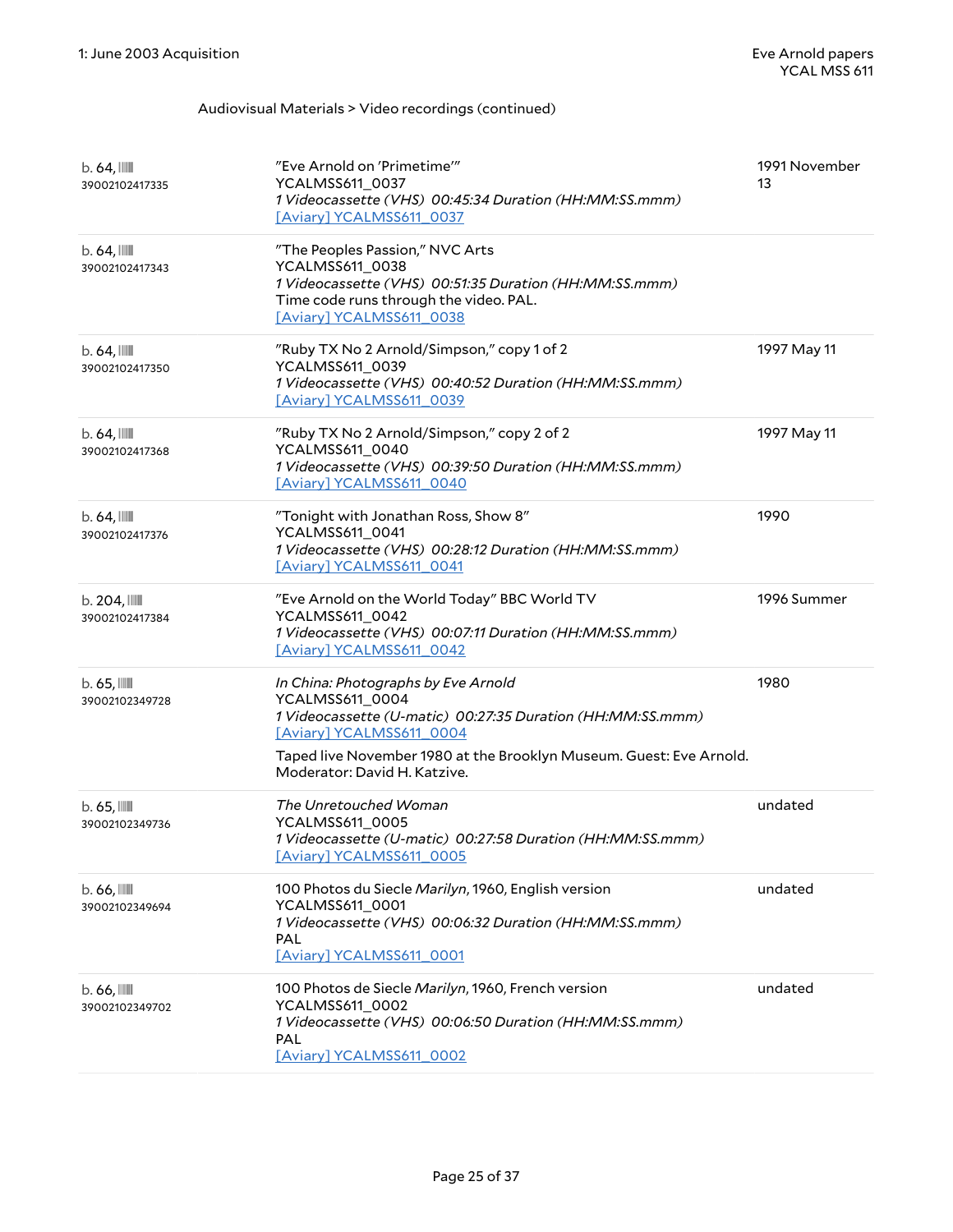<span id="page-25-0"></span>

| $b.66$ , $III$<br>39002102349710 | "Eve Arnold with Mary Parkinson"<br>1 Videocassette (VCR VC-30)<br>This videocassette cannot be digitized.<br>Audiovisual material. Restricted fragile. Reference copies may be<br>requested. Consult Access Services for further information.                    | undated    |
|----------------------------------|-------------------------------------------------------------------------------------------------------------------------------------------------------------------------------------------------------------------------------------------------------------------|------------|
|                                  | Motion picture films                                                                                                                                                                                                                                              |            |
| b. 67                            | Behind the Veil; original container for New York film versions                                                                                                                                                                                                    | circa 1971 |
| b. 67a                           | Behind the Veil; original containers for 16 mm color print versions                                                                                                                                                                                               | circa 1971 |
| b. 68 (Cold<br>storage)          | Behind the Veil: 16 mm film labeled "Head - Protection Print - Harem,"<br>New York version, circa 200 feet<br>1 Film Reel (16mm) 00:10:27 Duration (HH:MM:SS.mmm)<br>Faded color.                                                                                 | circa 1971 |
|                                  | Restricted fragile material. Reference copies may be requested. Consult<br>Access Services for further information.                                                                                                                                               |            |
| b. 69 (Cold<br>storage)          | Behind the Veil: 16 mm film labeled "Chronolog - protrk - Harem -<br>Head," New York version, circa 200 feet<br>1 Film Reel (16mm)<br>This film reel is sound only. It has not been digitized.                                                                    | circa 1971 |
|                                  | Restricted fragile material. Reference copies may be requested. Consult<br>Access Services for further information.                                                                                                                                               |            |
| b. 70 (Cold<br>storage)          | Behind the Veil: 16 mm color print, 2400 feet<br>1 Film Reel (16mm) 00:52:29 Duration (HH:MM:SS.mmm)<br>Faded color. Edge, perforation, and moisture damage. Burnt frames.<br>Debris in camera gate.                                                              | circa 1971 |
|                                  | Restricted fragile material. Reference copies may be requested. Consult<br>Access Services for further information.                                                                                                                                               |            |
| b. 71 (Cold<br>storage)          | Behind the Veil: 16 mm film, 2400 feet<br>1 Film Reel (16mm)<br>This film is a copy of another film: 39002102303782. It has not been<br>digitized.                                                                                                                | circa 1971 |
|                                  | Restricted fragile material. Reference copies may be requested. Consult<br>Access Services for further information.                                                                                                                                               |            |
|                                  | Computer media<br>(6 computer disks)                                                                                                                                                                                                                              |            |
|                                  | Restricted fragile material. Reference copies of electronic files may be requested.<br>Consult Access Services for further information.                                                                                                                           |            |
|                                  | In Retrospect back-up 9 August 94                                                                                                                                                                                                                                 | 1994       |
|                                  | 31/4 inch computer disk                                                                                                                                                                                                                                           |            |
| b. 72                            | EVE ARNOLD: in-Retrospect BACK-UP 9, AUGUST, 94<br>2003-ycal-0626-a-0001<br>13.5_floppy_disk 1474560 bytes (1.47 Megabytes. This reflects the size<br>of the carrier media, but may not accurately reflect the extent of digital<br>files available for research) |            |
|                                  | Restricted fragile material. Access copies of digital files may be<br>requested. Consult Access Services for further information.                                                                                                                                 |            |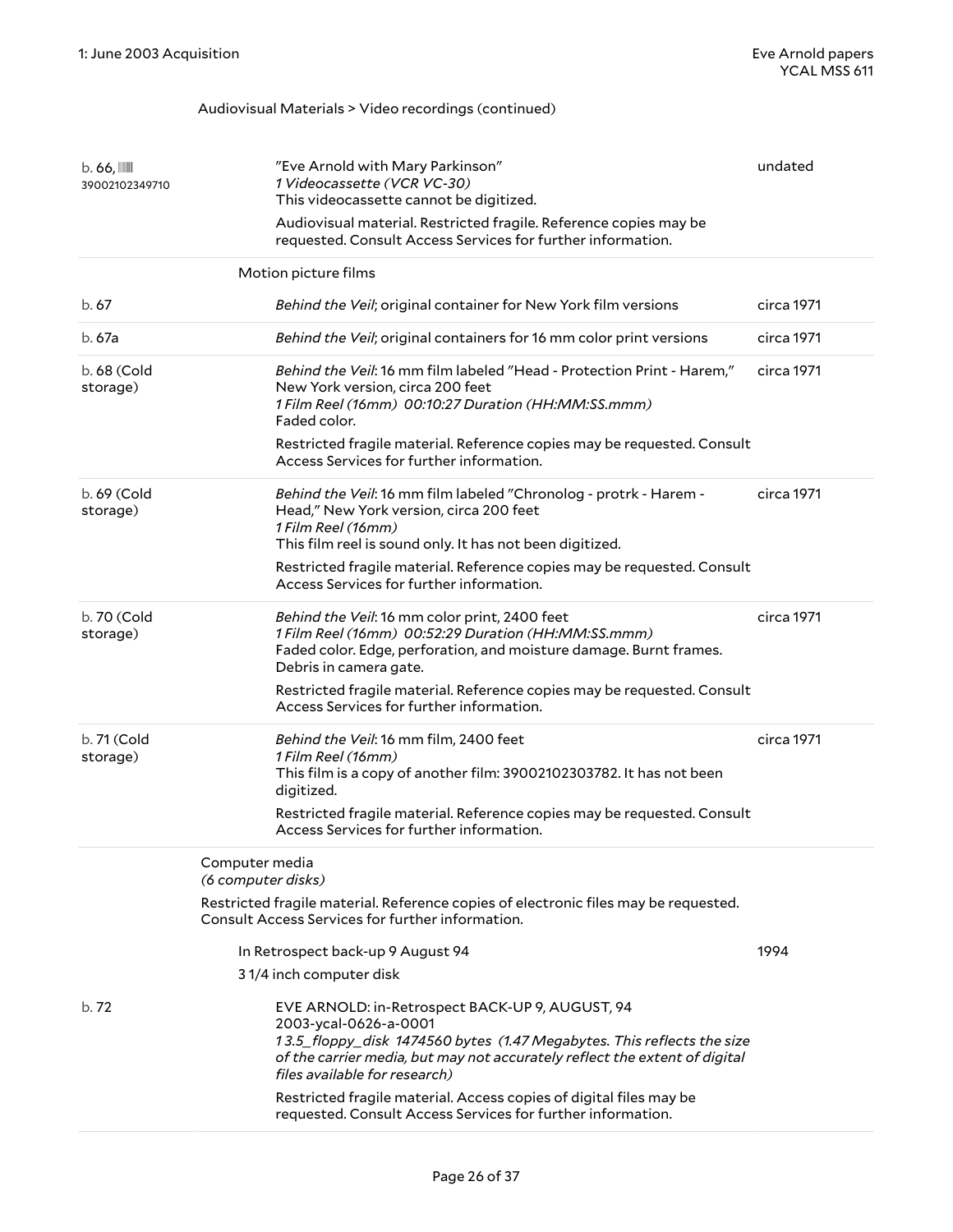#### Computer media (continued)

|      | Retro 2-5                                                                                                                                                                                                                                              | 1996    |
|------|--------------------------------------------------------------------------------------------------------------------------------------------------------------------------------------------------------------------------------------------------------|---------|
|      | Optical disks with high-resolution continuous tone digital files of<br>photographs and text for Arnold's book In Retrospect                                                                                                                            |         |
| b.72 | IN RETROSPECT CT<br>2003-ycal-0626-a-0002<br>1 Computer Storage Media (5.25-inch Magneto optical disk rewritable)<br>Restricted fragile material. Access copies of digital files may be<br>requested. Consult Access Services for further information. |         |
| b.72 | IN RETROSPECT CT<br>2003-ycal-0626-a-0003<br>1 Computer Storage Media (5.25-inch Magneto optical disk rewritable)<br>Restricted fragile material. Access copies of digital files may be<br>requested. Consult Access Services for further information. |         |
| b.72 | IN RETROSPECT CT<br>2003-ycal-0626-a-0004<br>1 Computer Storage Media (5.25-inch Magneto optical disk rewritable)<br>Restricted fragile material. Access copies of digital files may be<br>requested. Consult Access Services for further information. |         |
| b.72 | IN RETROSPECT CT<br>2003-ycal-0626-a-0005<br>1 Computer Storage Media (5.25-inch Magneto optical disk rewritable)<br>Restricted fragile material. Access copies of digital files may be<br>requested. Consult Access Services for further information. |         |
|      | John Tusa interview with Eve Arnold, BBC                                                                                                                                                                                                               | undated |
|      | Compact disc                                                                                                                                                                                                                                           |         |
| b.72 | Mentom Radio The John Tusa Interview (5/10) Eve Arnold Listening<br>Copy BBC Radio 3 DUR: 44'12"<br>2003-ycal-0626-a-0006<br>1 CD-R 468647804 bytes (468.64 Megabytes.)                                                                                |         |
|      | Restricted fragile material. Access copies of digital files may be<br>requested. Consult Access Services for further information.                                                                                                                      |         |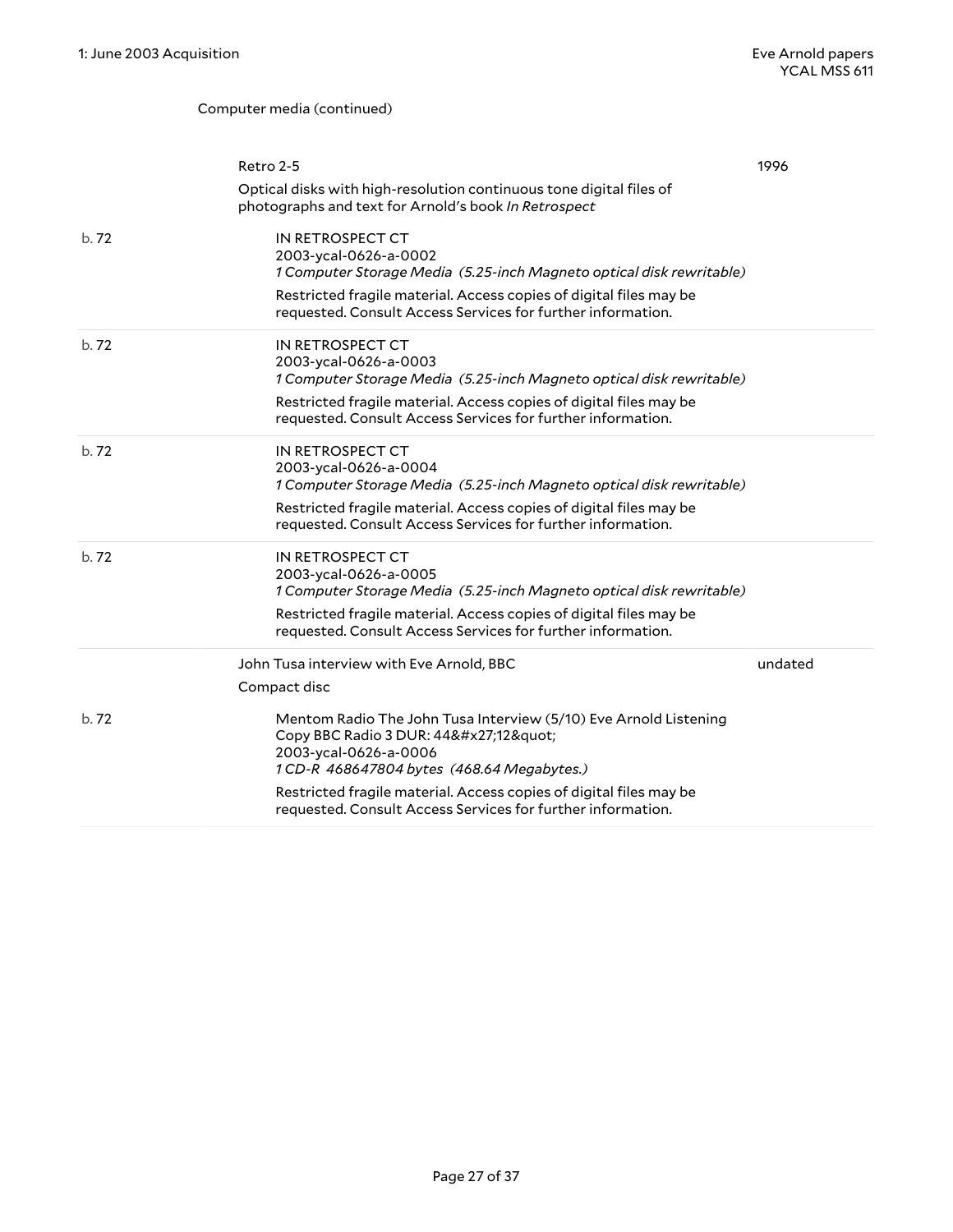### <span id="page-27-0"></span>**2: August 2004 Acquisition**

#### *47 linear feet (64 boxes)*

Contains photographs, including contact sheets, slides, negatives, and audiovisual materials

Box 134 (sound and video recordings): Use of originals is restricted. Reference copies may be requested. Consult Access Services for further information.

Former call number: Uncat MSS 692

Organized under six headings: Book Projects; Contact Sheets; Mixed Contact Sheets, Negatives, and Transparencies; Negatives; Slides; Other Papers

<span id="page-27-2"></span><span id="page-27-1"></span>

|       | <b>Book Projects</b>                                                                       |           |
|-------|--------------------------------------------------------------------------------------------|-----------|
|       | Contains contact sheets, slides, and negatives used by Arnold in preparing<br>publications |           |
| b.73  | All in a Day's Work, In China, Portrait of a Film, Private View                            |           |
| b.74  | The Unretouched Woman                                                                      |           |
| b.75  | Flashback: the 50s, Great British, In America, In Retrospect                               |           |
| b.76  | All in a Day's Work, Film Journal, Flashback: the 50s, How America Lives                   |           |
|       | <b>Contact Sheets</b>                                                                      |           |
| b.77  | 1950s subjects A-Z; story numbers 51-1 through 52-4<br>(3 binders)                         | 1950-1952 |
| b.78  | Story numbers 52-5 through 56-3<br>(5 binders)                                             | 1952-1956 |
| b.79  | Story numbers 56-4 through 58-2<br>(3 binders)                                             | 1956-1958 |
| b.80  | Story numbers 58-3 through 58-21<br>(2 binders)                                            | 1958      |
| b.81  | Story numbers 59-1 through 61-15<br>(4 binders)                                            | 1959-1961 |
| b.82  | Story numbers 61-16 through 63-9<br>(5 binders)                                            | 1961-1963 |
| b.83  | Story numbers 63-10 through 65-20<br>(5 binders)                                           | 1963-1965 |
| b. 84 | Story numbers 66-1 through 67-4<br>(5 binders)                                             | 1966-1967 |
| b.85  | Story numbers 67-5 through 77-19<br>(5 binders)                                            | 1967-1977 |
| b.86  | Story numbers 78-1 through 00-1<br>(4 binders)                                             | 1978-2000 |

<span id="page-27-3"></span>Mixed Contact Sheets, Negatives, and Transparencies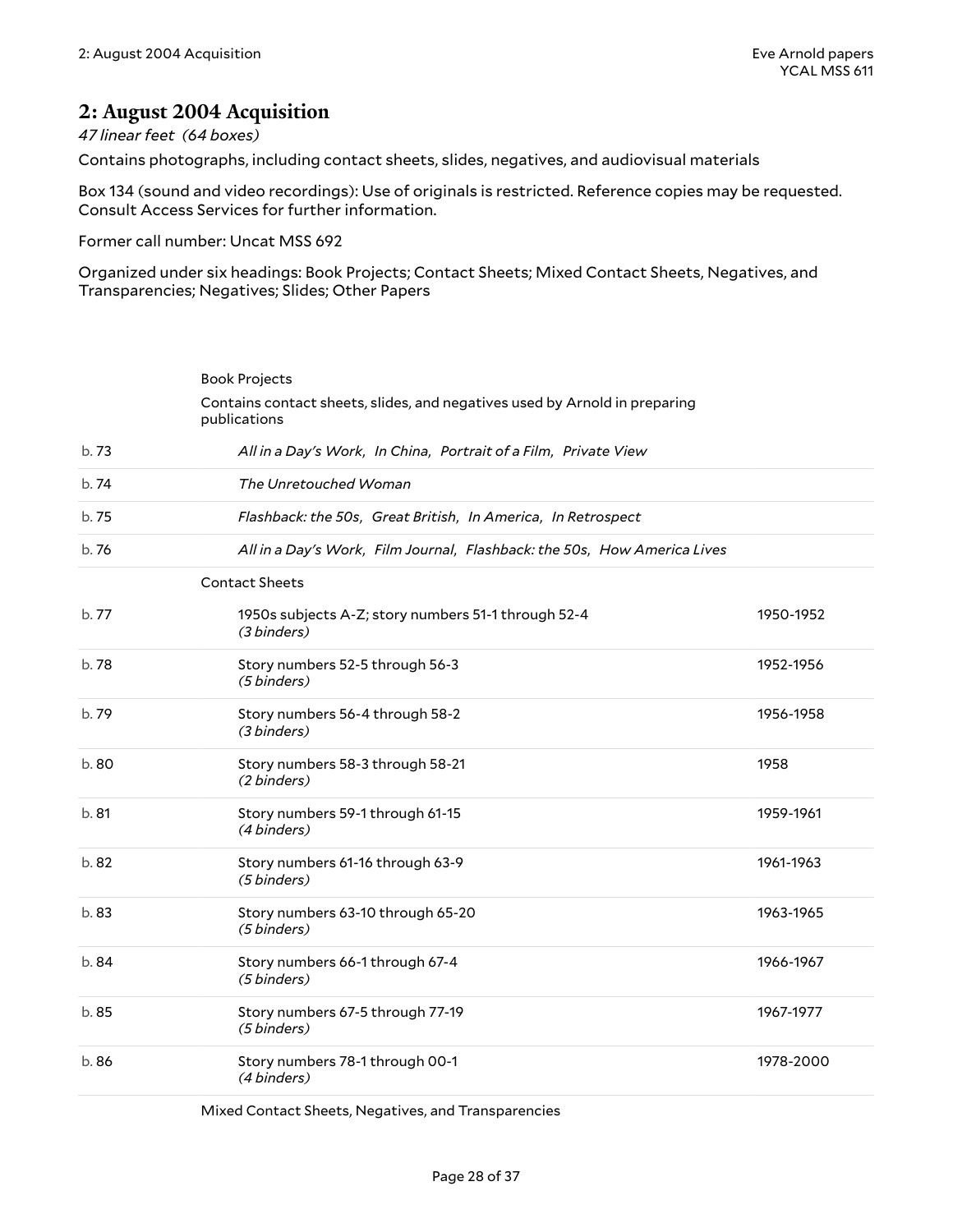#### Mixed Contact Sheets, Negatives, and Transparencies (continued)

<span id="page-28-0"></span>

| b.87   | Story numbers 57-7, 57-9, 57-12, 57-13, 57-14, 57-15, 57-16, 57-17, 57-24<br>5 Folders                                | 1957    |
|--------|-----------------------------------------------------------------------------------------------------------------------|---------|
| b.88   | Miscellaneous<br>6 Folders                                                                                            | 1950s   |
| b.89   | Miscellaneous<br>2 Folders                                                                                            | undated |
|        | Negatives                                                                                                             |         |
|        | Arranged chronologically and primarily by story number                                                                |         |
| b. 90  | Unidentified 1950s                                                                                                    |         |
| b. 91  | Unidentified 1950s                                                                                                    |         |
| b. 92  | 1950s subjects: A through United States                                                                               |         |
| b. 93  | 1950s subjects: Verdon; story numbers in 1953                                                                         |         |
| b. 94  | 1954 through 1955                                                                                                     |         |
| b. 95  | 1956 through 1957                                                                                                     |         |
| b. 96  | 1958                                                                                                                  |         |
| b. 97  | 1959                                                                                                                  |         |
| b.98   | 1960 through 1961-10                                                                                                  |         |
| b.99   | 1961-10 through 1962-13                                                                                               |         |
| b.100  | 1962-13 through 1963-9                                                                                                |         |
| b. 101 | 1963-9 through 1964-2                                                                                                 |         |
| b. 102 | 1964-3 through end 1964                                                                                               |         |
| b.103  | 1965                                                                                                                  |         |
| b. 104 | 1965 through 1966-16                                                                                                  |         |
| b. 105 | 1966-17 through end 1966                                                                                              |         |
| b.106  | 1967 through 1968                                                                                                     |         |
| b. 107 | 1969 through 1972                                                                                                     |         |
| b.108  | 1973 through 1978                                                                                                     |         |
| b.109  | 1979 through 1987                                                                                                     |         |
| b. 110 | 1989 through 2000                                                                                                     |         |
| b. 111 | Color transparencies from Bonhams sale catalog; contact sheets and<br>negatives of The Crucible film set<br>6 Folders |         |
| b. 112 | Empty boxes for Bonhams catalog material and The Crucible                                                             |         |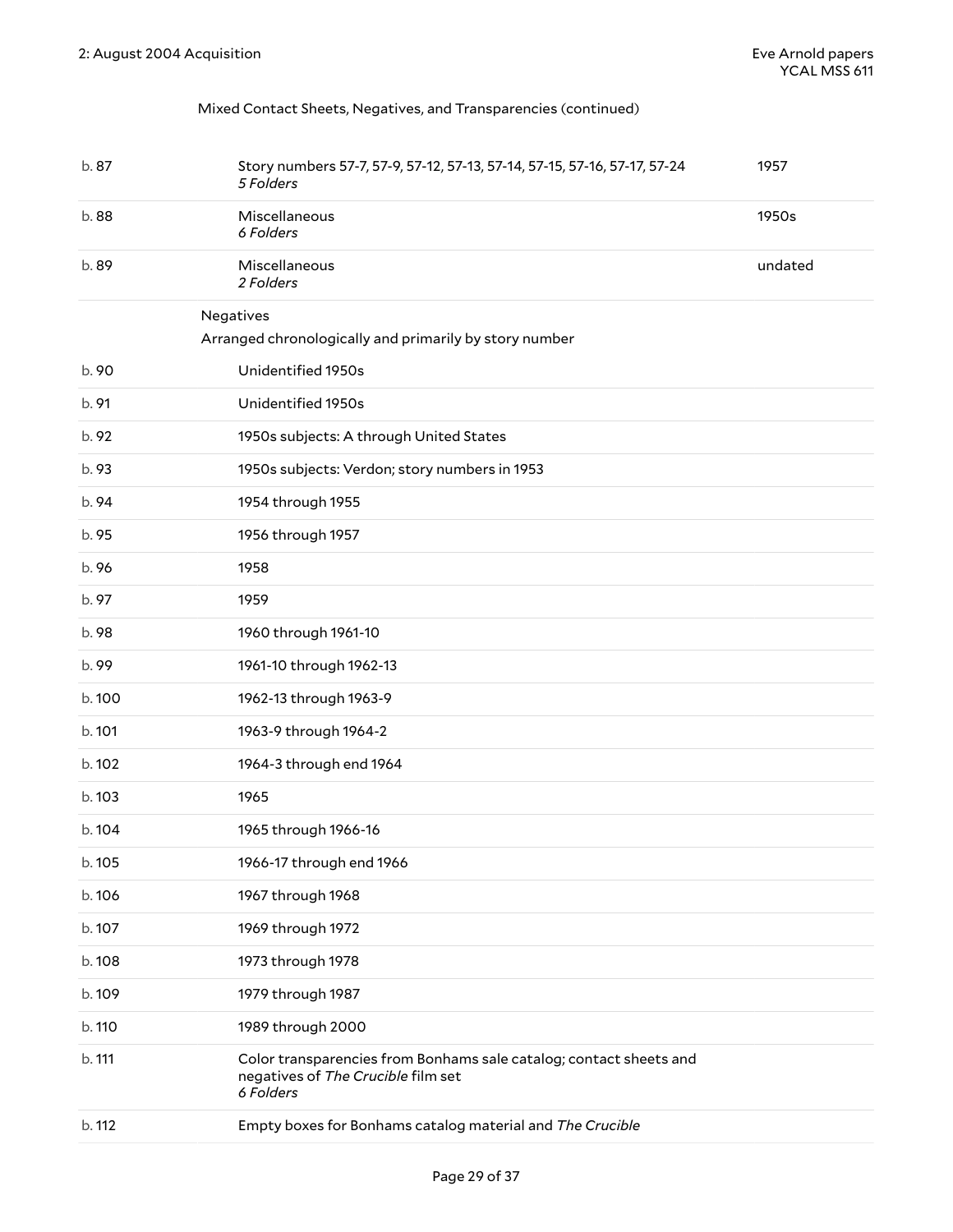<span id="page-29-0"></span>Slides

<span id="page-29-2"></span><span id="page-29-1"></span>

|                                            | Housed in binders and slide boxes                                                                                                                       |            |
|--------------------------------------------|---------------------------------------------------------------------------------------------------------------------------------------------------------|------------|
| b. 113                                     | "Films" A-O                                                                                                                                             |            |
| b. 114                                     | "Films" P-W                                                                                                                                             |            |
| b. 115                                     | "Personalities" A-Ho                                                                                                                                    |            |
| b. 116                                     | "Personalities" Hu-Z; "Personalities second choice"                                                                                                     |            |
| b. 117                                     | Afghanistan, African Village                                                                                                                            |            |
| b. 118                                     | Aran Islands, Arabs, China                                                                                                                              |            |
| b. 119                                     | China, Cuba, India (first trip)                                                                                                                         |            |
| b. 120                                     | India (second trip), Europe, Egypt                                                                                                                      |            |
| b. 121                                     | France/Monaco, South Africa, Trucial States (United Arab Emirates), Tunisia                                                                             |            |
| b. 122                                     | U.K.                                                                                                                                                    |            |
| b. 123                                     | U.K., United States                                                                                                                                     |            |
| b. 124                                     | Soviet Union, Yugoslavia                                                                                                                                |            |
| b. 125                                     | Landscapes, second choice fashion                                                                                                                       |            |
| b. 126                                     | 1950s-1970s                                                                                                                                             |            |
| b. 127                                     | 1970s; miscellaneous                                                                                                                                    |            |
| b. 128                                     | Miscellaneous                                                                                                                                           |            |
| b. 129                                     | Miscellaneous                                                                                                                                           |            |
| b. 130                                     | Miscellaneous                                                                                                                                           |            |
| b. 131                                     | Miscellaneous                                                                                                                                           |            |
| b. 132                                     | Miscellaneous                                                                                                                                           |            |
|                                            | Other Papers                                                                                                                                            |            |
| b. 133                                     | Print inventory binders (3), Castelli inventory binder and project book orders 1977, 1991,<br>binder; covers of English edition of An Unretouched Woman | undated    |
|                                            | Audiovisual materials                                                                                                                                   |            |
|                                            | Material in Box 134 (except slides) is use restricted.                                                                                                  |            |
| $b.134$ , $\blacksquare$<br>39002102349744 | Behind the Veil, copy 1 of 3<br>YCALMSS611_0006<br>1 Videocassette (U-matic) 00:58:06 Duration (HH:MM:SS.mmm)                                           | circa 1971 |
| $b.134$ , $\blacksquare$<br>39002102349751 | Behind the Veil, copy 2 of 3<br>1 Videocassette (U-matic)<br>Not digitized.                                                                             |            |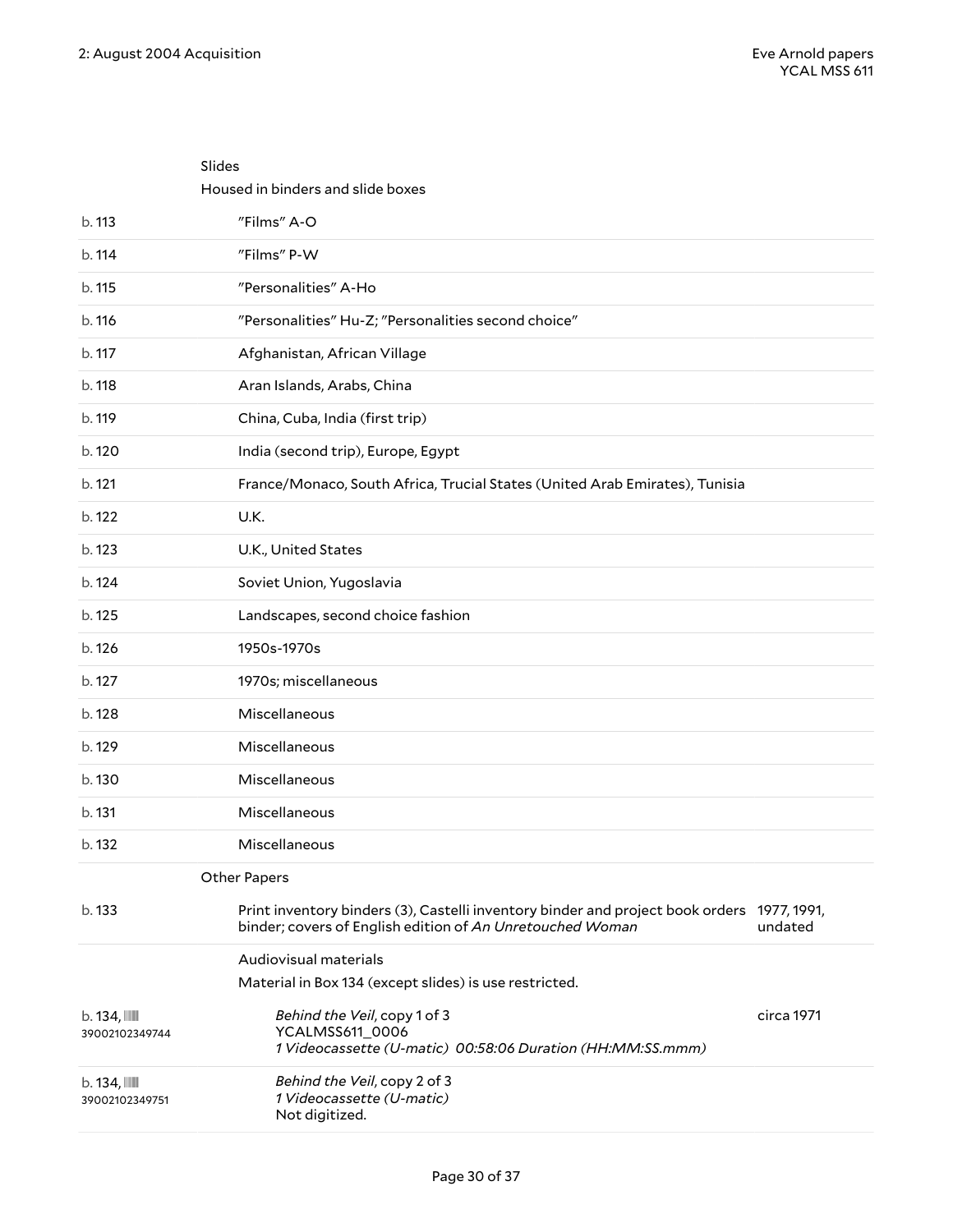#### Other Papers > Audiovisual materials (continued)

| $b.134$ , $III$<br>39002102349769 | Behind the Veil, copy 3 of 3<br>1 Videocassette (U-matic)<br>Not digitized. |         |
|-----------------------------------|-----------------------------------------------------------------------------|---------|
| b.134                             | Behind the Veil<br>3 Audiocassettes                                         | undated |
| b.134                             | In China slides                                                             | undated |
| b.135                             | Dashboard contact prints and story boards for Russian film; story ideas     | undated |
| b.136                             | Dashboard contact prints and story boards for Russian film; story ideas     | undated |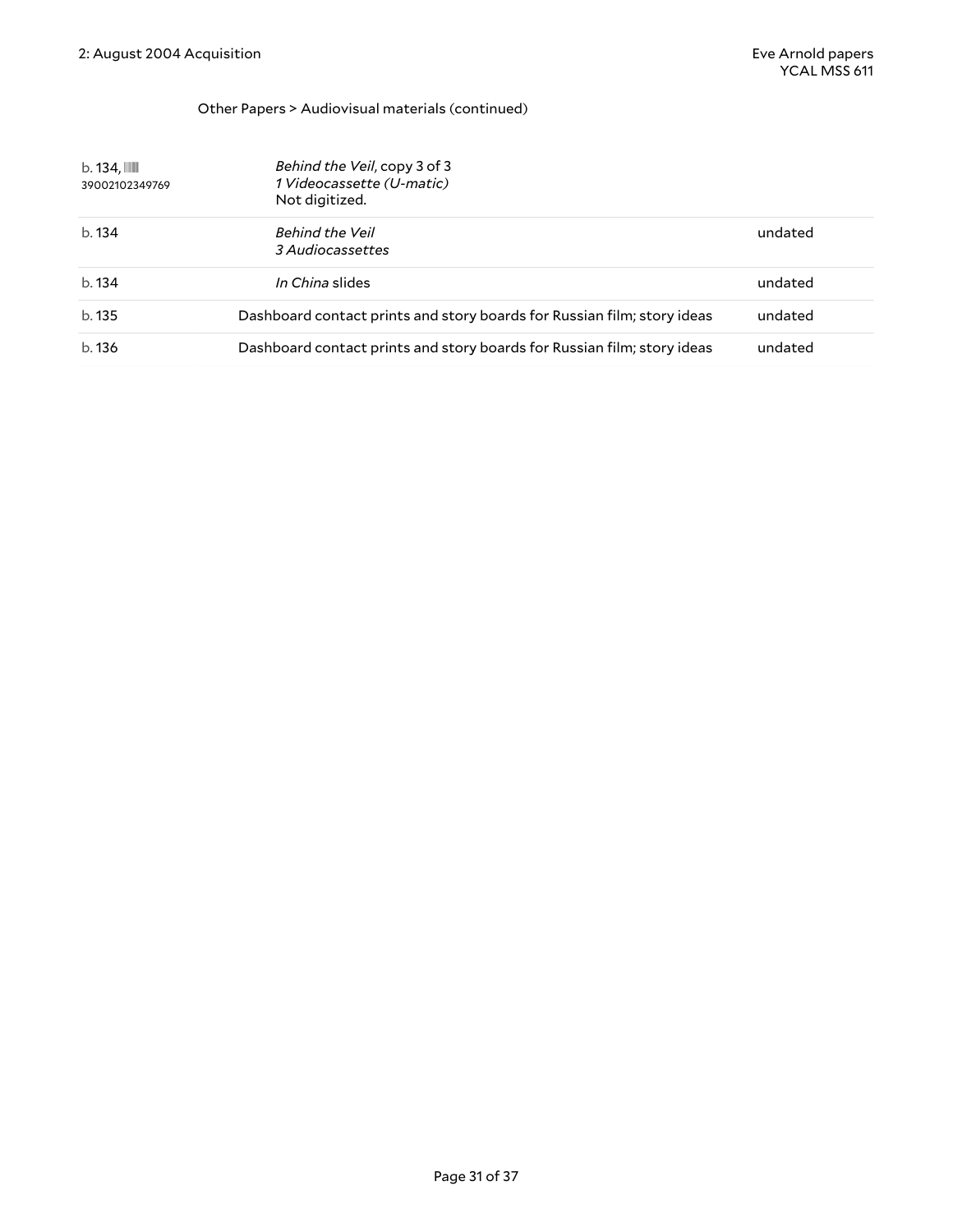### <span id="page-31-0"></span>**3: June 2005 Acquisition**

#### *10.5 linear feet (59 boxes)*

Contains photographs, including contact sheets, work prints, slides, and negatives. The first group of contact sheets are filed in chronological order; the second group of other material is arranged by subject or project title.

Former call number: Uncat MSS 777

Organized under two headings: Contact Sheets; Other Material

<span id="page-31-1"></span>

|        | <b>Contact Sheets</b>                                                                                                                                                  |           |
|--------|------------------------------------------------------------------------------------------------------------------------------------------------------------------------|-----------|
|        | Arranged by story number; see story list log in box 137 for subjects associated<br>with story numbers. Many prints remain in Arnold's commercial photo paper<br>boxes. |           |
| b. 137 | Story list (Magnum master file kept by Arnold)                                                                                                                         | 1950-1994 |
| b. 137 | Story list (photocopies)                                                                                                                                               | undated   |
| b. 137 | $51-1$<br>2 Folders                                                                                                                                                    | 1951      |
| b. 137 | 52-1, 52-2, 52-9, 52-11<br>4 Folders                                                                                                                                   | 1952      |
| b. 137 | $54-1$                                                                                                                                                                 | 1954      |
| b. 138 | $54-5$                                                                                                                                                                 | 1954      |
| b. 139 | 55-2, 56-3, 56-5, 56-9, 56-11, 57-1, 57-21, 58-1, 58-2, 58-4, 58-7, 58-11, 58-15<br>14 Folders                                                                         | 1955-1958 |
| b. 140 | 59-2, 59-6, 59-9, 59-12<br>6 Folders                                                                                                                                   | 1959      |
| b. 141 | 59-15, mixed 1950s sheets, 60-4, 61-6, 61-11, 62-12, 62-13<br>8 Folders                                                                                                | 1959-1962 |
| b. 142 | 63-1, 63-2, 63-6<br>6 Folders                                                                                                                                          | 1963      |
| b. 143 | 63-8, 63-9<br>5 Folders                                                                                                                                                | 1963      |
| b. 144 | 63-11, 64-4, 64-7<br>4 Folders                                                                                                                                         | 1963-1964 |
| b. 145 | 64-10, 64-34, 65-2, 65-9, 65-10, 65-12, 65-13, 65-19<br>12 Folders                                                                                                     | 1965      |
| b.146  | 66-2, 66-5, 66-9, 66-10, 66-11, 66-21<br>7 Folders                                                                                                                     | 1966      |
| b. 147 | 66-22, 66-23, 66-24, 66-25, 66-26, 66-28, 66-29, 66-30, 66-31, 66-32, 66-34,<br>66-36<br>12 Folders                                                                    | 1966      |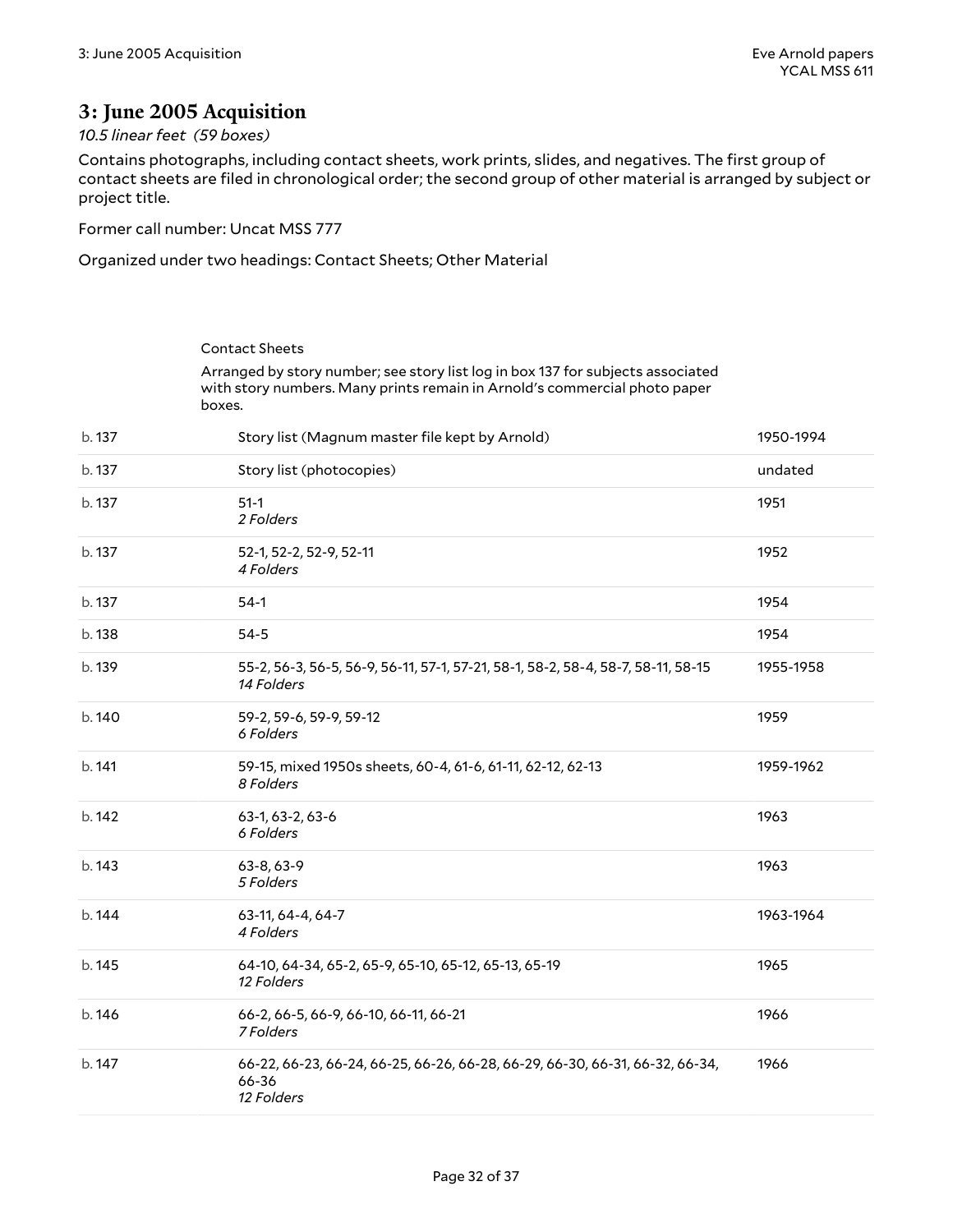#### Contact Sheets (continued)

<span id="page-32-0"></span>

| b. 148 | 66-37, 66-38, 66-42, 66-44, 66-45, 66-46, 66-47, 66-48, 66-53<br>9 Folders                | 1966          |
|--------|-------------------------------------------------------------------------------------------|---------------|
| b. 148 | empty envelope with miscellaneous notes                                                   | undated       |
| b. 149 | 67-1, 67-5, 67-6, 68-5, 68-9, 68-10, mixed sheets from 1968<br>8 Folders                  | 1967-1968     |
| b. 149 | 69-3, 69-13, mixed sheets from 1969, 70-12, 70-22, 71-10, 72-6<br>8 Folders               | 1969-1972     |
|        | <b>Other Material</b>                                                                     |               |
|        | <b>Great Britain</b>                                                                      |               |
| b. 150 | Black and white [work prints] with captions                                               | 1961          |
| b. 151 | Black and white [work prints] with captions                                               | 1962          |
| b. 152 | Black and white [work prints] with captions                                               | 1963          |
|        | Handbook (with Footnotes)                                                                 |               |
| b. 153 | Original slides and copy of published book (London: 2004)<br>2 Folders                    | 2004, undated |
| b. 154 | Original slides and duplicates                                                            | undated       |
| b. 155 | Slides                                                                                    | undated       |
| b. 156 | Slides                                                                                    | undated       |
| b. 157 | Slides                                                                                    | undated       |
|        | The Misfits and Marilyn Monroe                                                            |               |
| b. 158 | 60-20, work prints and contact prints<br>13 Folders                                       | 1960          |
| b. 159 | Contact sheet notebook                                                                    | 1960          |
| b.160  | 60-13 through 60-20, contact sheet notebook                                               | 1960          |
| b. 161 | 60-20, negatives #1-145<br>10 Folders                                                     | 1960          |
| b. 162 | 60-20, negatives #146-213<br>4 Folders                                                    | 1960          |
| b.163  | Marilyn Monroe slides                                                                     | undated       |
| b. 164 | "Marilyn from book, copy negatives, lith. from printer, etc.," slides,<br>Polaroid prints | undated       |
|        | Private View: Inside Baryshnikov's American Ballet Theatre                                |               |
| b. 165 | Original prints used for book                                                             | 1987          |
| b. 166 | Prints chosen for exhibition at Leo Castelli, New York                                    | 1987          |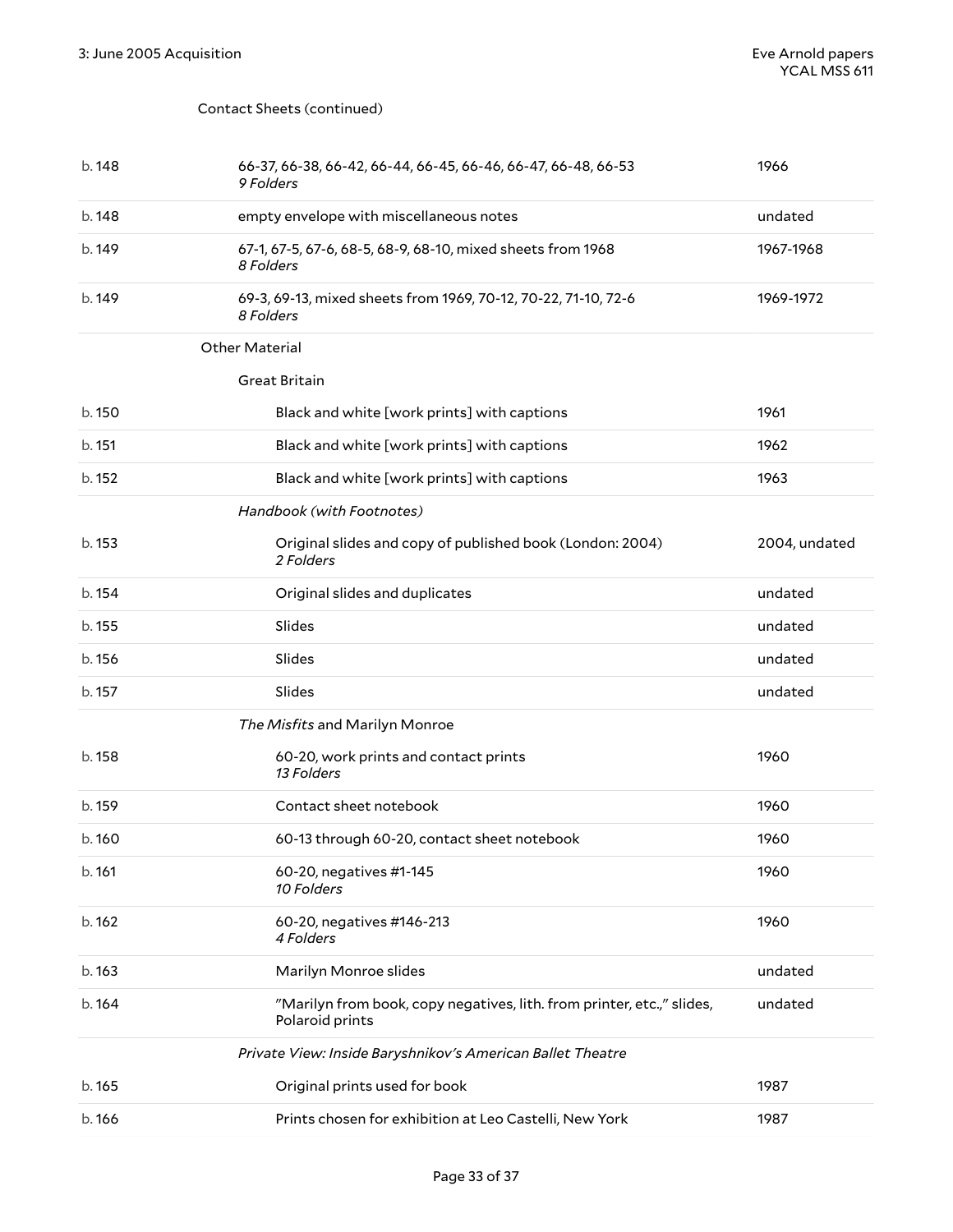#### Other Material > Private View: Inside Baryshnikov's American Ballet Theatre (continued)

| b. 167 | Duplicate prints, incomplete set                           | 1987      |
|--------|------------------------------------------------------------|-----------|
| b. 168 | Extra prints                                               | 1987      |
| b. 169 | Extra prints                                               | 1987      |
| b. 170 | Additional prints<br>68 Folders                            | 1987      |
| b. 171 | Additional prints<br>7 Folders                             | 1987      |
|        | Includes four folders with Bantam editorial flags attached |           |
|        | In Retrospect                                              |           |
| b. 172 | Photographs with captions                                  | 1950      |
| b. 173 | Photographs with captions                                  | 1951-1953 |
| b. 174 | Photographs with captions                                  | 1954-1955 |
| b. 175 | Photographs with captions                                  | 1956-1957 |
| b. 176 | Photographs with captions                                  | 1958      |
| b. 177 | Photographs with captions                                  | 1959      |
| b. 178 | Photographs with captions                                  | 1950s     |
| b. 179 | Photographs with captions                                  | 1960      |
| b.180  | Photographs with captions                                  | 1960      |
| b. 181 | Photographs with captions                                  | 1961      |
| b. 182 | Photographs with captions                                  | 1964      |
| b. 183 | Photographs with captions                                  | 1964      |
| b. 184 | Photographs with captions                                  | 1965      |
| b. 185 | Photographs with captions                                  | 1965      |
| b. 186 | Photographs with captions                                  | 1966      |
| b. 187 | Photographs with captions                                  | 1967      |
| b. 188 | Photographs with captions                                  | 1968-1969 |
| b. 189 | Photographs with captions                                  | 1970-1971 |
| b.190  | Photographs with captions                                  | 1972-1976 |
| b. 191 | Photographs with captions                                  | 1977      |
| b. 192 | Photographs with captions                                  | 1978-1979 |
| b. 193 | Photographs with captions                                  | 1980s     |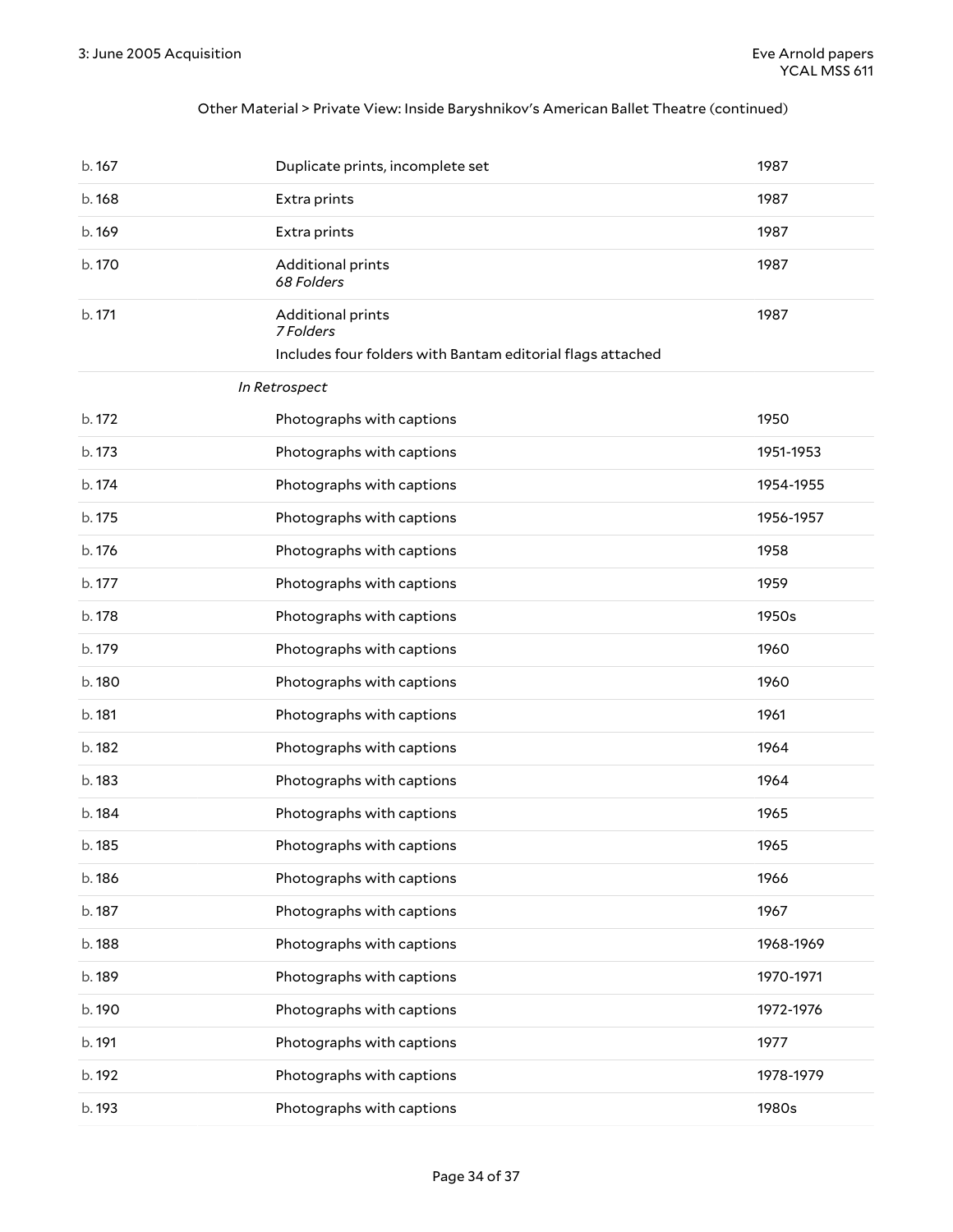#### Other Material > In Retrospect (continued)

| b. 194 | Photographs with captions                                                                              | 1990s   |
|--------|--------------------------------------------------------------------------------------------------------|---------|
| b. 195 | Negatives and contact sheets (all projects and years) returned from<br>Magnum Photos; to be interfiled | undated |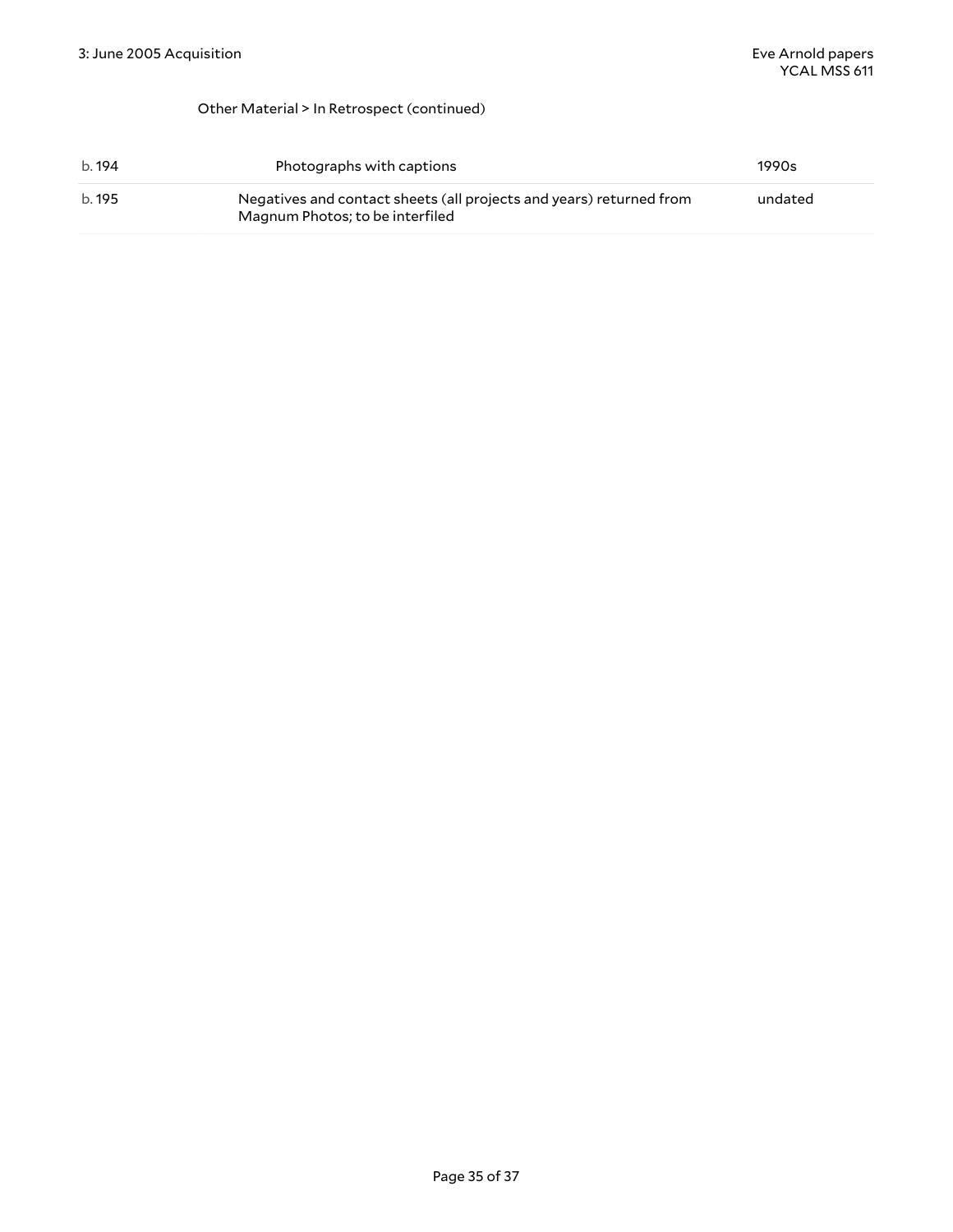### <span id="page-35-0"></span>**Series IV: June 2006 Acquisition**

#### *0.5 linear feet (2 boxes)*

Contains photographs, contact sheets, negatives, slides, transparencies, work copy, and notes related to the 2005 edition of *Marilyn Monroe: an Appreciation*.

Former call number: Uncat MSS 871

| b. 196 | Photographic material<br>5 Folders                                                                   | 1950-1961 |
|--------|------------------------------------------------------------------------------------------------------|-----------|
| b. 197 | Copy of book annotated with Arnold's original negative numbers and references<br>to the 1987 edition | 2005      |
| b. 197 | Related paper printouts                                                                              | 2005      |